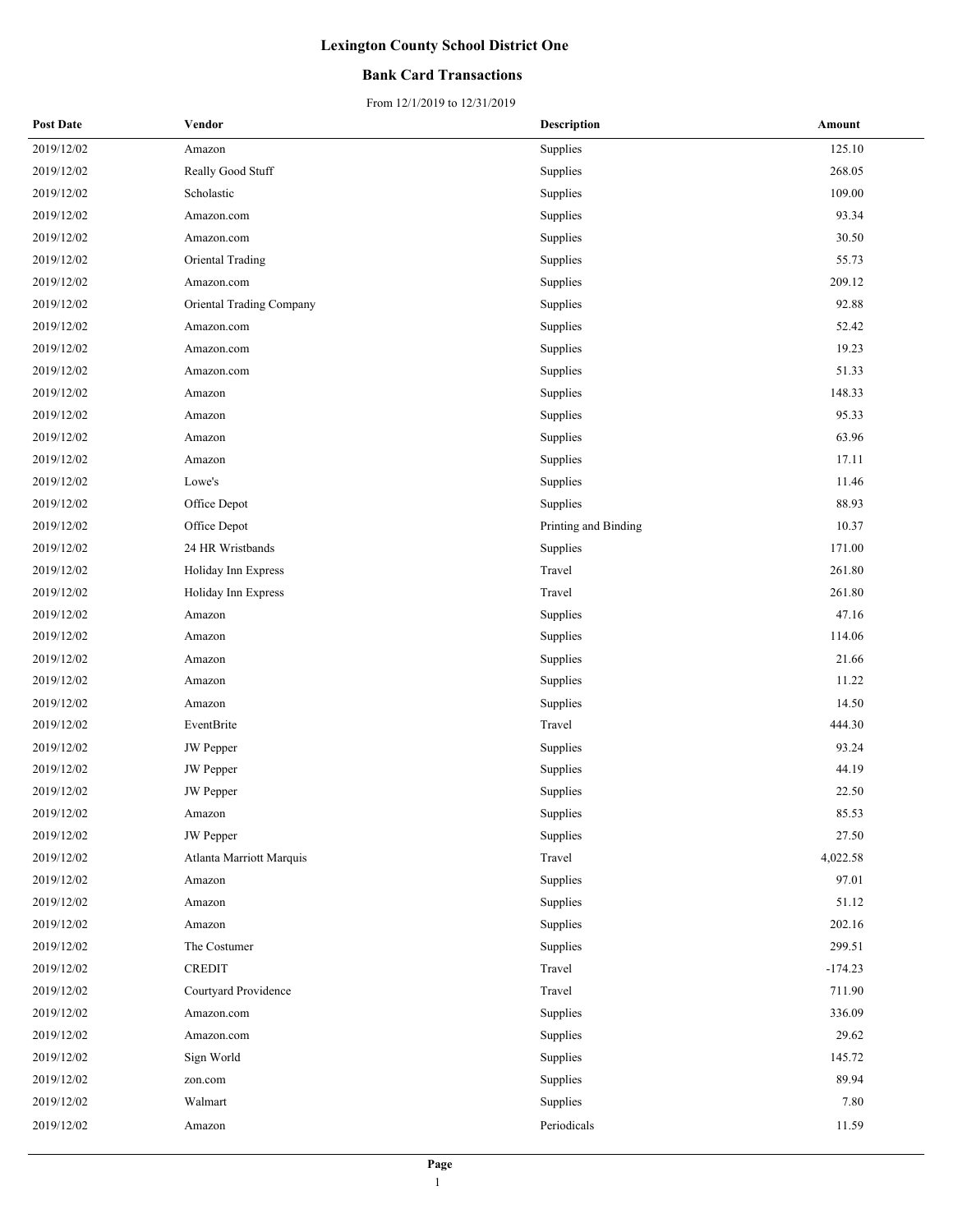### **Bank Card Transactions**

| <b>Post Date</b> | Vendor                         | <b>Description</b>       | Amount    |
|------------------|--------------------------------|--------------------------|-----------|
| 2019/12/02       | Amazon                         | Periodicals              | 70.01     |
| 2019/12/02       | SC Association of School Libra | Dues and Fees            | 50.00     |
| 2019/12/02       | Demco                          | Supplies                 | 95.17     |
| 2019/12/02       | Amazon                         | Library Books            | 8.44      |
| 2019/12/02       | Amazon                         | Library Books            | 104.47    |
| 2019/12/02       | Amazon                         | Library Books            | 14.36     |
| 2019/12/02       | Amazon                         | Library Books            | 124.82    |
| 2019/12/02       | Amazon                         | Library Books            | 54.91     |
| 2019/12/02       | Amazon                         | Library Books            | 13.47     |
| 2019/12/02       | Amazon                         | Supplies                 | 215.10    |
| 2019/12/02       | Amazon                         | Supplies                 | 138.34    |
| 2019/12/02       | <b>American Airlines</b>       | Travel                   | 302.30    |
| 2019/12/02       | Allianz                        | Travel                   | 23.63     |
| 2019/12/02       | <b>UBER</b> Square             | Travel                   | 25.97     |
| 2019/12/02       | American Airlines              | Travel                   | 30.00     |
| 2019/12/02       | Hilton Intern.                 | Travel                   | 423.02    |
| 2019/12/02       | Learning Forward               | Dues and Fees            | 69.00     |
| 2019/12/02       | Zoes Kitchen                   | Other Objects            | 92.24     |
| 2019/12/02       | Zoe's Kitchen                  | Other Objects            | 100.26    |
| 2019/12/02       | Alden Beach Resort             | Travel-Teacher Staff Dev | 72.63     |
| 2019/12/02       | American Airlines              | Travel-Teacher Staff Dev | 323.01    |
| 2019/12/02       | Alden Beach Resort             | Travel-Teacher Staff Dev | 477.37    |
| 2019/12/02       | Sheraton (Denver, CO)          | Travel-Teacher Staff Dev | 643.57    |
| 2019/12/02       | Hyatt                          | Travel-Teacher Staff Dev | 537.54    |
| 2019/12/02       | Bureau of Education            | Travel-Teacher Staff Dev | 279.00    |
| 2019/12/02       | Bureau of Education            | Travel-Teacher Staff Dev | 279.00    |
| 2019/12/02       | Hampton Inn                    | Travel-Teacher Staff Dev | 261.80    |
| 2019/12/02       | Lexington Post Office          | Supplies                 | 6.85      |
| 2019/12/02       | Lowes                          | Supplies                 | 152.73    |
| 2019/12/02       | Lowes                          | Supplies                 | 238.13    |
| 2019/12/02       | Home Depot                     | Supplies                 | 130.03    |
| 2019/12/02       | Home Depot                     | Supplies                 | 319.93    |
| 2019/12/02       | LOWE'S                         | Supplies                 | 178.23    |
| 2019/12/02       | $\operatorname{BP}$ - Circle K | Supplies                 | 100.00    |
| 2019/12/02       | LOWE'S                         | Supplies                 | $-116.63$ |
| 2019/12/02       | LOWE'S                         | Supplies                 | 116.63    |
| 2019/12/02       | LOWE'S                         | Supplies                 | $-9.93$   |
| 2019/12/02       | Speedway                       | Supplies                 | 37.90     |
| 2019/12/02       | Home Depot                     | Supplies                 | 51.83     |
| 2019/12/02       | Lowes                          | Supplies                 | 2.97      |
| 2019/12/02       | Sherwin Williams               | Supplies                 | 88.90     |
| 2019/12/02       | Lowes                          | Supplies                 | 173.32    |
| 2019/12/02       | Ace HArdware                   | Supplies                 | 61.41     |
| 2019/12/02       | Amazon                         | Supplies                 | 74.54     |
| 2019/12/02       | Walgreens                      | Supplies                 | 9.62      |
|                  |                                |                          |           |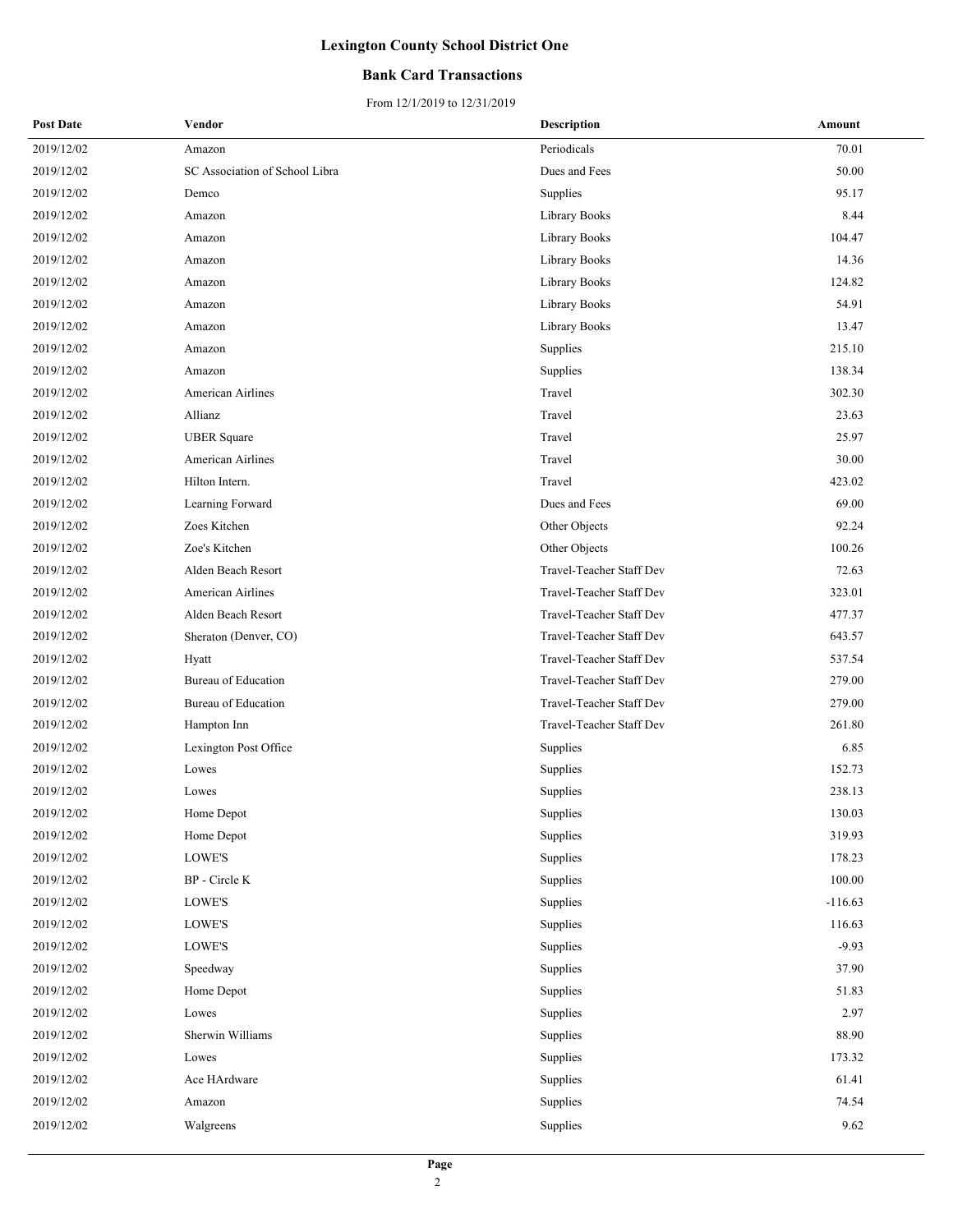### **Bank Card Transactions**

| <b>Post Date</b> | Vendor                          | <b>Description</b> | Amount   |
|------------------|---------------------------------|--------------------|----------|
| 2019/12/02       | Amazon                          | Supplies           | 15.99    |
| 2019/12/02       | Amazon                          | Supplies           | 16.98    |
| 2019/12/02       | Amazon                          | Supplies           | 12.32    |
| 2019/12/02       | Publix #1637                    | Supplies           | 10.69    |
| 2019/12/02       | Derricks Service Center         | Supplies           | 63.00    |
| 2019/12/02       | Amazon                          | Supplies           | 27.81    |
| 2019/12/02       | Amazon                          | Supplies           | 36.73    |
| 2019/12/02       | <b>BULBS</b>                    | Supplies           | 491.60   |
| 2019/12/02       | UPS STORE SHIPPING FOR LIGHTS   | Supplies           | 60.90    |
| 2019/12/02       | Amazon.com                      | Supplies           | 131.80   |
| 2019/12/02       | Walmart Super Store             | Supplies           | 36.45    |
| 2019/12/02       | Publix #1637                    | Supplies           | 67.43    |
| 2019/12/02       | Hobby Lobby                     | Supplies           | 113.70   |
| 2019/12/02       | <b>USPS</b>                     | Supplies           | 550.00   |
| 2019/12/02       | Pay Pal * SCOLT*                | Travel             | 150.00   |
| 2019/12/02       | FCC *Francklincvyseminar        | Travel             | 359.00   |
| 2019/12/02       | <b>SCCTM Fall Conference</b>    | Travel             | 170.00   |
| 2019/12/02       | Pay Pal *Winthrop*              | Travel             | 75.00    |
| 2019/12/02       | <b>SCCTM Fall Conference</b>    | Travel             | 170.00   |
| 2019/12/02       | Pay Pal *SCOLT*                 | Travel             | 150.00   |
| 2019/12/02       | Amazon                          | Supplies           | 21.35    |
| 2019/12/02       | Amazon                          | Supplies           | 11.74    |
| 2019/12/02       | Amazon                          | Supplies           | 548.42   |
| 2019/12/02       | Walmart, milk, apples, oranges  | Pupil Activity     | 36.90    |
| 2019/12/02       | Amazon Market                   | Pupil Activity     | 4.00     |
| 2019/12/02       | Walmart                         | Pupil Activity     | 159.15   |
| 2019/12/02       | <b>Tractor Supply</b>           | Pupil Activity     | 28.00    |
| 2019/12/02       | Lowe's                          | Pupil Activity     | 56.68    |
| 2019/12/02       | Walmart #4420 Leesville         | Pupil Activity     | 24.33    |
| 2019/12/02       | Dollar Tree                     | Pupil Activity     | 20.33    |
| 2019/12/02       | Amazon Market                   | Pupil Activity     | 16.04    |
| 2019/12/02       | Amazon Market Place             | Pupil Activity     | 9.99     |
| 2019/12/02       | Publix $# 1637$                 | Pupil Activity     | 68.74    |
| 2019/12/02       | Hobby Lobby                     | Pupil Activity     | 66.67    |
| 2019/12/02       | <b>NAFME</b>                    | Pupil Activity     | 133.00   |
| 2019/12/02       | <b>JW PEPPER</b>                | Pupil Activity     | 298.60   |
| 2019/12/02       | JW Pepper                       | Pupil Activity     | 39.89    |
| 2019/12/02       | Perfection Learning             | Pupil Activity     | 36.87    |
| 2019/12/02       | <b>Applied Practice</b>         | Pupil Activity     | 50.00    |
| 2019/12/02       | <b>Super Duper Publications</b> | Pupil Activity     | 61.53    |
| 2019/12/02       | JW Pepper                       | Pupil Activity     | 77.24    |
| 2019/12/02       | <b>JW</b> Pepper                | Pupil Activity     | 24.75    |
| 2019/12/02       | Guitar Center                   | Pupil Activity     | $-68.47$ |
| 2019/12/02       | Amazon                          | Pupil Activity     | 285.50   |
| 2019/12/02       | Amazon.com                      | Pupil Activity     | 3.24     |
|                  |                                 |                    |          |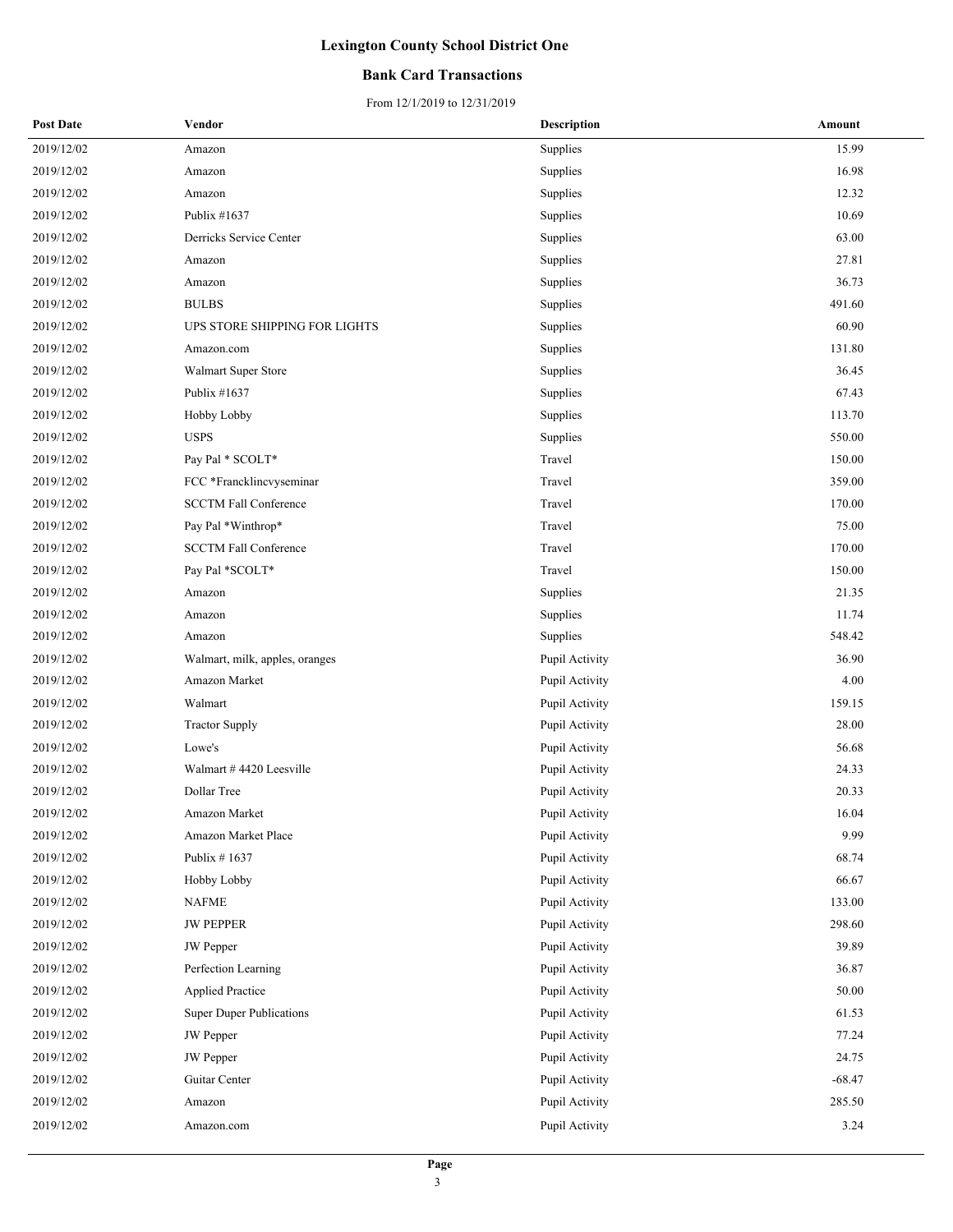### **Bank Card Transactions**

| <b>Post Date</b> | Vendor                         | <b>Description</b> | Amount   |
|------------------|--------------------------------|--------------------|----------|
| 2019/12/02       | Amazon.com                     | Pupil Activity     | 26.70    |
| 2019/12/02       | Amazon.com                     | Pupil Activity     | 97.30    |
| 2019/12/02       | Amazon                         | Pupil Activity     | 97.72    |
| 2019/12/02       | Amazon.com                     | Pupil Activity     | 264.91   |
| 2019/12/02       | Amazon.com                     | Pupil Activity     | 143.43   |
| 2019/12/02       | Playscripts                    | Pupil Activity     | 158.31   |
| 2019/12/02       | SC Speech & Theatre Associatio | Pupil Activity     | 100.00   |
| 2019/12/02       | Walmart                        | Pupil Activity     | 199.76   |
| 2019/12/02       | Walmart                        | Pupil Activity     | 423.97   |
| 2019/12/02       | Food Lion                      | Pupil Activity     | 35.08    |
| 2019/12/02       | Chef's Store                   | Pupil Activity     | 350.45   |
| 2019/12/02       | Walmart                        | Pupil Activity     | 177.85   |
| 2019/12/02       | Walmart                        | Pupil Activity     | 107.49   |
| 2019/12/02       | Amazon                         | Pupil Activity     | 62.22    |
| 2019/12/02       | Amazon                         | Pupil Activity     | 1,203.75 |
| 2019/12/02       | Amazon                         | Pupil Activity     | 52.84    |
| 2019/12/02       | Amazon                         | Pupil Activity     | 48.00    |
| 2019/12/02       | Amazon                         | Pupil Activity     | 21.78    |
| 2019/12/02       | Amazon                         | Pupil Activity     | 110.22   |
| 2019/12/02       | Amazon                         | Pupil Activity     | 15.04    |
| 2019/12/02       | Amazon                         | Pupil Activity     | 48.10    |
| 2019/12/02       | Amazon                         | Pupil Activity     | 13.78    |
| 2019/12/02       | Amazon                         | Pupil Activity     | 85.58    |
| 2019/12/02       | Amazon                         | Pupil Activity     | 31.92    |
| 2019/12/02       | Amazon                         | Pupil Activity     | 49.14    |
| 2019/12/02       | AKJ Education                  | Pupil Activity     | 274.35   |
| 2019/12/02       | Amazon                         | Pupil Activity     | 79.94    |
| 2019/12/02       | Amazon                         | Pupil Activity     | 29.22    |
| 2019/12/02       | Origami Organelles             | Pupil Activity     | 1.19     |
| 2019/12/02       | Origami Organelles             | Pupil Activity     | 39.81    |
| 2019/12/02       | Walmart                        | Pupil Activity     | 46.61    |
| 2019/12/02       | Walmart                        | Pupil Activity     | 18.15    |
| 2019/12/02       | Walmart                        | Pupil Activity     | 4.86     |
| 2019/12/02       | Wal Mart                       | Pupil Activity     | 15.30    |
| 2019/12/02       | Amazon                         | Pupil Activity     | 49.99    |
| 2019/12/02       | Amazon                         | Pupil Activity     | 44.97    |
| 2019/12/02       | Walmart                        | Pupil Activity     | 31.61    |
| 2019/12/02       | Walmart                        | Pupil Activity     | 67.04    |
| 2019/12/02       | Walmart                        | Pupil Activity     | 14.24    |
| 2019/12/02       | <b>JW</b> Pepper               | Pupil Activity     | 156.00   |
| 2019/12/02       | SharProducts                   | Pupil Activity     | 86.35    |
| 2019/12/02       | Walmart                        | Pupil Activity     | 185.13   |
| 2019/12/02       | Dicks Sporting Goods           | Pupil Activity     | 332.02   |
| 2019/12/02       | Dick's Sporting Goods          | Pupil Activity     | 449.33   |
| 2019/12/02       | Amazon.com                     | Pupil Activity     | 55.27    |
|                  |                                |                    |          |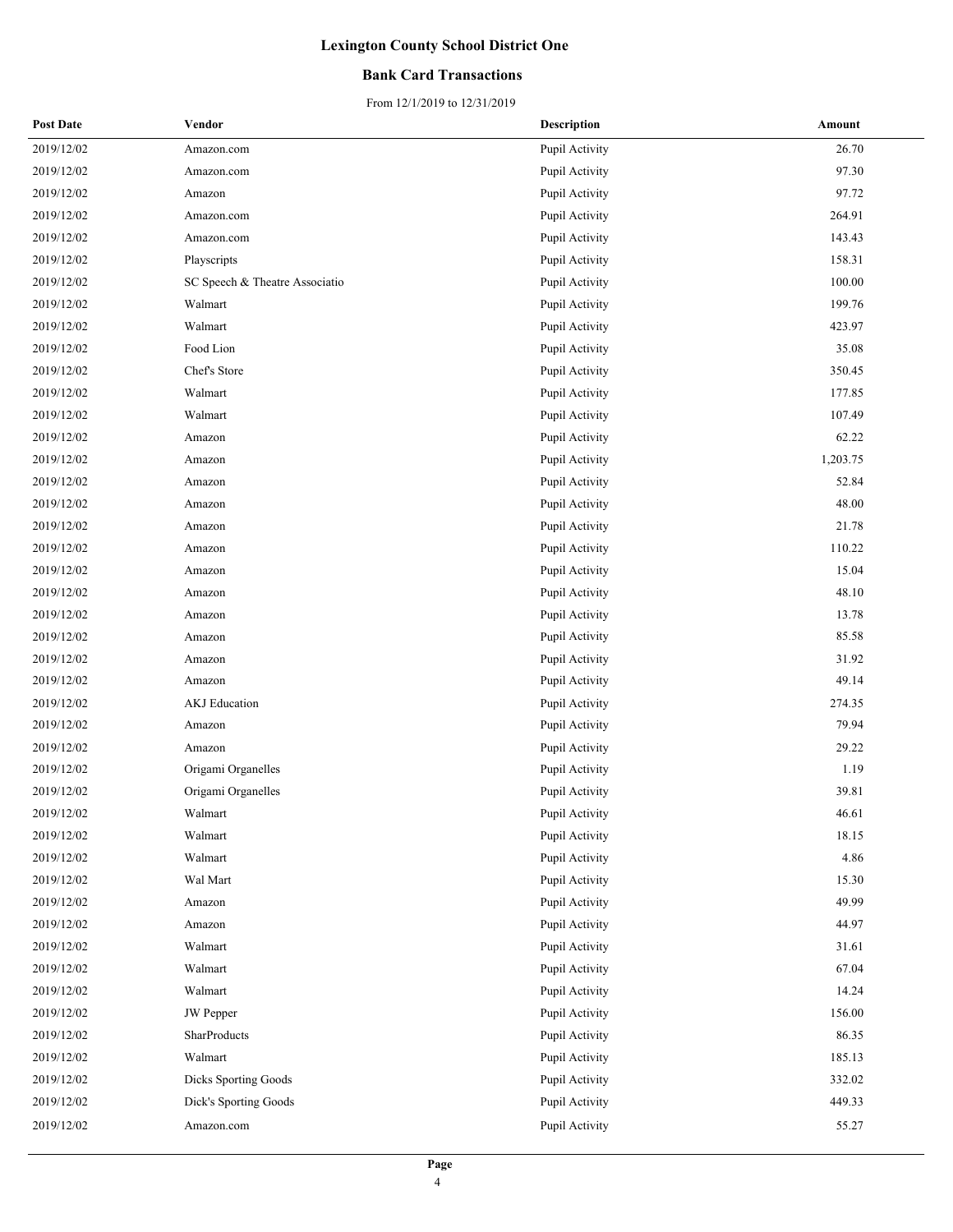### **Bank Card Transactions**

| <b>Post Date</b> | Vendor                    | <b>Description</b> | Amount    |
|------------------|---------------------------|--------------------|-----------|
| 2019/12/02       | Walmart                   | Pupil Activity     | 79.05     |
| 2019/12/02       | Amazon.com                | Pupil Activity     | 42.75     |
| 2019/12/02       | Discount Dance            | Pupil Activity     | 385.75    |
| 2019/12/02       | Adobe                     | Pupil Activity     | 179.88    |
| 2019/12/02       | Storey's Florist          | Pupil Activity     | 53.50     |
| 2019/12/02       | Dollar Tree               | Pupil Activity     | 9.63      |
| 2019/12/02       | Neff                      | Pupil Activity     | 1,764.00  |
| 2019/12/02       | Trophy and Awards         | Pupil Activity     | 108.61    |
| 2019/12/02       | Myabi Jr                  | Pupil Activity     | 12.54     |
| 2019/12/02       | Walgreens                 | Pupil Activity     | 22.41     |
| 2019/12/02       | Wal-Mart                  | Pupil Activity     | 13.21     |
| 2019/12/02       | Wal-Mart                  | Pupil Activity     | 59.60     |
| 2019/12/02       | Dollar Tree               | Pupil Activity     | 10.70     |
| 2019/12/02       | Little Caesars            | Pupil Activity     | 32.70     |
| 2019/12/02       | Walmart                   | Pupil Activity     | 19.48     |
| 2019/12/02       | <b>Daktronics</b>         | Pupil Activity     | 882.75    |
| 2019/12/02       | Red Cross                 | Pupil Activity     | 88.00     |
| 2019/12/02       | Sam's club                | Pupil Activity     | 131.51    |
| 2019/12/02       | Embassy suites            | Pupil Activity     | 241.90    |
| 2019/12/02       | Ole Timey Meat Market     | Pupil Activity     | 197.45    |
| 2019/12/02       | Chefstore                 | Pupil Activity     | 160.15    |
| 2019/12/02       | Trophy & Supply           | Pupil Activity     | 58.59     |
| 2019/12/02       | Lowes Food                | Pupil Activity     | 44.80     |
| 2019/12/02       | Amazon                    | Pupil Activity     | 124.24    |
| 2019/12/02       | Lowes                     | Pupil Activity     | 14.10     |
| 2019/12/02       | Lowes Food                | Pupil Activity     | 48.30     |
| 2019/12/02       | Lowes                     | Pupil Activity     | 28.36     |
| 2019/12/02       | Walmart                   | Pupil Activity     | 28.00     |
| 2019/12/02       | Walmart                   | Pupil Activity     | 41.01     |
| 2019/12/02       | Walgreens                 | Pupil Activity     | 13.16     |
| 2019/12/02       | Amazon                    | Pupil Activity     | 151.87    |
| 2019/12/02       | Etsy                      | Pupil Activity     | 23.93     |
| 2019/12/02       | Storey's Florist          | Pupil Activity     | 50.00     |
| 2019/12/02       | Country Club of Lexington | Pupil Activity     | 616.00    |
| 2019/12/02       | Walmart                   | Pupil Activity     | 69.66     |
| 2019/12/02       | Walmart                   | Pupil Activity     | 93.70     |
| 2019/12/02       | Lexington Florist         | Pupil Activity     | 29.84     |
| 2019/12/02       | Hampton Inn & Suites      | Pupil Activity     | 135.66    |
| 2019/12/02       | ACDA Southern             | Pupil Activity     | 105.00    |
| 2019/12/02       | Amazon Refund             | Supplies           | $-154.05$ |
| 2019/12/02       | Amazon Refund             | Supplies           | $-154.05$ |
| 2019/12/02       | Amazon                    | Supplies           | 450.00    |
| 2019/12/02       | Marriott Spartanburg      | Travel             | 337.34    |
| 2019/12/02       | Marriott Spartanburg      | Travel             | 333.95    |
| 2019/12/02       | Walmart                   | Other Objects      | 96.00     |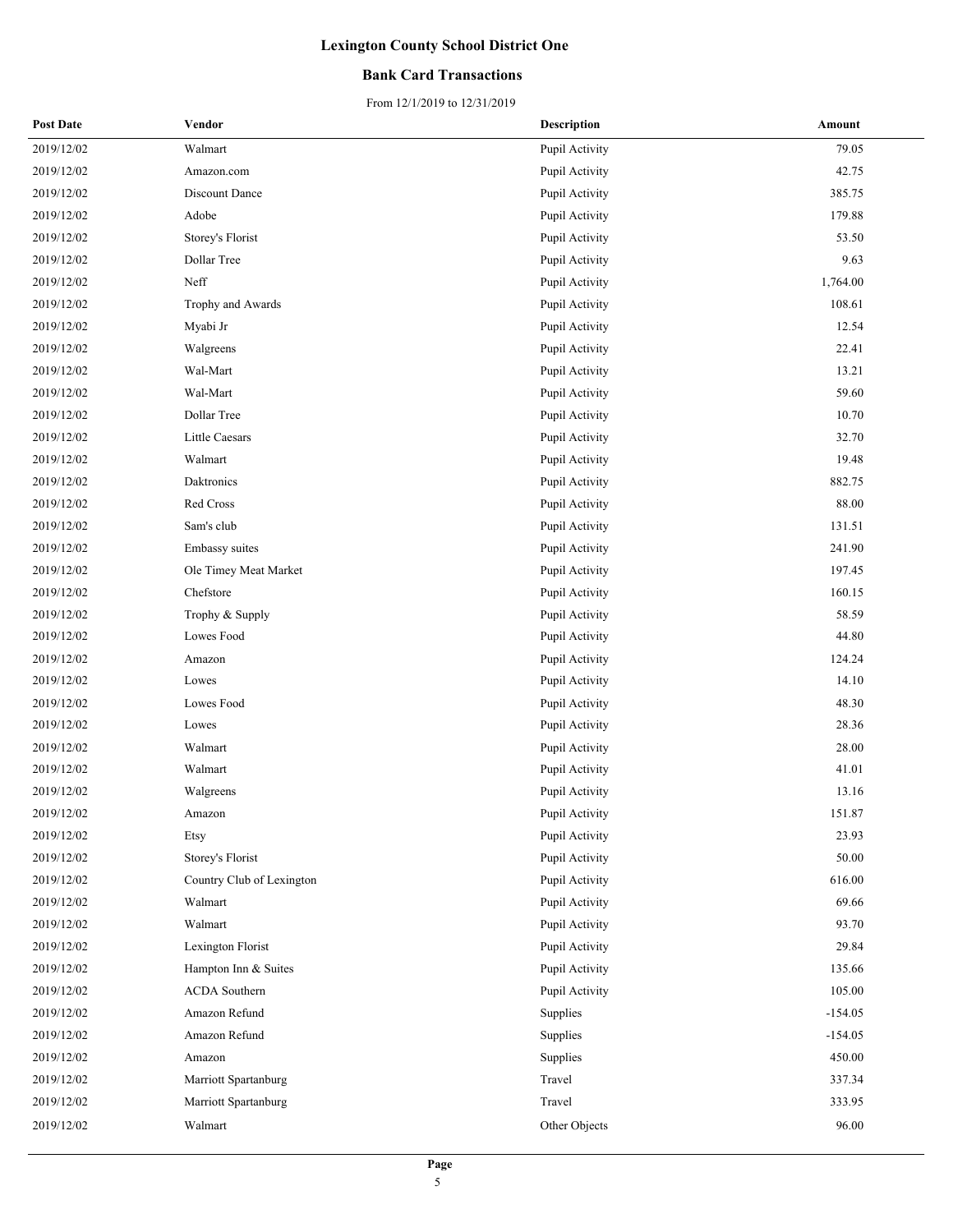### **Bank Card Transactions**

| <b>Post Date</b> | Vendor                         | <b>Description</b>         | Amount   |
|------------------|--------------------------------|----------------------------|----------|
| 2019/12/03       | Amazon                         | Supplies                   | 52.45    |
| 2019/12/03       | Amazon                         | Supplies                   | 128.37   |
| 2019/12/03       | Amazon                         | Supplies                   | 16.36    |
| 2019/12/03       | Amazon                         | Supplies                   | 139.08   |
| 2019/12/03       | Amazon                         | Supplies                   | 132.67   |
| 2019/12/03       | Lego Education                 | Supplies                   | 1,763.15 |
| 2019/12/03       | Amazon                         | Supplies                   | 133.74   |
| 2019/12/03       | Lego                           | Supplies                   | 1,497.96 |
| 2019/12/03       | Amazon                         | Supplies                   | 38.27    |
| 2019/12/03       | Amazon                         | Supplies                   | 37.41    |
| 2019/12/03       | Amazon                         | Supplies                   | 27.84    |
| 2019/12/03       | Amazon                         | Supplies                   | 29.83    |
| 2019/12/03       | Amazon                         | Supplies                   | 84.08    |
| 2019/12/03       | Amazon                         | Supplies                   | 7.84     |
| 2019/12/05       | West Music                     | Supplies                   | 41.31    |
| 2019/12/05       | Amazon                         | Supplies                   | 8.51     |
| 2019/12/05       | MacGill                        | Supplies                   | 103.20   |
| 2019/12/05       | True Value                     | Supplies                   | 26.87    |
| 2019/12/05       | Lowes Foods                    | Supplies                   | 48.70    |
| 2019/12/05       | True Value Credit              | Supplies                   | $-3.34$  |
| 2019/12/09       | Amazon                         | Supplies                   | 34.20    |
| 2019/12/09       | Amazon                         | Supplies                   | 20.13    |
| 2019/12/09       | <b>Blanks USA</b>              | Supplies                   | 45.40    |
| 2019/12/09       | Amazon                         | Supplies                   | 173.69   |
| 2019/12/09       | Amazon                         | Supplies                   | 85.50    |
| 2019/12/09       | Amazon                         | Supplies                   | 12.45    |
| 2019/12/09       | Amazon de                      | Supplies-Immersion         | 698.82   |
| 2019/12/09       | Amazon.com                     | Supplies                   | 74.79    |
| 2019/12/09       | Youthlight.com                 | Supplies                   | 49.70    |
| 2019/12/09       | <b>Positive Promotions</b>     | <b>Technology Supplies</b> | 116.30   |
| 2019/12/09       | Amazon.com                     | Library Books              | 47.51    |
| 2019/12/09       | Amazon                         | Supplies                   | 79.51    |
| 2019/12/09       | Office Depot/Office Max        | Supplies                   | 33.78    |
| 2019/12/09       | Amazon                         | Dues and Fees              | 50.00    |
| 2019/12/09       | Amazon.com                     | Supplies                   | 53.49    |
| 2019/12/09       | Sams Club                      | Supplies                   | 39.25    |
| 2019/12/09       | True Value                     | Supplies                   | 52.77    |
| 2019/12/09       | Amazon.com                     | Supplies                   | 161.64   |
| 2019/12/09       | Pitt Stop                      | Supplies                   | 57.00    |
| 2019/12/09       | <b>CREDIT</b>                  | Supplies                   | $-1.64$  |
| 2019/12/09       | Pitt Stop                      | Supplies                   | 56.00    |
| 2019/12/09       | Marriott                       | Travel                     | 301.96   |
| 2019/12/09       | AMWAY GRAND PLAZA - SNUG CONFE | Travel                     | 583.05   |
| 2019/12/09       | AMAZON - UNIVERSAL REMOTE      | Supplies                   | 27.27    |
| 2019/12/09       | AMAZON - UNIVERSAL REMOTE      | Supplies                   | 49.95    |
|                  |                                |                            |          |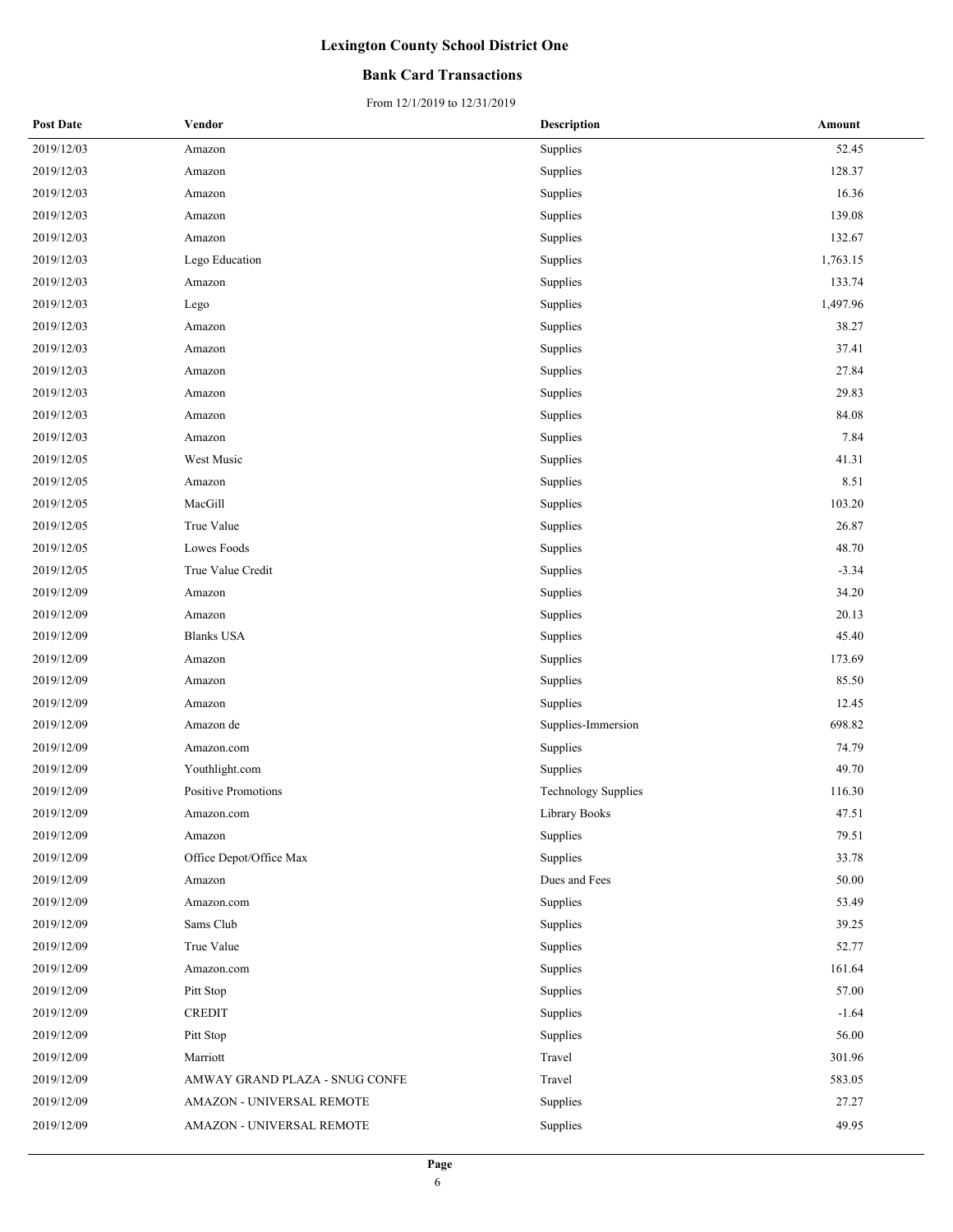### **Bank Card Transactions**

| <b>Post Date</b> | Vendor                         | Description                | Amount   |
|------------------|--------------------------------|----------------------------|----------|
| 2019/12/09       | PITNEY BOWES - RED INK FOR MAI | Supplies                   | 725.72   |
| 2019/12/09       | AMAZON - REPLCEMENT KEYBOARD   | Supplies                   | 37.40    |
| 2019/12/09       | AMAZON - UNIVERSAL REMOTE      | Supplies                   | 25.93    |
| 2019/12/09       | Teachers College, NYC          | Travel                     | 1,950.00 |
| 2019/12/09       | American Airlines              | Travel                     | 223.59   |
| 2019/12/09       | American Airlines              | Travel                     | 493.20   |
| 2019/12/09       | Beacon Hotel                   | Travel                     | 3,784.65 |
| 2019/12/09       | American Airline               | Travel                     | 96.00    |
| 2019/12/09       | ROBOTSHOP - BMS STEM REQUEST   | Technology Supplies        | 239.25   |
| 2019/12/09       | .ADAFRUIT - BMS STEM REQUEST   | <b>Technology Supplies</b> | 199.26   |
| 2019/12/09       | Amazon.com                     | Pupil Activity             | 46.80    |
| 2019/12/09       | Amazon.com                     | Pupil Activity             | 26.64    |
| 2019/12/09       | Amazon.com                     | Pupil Activity             | 32.09    |
| 2019/12/09       | Amazon.com                     | Pupil Activity             | 86.66    |
| 2019/12/09       | Target                         | Pupil Activity             | 285.49   |
| 2019/12/09       | Amazon                         | Pupil Activity             | 66.20    |
| 2019/12/09       | Popplers                       | Pupil Activity             | 58.94    |
| 2019/12/09       | Amazon                         | Pupil Activity             | 73.17    |
| 2019/12/09       | Amazon                         | Pupil Activity             | 50.70    |
| 2019/12/10       | Signarama-Directional Signs fo | Supplies                   | 282.41   |
| 2019/12/10       | Walmart                        | Supplies                   | 71.35    |
| 2019/12/10       | Dell                           | Supplies                   | 165.84   |
| 2019/12/10       | Ed Smith Lumber                | Supplies                   | 21.76    |
| 2019/12/10       | Adobe Stock                    | Software Renewal/Agreemen  | 79.99    |
| 2019/12/10       | Domino's Pizza                 | Supplies                   | 73.34    |
| 2019/12/10       | Domino's Pizza                 | Supplies                   | 60.54    |
| 2019/12/10       | Dominios Pizza                 | Supplies                   | 66.94    |
| 2019/12/10       | Dominos Pizza                  | Supplies                   | 60.53    |
| 2019/12/10       | Delta Airlines                 | Travel                     | 30.00    |
| 2019/12/10       | Hotel Beacon                   | Travel                     | 1,888.92 |
| 2019/12/10       | Teacher Store                  | Pupil Activity             | 26.40    |
| 2019/12/10       | BookSource                     | Pupil Activity             | 94.43    |
| 2019/12/10       | Pine Press Printing            | Pupil Activity             | 369.73   |
| 2019/12/10       | BookSource                     | Pupil Activity             | 188.86   |
| 2019/12/10       | Sam's Club                     | Pupil Activity             | 47.04    |
| 2019/12/10       | Walmart-                       | Pupil Activity             | 14.33    |
| 2019/12/10       | Lowes Foods                    | Pupil Activity             | 43.81    |
| 2019/12/10       | Lowes Foods                    | Pupil Activity             | 50.87    |
| 2019/12/10       | Krishna Grocery                | Pupil Activity             | 5.98     |
| 2019/12/13       | <b>NSBA</b>                    | Travel                     | 1,390.00 |
| 2019/12/13       | Marriott                       | Travel                     | 160.74   |
| 2019/12/13       | Marriott                       | Travel                     | 160.74   |
| 2019/12/13       | Marriott                       | Travel                     | 160.74   |
| 2019/12/13       | AASA                           | Travel                     | 790.00   |
| 2019/12/13       | Walmart                        | Supplies                   | 76.36    |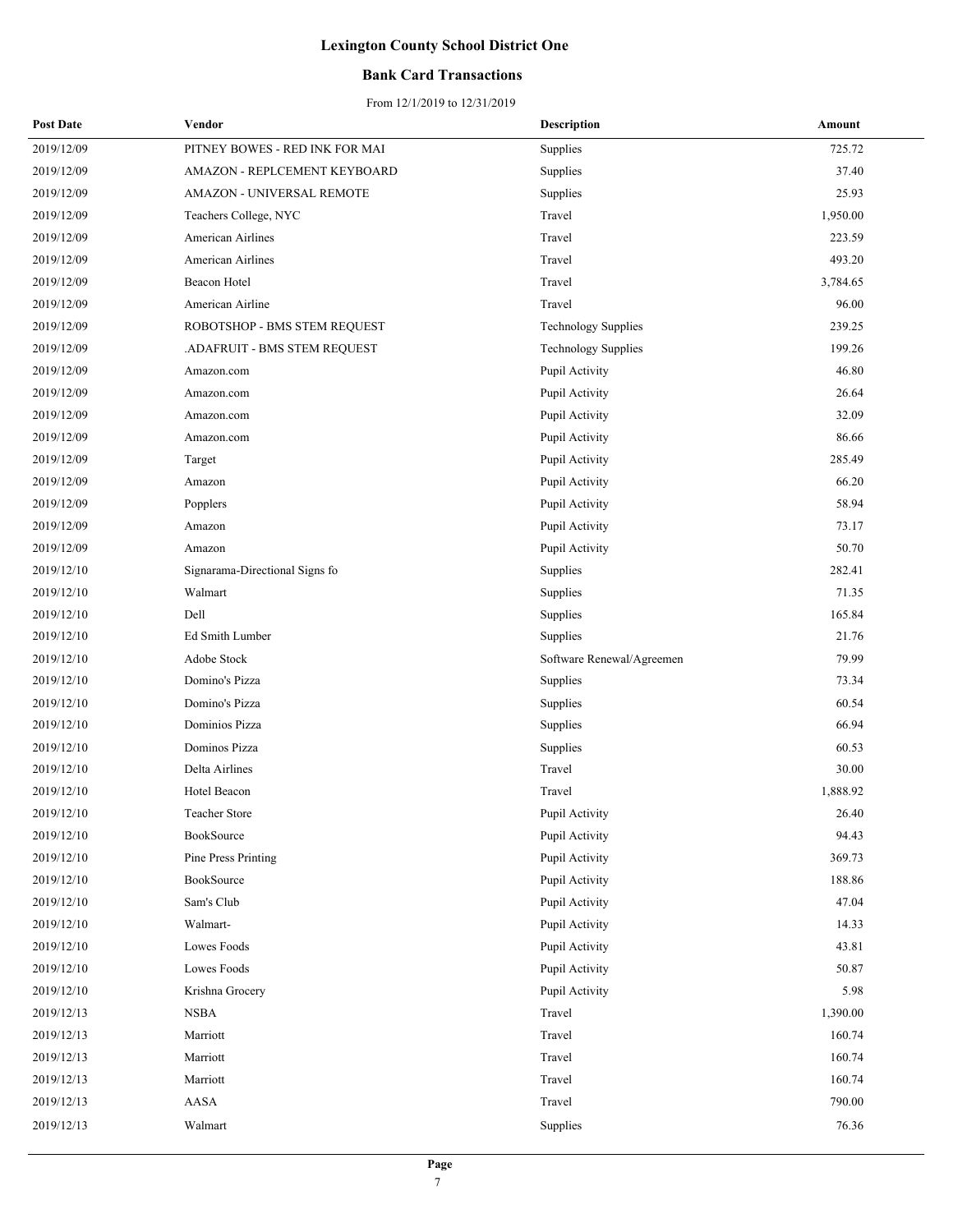### **Bank Card Transactions**

| <b>Post Date</b> | Vendor                               | <b>Description</b>  | Amount   |
|------------------|--------------------------------------|---------------------|----------|
| 2019/12/13       | The State Newspaper                  | Supplies            | 24.70    |
| 2019/12/13       | Chick Fil A                          | Other Objects       | 142.30   |
| 2019/12/13       | Publix                               | Other Objects       | 100.00   |
| 2019/12/13       | Publix                               | Other Objects       | 76.97    |
| 2019/12/16       | Delta Airlines                       | Travel              | 608.00   |
| 2019/12/16       | PayPal                               | Travel              | 150.00   |
| 2019/12/16       | Delta Airlines                       | Travel              | 608.00   |
| 2019/12/16       | Renaissance DC                       | Travel              | 1,523.09 |
| 2019/12/16       | PalPal                               | Travel              | 250.00   |
| 2019/12/16       | Renaissance DC                       | Travel              | 0.01     |
| 2019/12/16       | Storey's Florist                     | Supplies            | 90.25    |
| 2019/12/16       | Amazon                               | Supplies            | 18.18    |
| 2019/12/16       | Dollar General                       | Supplies            | 6.42     |
| 2019/12/16       | Storey's Florist                     | Supplies            | 90.25    |
| 2019/12/16       | <b>American Educational Research</b> | Dues and Fees       | 215.00   |
| 2019/12/16       | American Educational Research        | Dues and Fees       | 215.00   |
| 2019/12/16       | American Educational Research        | Dues and Fees       | 215.00   |
| 2019/12/16       | <b>ASCD</b>                          | Dues and Fees       | 59.00    |
| 2019/12/16       | Phi Delta Kappa                      | Dues and Fees       | 95.00    |
| 2019/12/16       | Firehouse Subs                       | Other Objects       | 119.75   |
| 2019/12/16       | Publix                               | Other Objects       | 107.87   |
| 2019/12/16       | Circle K                             | Supplies-Maintenace | 117.01   |
| 2019/12/16       | Price's                              | Supplies-Maintenace | 19.24    |
| 2019/12/16       | Northern Tool                        | Supplies-Maintenace | 213.99   |
| 2019/12/16       | <b>CES</b>                           | Supplies-Maintenace | 18.70    |
| 2019/12/16       | Amazon                               | Supplies-Maintenace | 116.94   |
| 2019/12/16       | <b>CES</b>                           | Supplies-Maintenace | 97.76    |
| 2019/12/16       | Cable & Connections                  | Supplies-Maintenace | 64.55    |
| 2019/12/16       | Price's                              | Supplies-Maintenace | 47.08    |
| 2019/12/16       | <b>CES</b>                           | Supplies-Maintenace | 87.89    |
| 2019/12/16       | Home Depot                           | Supplies-Maintenace | 29.87    |
| 2019/12/16       | Amazon                               | Supplies-Maintenace | 116.94   |
| 2019/12/16       | Lexington True Value                 | Supplies-Maintenace | 9.61     |
| 2019/12/16       | <b>CES</b>                           | Supplies-Maintenace | 179.40   |
| 2019/12/16       | <b>CES</b>                           | Supplies-Maintenace | 122.38   |
| 2019/12/16       | ARC3                                 | Supplies-Maintenace | 104.86   |
| 2019/12/16       | Electric Control & Supply            | Supplies-Maintenace | 35.96    |
| 2019/12/16       | Lowe's                               | Supplies-Maintenace | 26.41    |
| 2019/12/16       | $\mbox{CES}$                         | Supplies-Maintenace | 42.66    |
| 2019/12/16       | $\rm{CES}$                           | Supplies-Maintenace | 48.26    |
| 2019/12/16       | Walker Hardware                      | Supplies-Maintenace | 29.21    |
| 2019/12/16       | Lowe's                               | Supplies-Maintenace | 25.31    |
| 2019/12/16       | Lowe's                               | Supplies-Maintenace | 32.09    |
| 2019/12/16       | CES                                  | Supplies-Maintenace | 138.03   |
| 2019/12/16       | Lowe's                               | Supplies-Maintenace | 166.00   |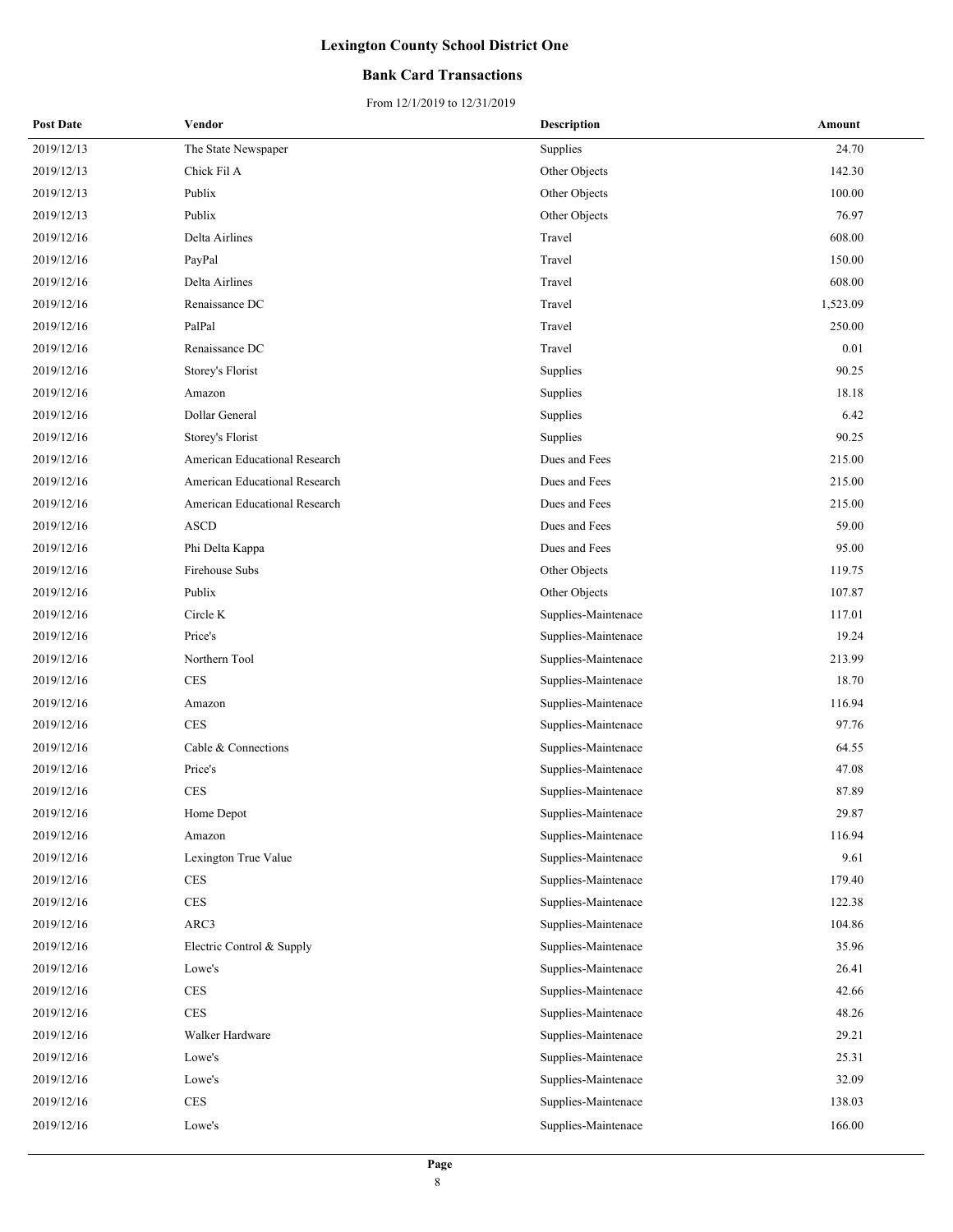### **Bank Card Transactions**

| <b>Post Date</b> | Vendor                         | <b>Description</b>        | Amount   |
|------------------|--------------------------------|---------------------------|----------|
| 2019/12/16       | <b>CES</b>                     | Supplies-Maintenace       | 142.95   |
| 2019/12/16       | Sherwin Williams               | Supplies-Maintenace       | 46.28    |
| 2019/12/16       | <b>CES</b>                     | Supplies-Maintenace       | 66.85    |
| 2019/12/16       | Lowe's                         | Supplies-Maintenace       | 45.73    |
| 2019/12/16       | Guaranteed Supply              | Supplies-Maintenace       | 324.00   |
| 2019/12/16       | Amazon                         | Supplies-Maintenace       | 54.21    |
| 2019/12/16       | Lowe's                         | Supplies-Maintenace       | 64.60    |
| 2019/12/16       | <b>CES</b>                     | Supplies-Maintenace       | 48.26    |
| 2019/12/16       | Guaranteed Supply              | Supplies-Maintenace       | 324.00   |
| 2019/12/16       | Lexington True Value           | Supplies-Maintenace       | 32.51    |
| 2019/12/16       | Home Depot                     | Supplies-Maintenace       | 14.94    |
| 2019/12/16       | <b>CES</b>                     | Supplies-Maintenace       | 93.89    |
| 2019/12/16       | Lowe's                         | Supplies-Maintenace       | 27.99    |
| 2019/12/16       | <b>CES</b>                     | Supplies-Maintenace       | 42.67    |
| 2019/12/16       | Sherwin Williams               | Supplies-Maintenace       | 193.58   |
| 2019/12/16       | <b>CES</b>                     | Supplies-Maintenace       | 48.26    |
| 2019/12/16       | Lowe's                         | Supplies-Maintenace       | 34.55    |
| 2019/12/16       | Lowe's                         | Supplies-Maintenace       | 153.69   |
| 2019/12/16       | Lexington True Value           | Supplies-Maintenace       | 102.18   |
| 2019/12/16       | Spicer On Call                 | Repairs and Maintenance   | 1,204.43 |
| 2019/12/16       | <b>Batteries Plus</b>          | Supplies-Maintenace       | 198.38   |
| 2019/12/16       | WW Grainger                    | Supplies-Maintenace       | 11.30    |
| 2019/12/16       | Smith & Jones                  | Supplies-Maintenace       | 131.23   |
| 2019/12/16       | WW Grainger                    | Supplies-Maintenace       | 55.67    |
| 2019/12/16       | Metro Institute                | Other Prof & Tech Service | 125.00   |
| 2019/12/16       | Sherwin Williams               | Supplies-Maintenace       | 111.87   |
| 2019/12/16       | Lowe's                         | Supplies-Maintenace       | 29.70    |
| 2019/12/16       | Sherwin Williams               | Supplies-Maintenace       | 70.34    |
| 2019/12/16       | Sloan Appliance                | Repairs and Maintenance   | 95.00    |
| 2019/12/16       | Guaranteed Supply              | Supplies-Maintenace       | 324.00   |
| 2019/12/16       | Lowe's                         | Supplies-Maintenace       | 588.53   |
| 2019/12/16       | Lowe's                         | Supplies                  | 39.68    |
| 2019/12/16       | True Value                     | Supplies                  | 93.93    |
| 2019/12/16       | Ed Smith Lumber                | Supplies-Maintenace       | 23.21    |
| 2019/12/16       | Guaranteed Supply              | Supplies-Maintenace       | 324.00   |
| 2019/12/16       | CES                            | Supplies-Maintenace       | 81.81    |
| 2019/12/16       | Lexington True Value           | Supplies-Maintenace       | 34.06    |
| 2019/12/16       | WP Law                         | Supplies-Maintenace       | 96.41    |
| 2019/12/16       | Amazon                         | Supplies                  | $-1.95$  |
| 2019/12/16       | Holiday Inn Hotel and St Folio | Travel                    | 868.41   |
| 2019/12/16       | Holiday Inn Hotel and St Folio | Travel                    | 868.41   |
| 2019/12/16       | Walmart                        | Supplies                  | 7.76     |
| 2019/12/16       | Dollar Tree                    | Pupil Activity            | 11.77    |
| 2019/12/16       | Exxon Oil Rebate               | Pupil Activity            | $-1.35$  |
| 2019/12/16       | Shell Oil Rebate               | Pupil Activity            | $-0.85$  |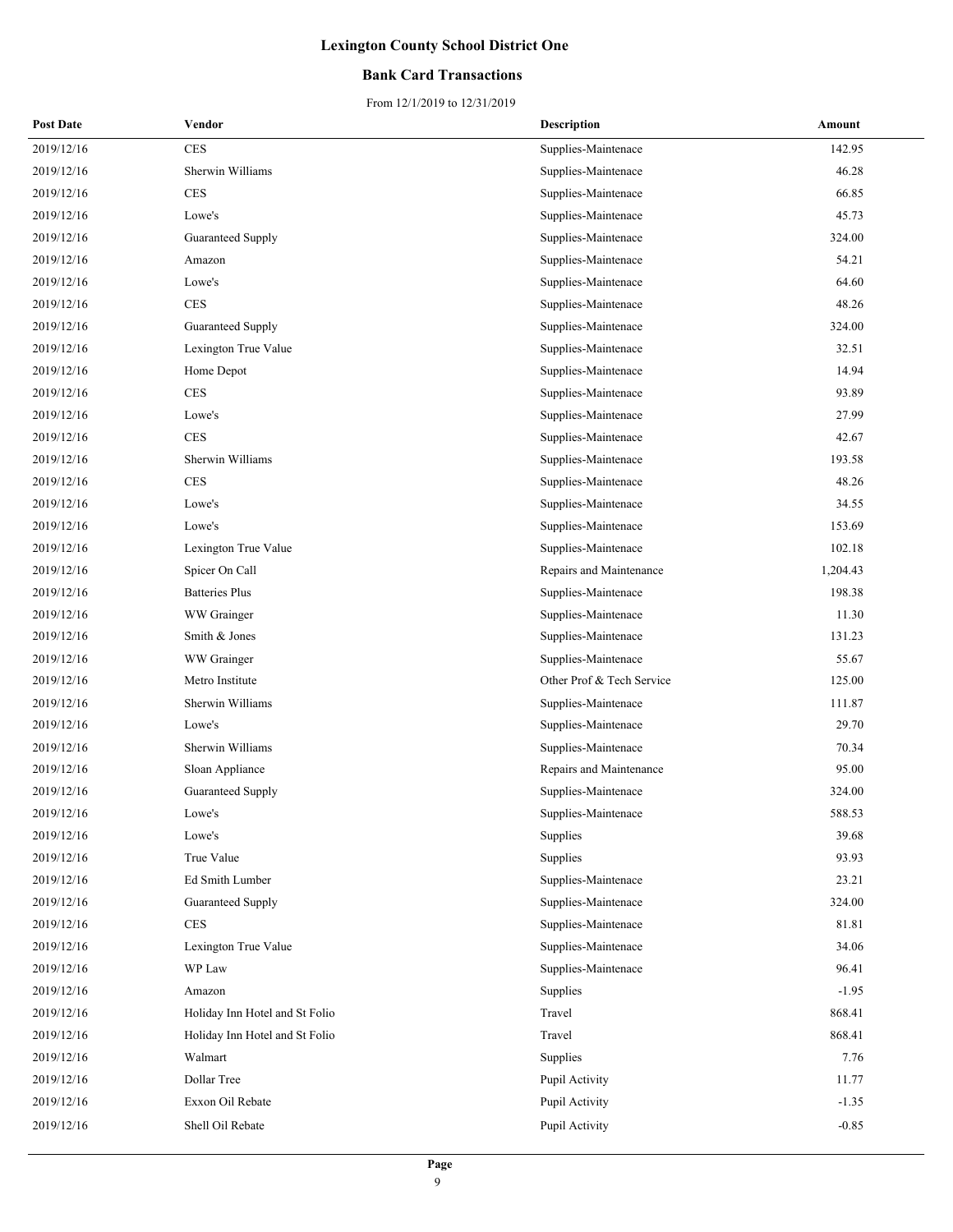### **Bank Card Transactions**

| <b>Post Date</b> | Vendor                         | <b>Description</b> | Amount  |
|------------------|--------------------------------|--------------------|---------|
| 2019/12/16       | Lowes                          | Pupil Activity     | 218.27  |
| 2019/12/16       | Publix                         | Pupil Activity     | 21.43   |
| 2019/12/16       | Walmart                        | Pupil Activity     | 33.19   |
| 2019/12/16       | Lowes                          | Pupil Activity     | 45.72   |
| 2019/12/16       | Lowes                          | Pupil Activity     | 43.78   |
| 2019/12/16       | Dunkin Donuts                  | Pupil Activity     | 62.33   |
| 2019/12/16       | Amazon                         | Pupil Activity     | 79.69   |
| 2019/12/16       | Publix                         | Pupil Activity     | 108.50  |
| 2019/12/16       | Bricks & Stones Pizza          | Pupil Activity     | 354.25  |
| 2019/12/16       | MC Hotel rebate                | Pupil Activity     | $-1.78$ |
| 2019/12/16       | <b>Comfort Suites</b>          | Pupil Activity     | 451.48  |
| 2019/12/16       | Walmart                        | Pupil Activity     | 12.84   |
| 2019/12/16       | Academy Sports                 | Pupil Activity     | 94.13   |
| 2019/12/16       | Groucho's Deli                 | Pupil Activity     | 271.05  |
| 2019/12/16       | JC's Lexington Bowl            | Pupil Activity     | 24.00   |
| 2019/12/16       | JC's Lexington Bowl            | Pupil Activity     | 60.00   |
| 2019/12/16       | JC's Lexington Bowl            | Pupil Activity     | 60.00   |
| 2019/12/16       | JC's Lexington Bowl            | Pupil Activity     | 60.00   |
| 2019/12/17       | Dollar General                 | Supplies           | 26.75   |
| 2019/12/17       | <b>AMAZON</b>                  | Supplies           | 62.89   |
| 2019/12/17       | Amazon                         | Supplies           | 129.61  |
| 2019/12/17       | Lowe's                         | Supplies           | 15.90   |
| 2019/12/17       | Office Depot                   | Supplies           | 134.69  |
| 2019/12/17       | <b>Best Buy</b>                | Supplies           | 85.59   |
| 2019/12/17       | Embassy Suites Myrtle Beach    | Travel             | 315.85  |
| 2019/12/17       | Lowes                          | Supplies           | 461.45  |
| 2019/12/17       | Amazon                         | Supplies           | 188.91  |
| 2019/12/17       | Amazon                         | Supplies           | 42.75   |
| 2019/12/17       | Amazon                         | Supplies           | 216.73  |
| 2019/12/17       | <b>WALMART - CHORUS CLASS</b>  | Supplies           | 68.97   |
| 2019/12/17       | Amazon                         | Supplies           | 23.39   |
| 2019/12/17       | AMAZON-CHORUS CLASS            | Supplies           | 129.20  |
| 2019/12/17       | WALMART-PHONE CORDS FOR THE OF | Supplies           | 9.35    |
| 2019/12/17       | Amazon                         | Supplies           | 50.08   |
| 2019/12/17       | <b>Hyatt Regency</b>           | Travel             | 363.52  |
| 2019/12/17       | EB SCCTE                       | Travel             | 400.00  |
| 2019/12/17       | Marriott                       | Travel             | 211.25  |
| 2019/12/17       | Poster Maker                   | Supplies           | 544.46  |
| 2019/12/17       | LOWES                          | Supplies           | 87.29   |
| 2019/12/17       | <b>LOWES FOODS</b>             | Supplies           | 266.49  |
| 2019/12/17       | <b>LOWES FOODS</b>             | Supplies           | 41.15   |
| 2019/12/17       | WALMART                        | Supplies           | 69.63   |
| 2019/12/17       | <b>CHEFSTORE</b>               | Supplies           | 106.07  |
| 2019/12/17       | <b>LOWES FOODS</b>             | Supplies           | 5.94    |
| 2019/12/17       | <b>LOWES FOODS</b>             | Supplies           | 103.84  |
|                  |                                |                    |         |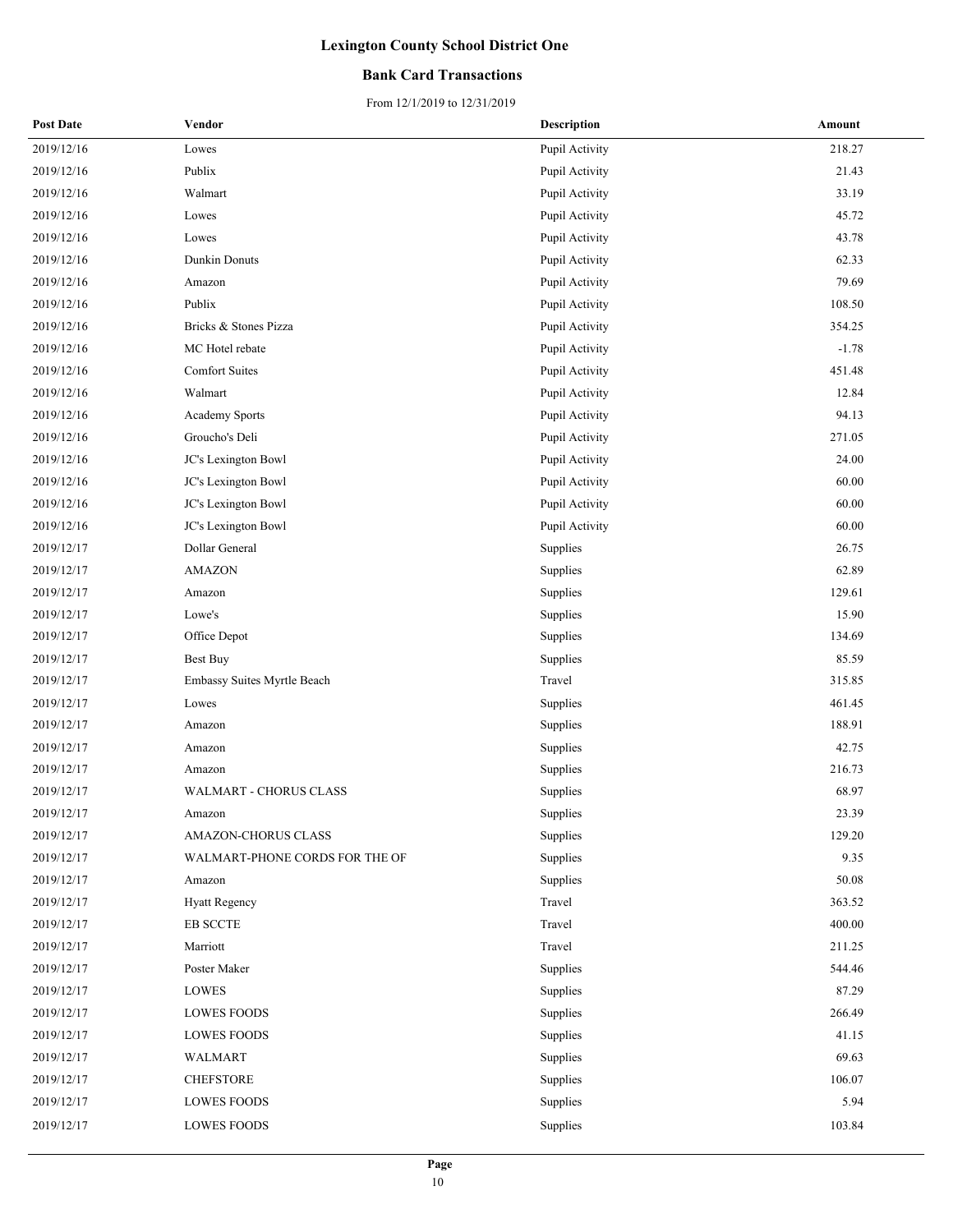### **Bank Card Transactions**

| 2019/12/17<br>TOOLPARTSPRO.COM<br>Supplies<br>139.89<br>2019/12/17<br><b>LOWES FOODS</b><br>Supplies<br>5.37<br>Supplies<br>2019/12/17<br>WALMART<br>35.73<br>160.00<br>2019/12/17<br>Midwest Clinic<br>Travel<br>2019/12/17<br>Discount Dance<br>180.50<br>Supplies<br><b>UPS</b> Store<br>205.44<br>2019/12/17<br>Supplies<br>115.52<br>2019/12/17<br><b>AMAZON</b><br>Supplies<br>18.52<br>2019/12/17<br>WALMART<br>Supplies<br>52.69<br>2019/12/17<br>WALMART-HEALTH PROGRAM<br>Supplies<br>86.57<br>2019/12/17<br>WALMART-HEALTH ROOM SUPPLIES<br>Supplies<br>139.54<br>2019/12/17<br>School Health Corp<br>Supplies<br>34.18<br>2019/12/17<br>Supplies<br>Amazon<br>Supplies<br>37.17<br>2019/12/17<br>Amazon<br>The State<br>Periodicals<br>260.00<br>2019/12/17<br><b>NYT</b><br>Periodicals<br>4.00<br>2019/12/17<br>194.30<br>2019/12/17<br>American Airlines<br>Travel-Teacher Staff Dev<br>Allianz airlines<br>Travel-Teacher Staff Dev<br>22.75<br>2019/12/17<br>Travel-Teacher Staff Dev<br>158.00<br>2019/12/17<br>South Carolina Assoc. of Schoo<br>United Airlines<br>Travel-Teacher Staff Dev<br>663.20<br>2019/12/17<br>383.16<br>2019/12/17<br>Holiday Inn and Suite<br>Travel-Teacher Staff Dev<br>2019/12/17<br>POST OFFICE<br>55.00<br>Supplies<br>2019/12/17<br><b>SCAAA</b><br>Travel<br>254.80<br><b>SCASA</b><br>Travel<br>1,750.00<br>2019/12/17<br>Books a Million<br>146.73<br>2019/12/17<br>Supplies<br>Lowes Foods<br>100.00<br>2019/12/17<br>Supplies<br>90.14<br>2019/12/17<br>WinSupply<br>Supplies-Maintenace<br>90.13<br>2019/12/17<br>Supplies-Maintenace<br>Ferguson<br>159.34<br>2019/12/17<br>Supplies-Maintenace<br>Ferguson<br>12.80<br>2019/12/17<br>Ferguson<br>Supplies-Maintenace<br>2019/12/17<br>WinSupply<br>Supplies-Maintenace<br>74.70<br>2019/12/17<br>MURPHY EXPRESS<br>25.30<br>Supplies<br>46.95<br>2019/12/17<br><b>ENLOWS AUTO SUPPLY</b><br>Supplies<br>Supplies<br>59.95<br>2019/12/17<br>LOWES<br>42.65<br>2019/12/17<br>Lowes<br>Supplies<br>2019/12/17<br>Supplies<br>33.58<br>Lowes<br>2019/12/17<br>LOWE'S<br>22.88<br>Supplies<br>2019/12/17<br>Supplies-Maintenace<br>43.75<br>Gateway<br>2019/12/17<br>LOWES-TRASH CANS<br>Supplies<br>35.78<br>2019/12/17<br>35.70<br>LOWES-SUPPLIES, BATTERIES, WRE<br>Supplies<br>2019/12/17<br>85.19<br>Supplies-Maintenace<br>Ferguson<br>37.33<br>2019/12/17<br>Supplies-Maintenace<br>Ferguson<br>Supplies-Maintenace<br>185.00<br>2019/12/17<br>Gateway<br>2019/12/17<br>206.51<br>Gateway<br>Supplies-Maintenace<br>2019/12/17<br>16.59<br>WinSupply<br>Supplies-Maintenace<br>2019/12/17<br>Supplies-Maintenace<br>Lowe's<br>17.54 | <b>Post Date</b> | Vendor | <b>Description</b> | Amount |
|---------------------------------------------------------------------------------------------------------------------------------------------------------------------------------------------------------------------------------------------------------------------------------------------------------------------------------------------------------------------------------------------------------------------------------------------------------------------------------------------------------------------------------------------------------------------------------------------------------------------------------------------------------------------------------------------------------------------------------------------------------------------------------------------------------------------------------------------------------------------------------------------------------------------------------------------------------------------------------------------------------------------------------------------------------------------------------------------------------------------------------------------------------------------------------------------------------------------------------------------------------------------------------------------------------------------------------------------------------------------------------------------------------------------------------------------------------------------------------------------------------------------------------------------------------------------------------------------------------------------------------------------------------------------------------------------------------------------------------------------------------------------------------------------------------------------------------------------------------------------------------------------------------------------------------------------------------------------------------------------------------------------------------------------------------------------------------------------------------------------------------------------------------------------------------------------------------------------------------------------------------------------------------------------------------------------------------------------------------------------------------------------------------------------------------------------------------------------------------------------------------------------------------------------------------------------------------------------------------------------------------------------------|------------------|--------|--------------------|--------|
|                                                                                                                                                                                                                                                                                                                                                                                                                                                                                                                                                                                                                                                                                                                                                                                                                                                                                                                                                                                                                                                                                                                                                                                                                                                                                                                                                                                                                                                                                                                                                                                                                                                                                                                                                                                                                                                                                                                                                                                                                                                                                                                                                                                                                                                                                                                                                                                                                                                                                                                                                                                                                                                   |                  |        |                    |        |
|                                                                                                                                                                                                                                                                                                                                                                                                                                                                                                                                                                                                                                                                                                                                                                                                                                                                                                                                                                                                                                                                                                                                                                                                                                                                                                                                                                                                                                                                                                                                                                                                                                                                                                                                                                                                                                                                                                                                                                                                                                                                                                                                                                                                                                                                                                                                                                                                                                                                                                                                                                                                                                                   |                  |        |                    |        |
|                                                                                                                                                                                                                                                                                                                                                                                                                                                                                                                                                                                                                                                                                                                                                                                                                                                                                                                                                                                                                                                                                                                                                                                                                                                                                                                                                                                                                                                                                                                                                                                                                                                                                                                                                                                                                                                                                                                                                                                                                                                                                                                                                                                                                                                                                                                                                                                                                                                                                                                                                                                                                                                   |                  |        |                    |        |
|                                                                                                                                                                                                                                                                                                                                                                                                                                                                                                                                                                                                                                                                                                                                                                                                                                                                                                                                                                                                                                                                                                                                                                                                                                                                                                                                                                                                                                                                                                                                                                                                                                                                                                                                                                                                                                                                                                                                                                                                                                                                                                                                                                                                                                                                                                                                                                                                                                                                                                                                                                                                                                                   |                  |        |                    |        |
|                                                                                                                                                                                                                                                                                                                                                                                                                                                                                                                                                                                                                                                                                                                                                                                                                                                                                                                                                                                                                                                                                                                                                                                                                                                                                                                                                                                                                                                                                                                                                                                                                                                                                                                                                                                                                                                                                                                                                                                                                                                                                                                                                                                                                                                                                                                                                                                                                                                                                                                                                                                                                                                   |                  |        |                    |        |
|                                                                                                                                                                                                                                                                                                                                                                                                                                                                                                                                                                                                                                                                                                                                                                                                                                                                                                                                                                                                                                                                                                                                                                                                                                                                                                                                                                                                                                                                                                                                                                                                                                                                                                                                                                                                                                                                                                                                                                                                                                                                                                                                                                                                                                                                                                                                                                                                                                                                                                                                                                                                                                                   |                  |        |                    |        |
|                                                                                                                                                                                                                                                                                                                                                                                                                                                                                                                                                                                                                                                                                                                                                                                                                                                                                                                                                                                                                                                                                                                                                                                                                                                                                                                                                                                                                                                                                                                                                                                                                                                                                                                                                                                                                                                                                                                                                                                                                                                                                                                                                                                                                                                                                                                                                                                                                                                                                                                                                                                                                                                   |                  |        |                    |        |
|                                                                                                                                                                                                                                                                                                                                                                                                                                                                                                                                                                                                                                                                                                                                                                                                                                                                                                                                                                                                                                                                                                                                                                                                                                                                                                                                                                                                                                                                                                                                                                                                                                                                                                                                                                                                                                                                                                                                                                                                                                                                                                                                                                                                                                                                                                                                                                                                                                                                                                                                                                                                                                                   |                  |        |                    |        |
|                                                                                                                                                                                                                                                                                                                                                                                                                                                                                                                                                                                                                                                                                                                                                                                                                                                                                                                                                                                                                                                                                                                                                                                                                                                                                                                                                                                                                                                                                                                                                                                                                                                                                                                                                                                                                                                                                                                                                                                                                                                                                                                                                                                                                                                                                                                                                                                                                                                                                                                                                                                                                                                   |                  |        |                    |        |
|                                                                                                                                                                                                                                                                                                                                                                                                                                                                                                                                                                                                                                                                                                                                                                                                                                                                                                                                                                                                                                                                                                                                                                                                                                                                                                                                                                                                                                                                                                                                                                                                                                                                                                                                                                                                                                                                                                                                                                                                                                                                                                                                                                                                                                                                                                                                                                                                                                                                                                                                                                                                                                                   |                  |        |                    |        |
|                                                                                                                                                                                                                                                                                                                                                                                                                                                                                                                                                                                                                                                                                                                                                                                                                                                                                                                                                                                                                                                                                                                                                                                                                                                                                                                                                                                                                                                                                                                                                                                                                                                                                                                                                                                                                                                                                                                                                                                                                                                                                                                                                                                                                                                                                                                                                                                                                                                                                                                                                                                                                                                   |                  |        |                    |        |
|                                                                                                                                                                                                                                                                                                                                                                                                                                                                                                                                                                                                                                                                                                                                                                                                                                                                                                                                                                                                                                                                                                                                                                                                                                                                                                                                                                                                                                                                                                                                                                                                                                                                                                                                                                                                                                                                                                                                                                                                                                                                                                                                                                                                                                                                                                                                                                                                                                                                                                                                                                                                                                                   |                  |        |                    |        |
|                                                                                                                                                                                                                                                                                                                                                                                                                                                                                                                                                                                                                                                                                                                                                                                                                                                                                                                                                                                                                                                                                                                                                                                                                                                                                                                                                                                                                                                                                                                                                                                                                                                                                                                                                                                                                                                                                                                                                                                                                                                                                                                                                                                                                                                                                                                                                                                                                                                                                                                                                                                                                                                   |                  |        |                    |        |
|                                                                                                                                                                                                                                                                                                                                                                                                                                                                                                                                                                                                                                                                                                                                                                                                                                                                                                                                                                                                                                                                                                                                                                                                                                                                                                                                                                                                                                                                                                                                                                                                                                                                                                                                                                                                                                                                                                                                                                                                                                                                                                                                                                                                                                                                                                                                                                                                                                                                                                                                                                                                                                                   |                  |        |                    |        |
|                                                                                                                                                                                                                                                                                                                                                                                                                                                                                                                                                                                                                                                                                                                                                                                                                                                                                                                                                                                                                                                                                                                                                                                                                                                                                                                                                                                                                                                                                                                                                                                                                                                                                                                                                                                                                                                                                                                                                                                                                                                                                                                                                                                                                                                                                                                                                                                                                                                                                                                                                                                                                                                   |                  |        |                    |        |
|                                                                                                                                                                                                                                                                                                                                                                                                                                                                                                                                                                                                                                                                                                                                                                                                                                                                                                                                                                                                                                                                                                                                                                                                                                                                                                                                                                                                                                                                                                                                                                                                                                                                                                                                                                                                                                                                                                                                                                                                                                                                                                                                                                                                                                                                                                                                                                                                                                                                                                                                                                                                                                                   |                  |        |                    |        |
|                                                                                                                                                                                                                                                                                                                                                                                                                                                                                                                                                                                                                                                                                                                                                                                                                                                                                                                                                                                                                                                                                                                                                                                                                                                                                                                                                                                                                                                                                                                                                                                                                                                                                                                                                                                                                                                                                                                                                                                                                                                                                                                                                                                                                                                                                                                                                                                                                                                                                                                                                                                                                                                   |                  |        |                    |        |
|                                                                                                                                                                                                                                                                                                                                                                                                                                                                                                                                                                                                                                                                                                                                                                                                                                                                                                                                                                                                                                                                                                                                                                                                                                                                                                                                                                                                                                                                                                                                                                                                                                                                                                                                                                                                                                                                                                                                                                                                                                                                                                                                                                                                                                                                                                                                                                                                                                                                                                                                                                                                                                                   |                  |        |                    |        |
|                                                                                                                                                                                                                                                                                                                                                                                                                                                                                                                                                                                                                                                                                                                                                                                                                                                                                                                                                                                                                                                                                                                                                                                                                                                                                                                                                                                                                                                                                                                                                                                                                                                                                                                                                                                                                                                                                                                                                                                                                                                                                                                                                                                                                                                                                                                                                                                                                                                                                                                                                                                                                                                   |                  |        |                    |        |
|                                                                                                                                                                                                                                                                                                                                                                                                                                                                                                                                                                                                                                                                                                                                                                                                                                                                                                                                                                                                                                                                                                                                                                                                                                                                                                                                                                                                                                                                                                                                                                                                                                                                                                                                                                                                                                                                                                                                                                                                                                                                                                                                                                                                                                                                                                                                                                                                                                                                                                                                                                                                                                                   |                  |        |                    |        |
|                                                                                                                                                                                                                                                                                                                                                                                                                                                                                                                                                                                                                                                                                                                                                                                                                                                                                                                                                                                                                                                                                                                                                                                                                                                                                                                                                                                                                                                                                                                                                                                                                                                                                                                                                                                                                                                                                                                                                                                                                                                                                                                                                                                                                                                                                                                                                                                                                                                                                                                                                                                                                                                   |                  |        |                    |        |
|                                                                                                                                                                                                                                                                                                                                                                                                                                                                                                                                                                                                                                                                                                                                                                                                                                                                                                                                                                                                                                                                                                                                                                                                                                                                                                                                                                                                                                                                                                                                                                                                                                                                                                                                                                                                                                                                                                                                                                                                                                                                                                                                                                                                                                                                                                                                                                                                                                                                                                                                                                                                                                                   |                  |        |                    |        |
|                                                                                                                                                                                                                                                                                                                                                                                                                                                                                                                                                                                                                                                                                                                                                                                                                                                                                                                                                                                                                                                                                                                                                                                                                                                                                                                                                                                                                                                                                                                                                                                                                                                                                                                                                                                                                                                                                                                                                                                                                                                                                                                                                                                                                                                                                                                                                                                                                                                                                                                                                                                                                                                   |                  |        |                    |        |
|                                                                                                                                                                                                                                                                                                                                                                                                                                                                                                                                                                                                                                                                                                                                                                                                                                                                                                                                                                                                                                                                                                                                                                                                                                                                                                                                                                                                                                                                                                                                                                                                                                                                                                                                                                                                                                                                                                                                                                                                                                                                                                                                                                                                                                                                                                                                                                                                                                                                                                                                                                                                                                                   |                  |        |                    |        |
|                                                                                                                                                                                                                                                                                                                                                                                                                                                                                                                                                                                                                                                                                                                                                                                                                                                                                                                                                                                                                                                                                                                                                                                                                                                                                                                                                                                                                                                                                                                                                                                                                                                                                                                                                                                                                                                                                                                                                                                                                                                                                                                                                                                                                                                                                                                                                                                                                                                                                                                                                                                                                                                   |                  |        |                    |        |
|                                                                                                                                                                                                                                                                                                                                                                                                                                                                                                                                                                                                                                                                                                                                                                                                                                                                                                                                                                                                                                                                                                                                                                                                                                                                                                                                                                                                                                                                                                                                                                                                                                                                                                                                                                                                                                                                                                                                                                                                                                                                                                                                                                                                                                                                                                                                                                                                                                                                                                                                                                                                                                                   |                  |        |                    |        |
|                                                                                                                                                                                                                                                                                                                                                                                                                                                                                                                                                                                                                                                                                                                                                                                                                                                                                                                                                                                                                                                                                                                                                                                                                                                                                                                                                                                                                                                                                                                                                                                                                                                                                                                                                                                                                                                                                                                                                                                                                                                                                                                                                                                                                                                                                                                                                                                                                                                                                                                                                                                                                                                   |                  |        |                    |        |
|                                                                                                                                                                                                                                                                                                                                                                                                                                                                                                                                                                                                                                                                                                                                                                                                                                                                                                                                                                                                                                                                                                                                                                                                                                                                                                                                                                                                                                                                                                                                                                                                                                                                                                                                                                                                                                                                                                                                                                                                                                                                                                                                                                                                                                                                                                                                                                                                                                                                                                                                                                                                                                                   |                  |        |                    |        |
|                                                                                                                                                                                                                                                                                                                                                                                                                                                                                                                                                                                                                                                                                                                                                                                                                                                                                                                                                                                                                                                                                                                                                                                                                                                                                                                                                                                                                                                                                                                                                                                                                                                                                                                                                                                                                                                                                                                                                                                                                                                                                                                                                                                                                                                                                                                                                                                                                                                                                                                                                                                                                                                   |                  |        |                    |        |
|                                                                                                                                                                                                                                                                                                                                                                                                                                                                                                                                                                                                                                                                                                                                                                                                                                                                                                                                                                                                                                                                                                                                                                                                                                                                                                                                                                                                                                                                                                                                                                                                                                                                                                                                                                                                                                                                                                                                                                                                                                                                                                                                                                                                                                                                                                                                                                                                                                                                                                                                                                                                                                                   |                  |        |                    |        |
|                                                                                                                                                                                                                                                                                                                                                                                                                                                                                                                                                                                                                                                                                                                                                                                                                                                                                                                                                                                                                                                                                                                                                                                                                                                                                                                                                                                                                                                                                                                                                                                                                                                                                                                                                                                                                                                                                                                                                                                                                                                                                                                                                                                                                                                                                                                                                                                                                                                                                                                                                                                                                                                   |                  |        |                    |        |
|                                                                                                                                                                                                                                                                                                                                                                                                                                                                                                                                                                                                                                                                                                                                                                                                                                                                                                                                                                                                                                                                                                                                                                                                                                                                                                                                                                                                                                                                                                                                                                                                                                                                                                                                                                                                                                                                                                                                                                                                                                                                                                                                                                                                                                                                                                                                                                                                                                                                                                                                                                                                                                                   |                  |        |                    |        |
|                                                                                                                                                                                                                                                                                                                                                                                                                                                                                                                                                                                                                                                                                                                                                                                                                                                                                                                                                                                                                                                                                                                                                                                                                                                                                                                                                                                                                                                                                                                                                                                                                                                                                                                                                                                                                                                                                                                                                                                                                                                                                                                                                                                                                                                                                                                                                                                                                                                                                                                                                                                                                                                   |                  |        |                    |        |
|                                                                                                                                                                                                                                                                                                                                                                                                                                                                                                                                                                                                                                                                                                                                                                                                                                                                                                                                                                                                                                                                                                                                                                                                                                                                                                                                                                                                                                                                                                                                                                                                                                                                                                                                                                                                                                                                                                                                                                                                                                                                                                                                                                                                                                                                                                                                                                                                                                                                                                                                                                                                                                                   |                  |        |                    |        |
|                                                                                                                                                                                                                                                                                                                                                                                                                                                                                                                                                                                                                                                                                                                                                                                                                                                                                                                                                                                                                                                                                                                                                                                                                                                                                                                                                                                                                                                                                                                                                                                                                                                                                                                                                                                                                                                                                                                                                                                                                                                                                                                                                                                                                                                                                                                                                                                                                                                                                                                                                                                                                                                   |                  |        |                    |        |
|                                                                                                                                                                                                                                                                                                                                                                                                                                                                                                                                                                                                                                                                                                                                                                                                                                                                                                                                                                                                                                                                                                                                                                                                                                                                                                                                                                                                                                                                                                                                                                                                                                                                                                                                                                                                                                                                                                                                                                                                                                                                                                                                                                                                                                                                                                                                                                                                                                                                                                                                                                                                                                                   |                  |        |                    |        |
|                                                                                                                                                                                                                                                                                                                                                                                                                                                                                                                                                                                                                                                                                                                                                                                                                                                                                                                                                                                                                                                                                                                                                                                                                                                                                                                                                                                                                                                                                                                                                                                                                                                                                                                                                                                                                                                                                                                                                                                                                                                                                                                                                                                                                                                                                                                                                                                                                                                                                                                                                                                                                                                   |                  |        |                    |        |
|                                                                                                                                                                                                                                                                                                                                                                                                                                                                                                                                                                                                                                                                                                                                                                                                                                                                                                                                                                                                                                                                                                                                                                                                                                                                                                                                                                                                                                                                                                                                                                                                                                                                                                                                                                                                                                                                                                                                                                                                                                                                                                                                                                                                                                                                                                                                                                                                                                                                                                                                                                                                                                                   |                  |        |                    |        |
|                                                                                                                                                                                                                                                                                                                                                                                                                                                                                                                                                                                                                                                                                                                                                                                                                                                                                                                                                                                                                                                                                                                                                                                                                                                                                                                                                                                                                                                                                                                                                                                                                                                                                                                                                                                                                                                                                                                                                                                                                                                                                                                                                                                                                                                                                                                                                                                                                                                                                                                                                                                                                                                   |                  |        |                    |        |
|                                                                                                                                                                                                                                                                                                                                                                                                                                                                                                                                                                                                                                                                                                                                                                                                                                                                                                                                                                                                                                                                                                                                                                                                                                                                                                                                                                                                                                                                                                                                                                                                                                                                                                                                                                                                                                                                                                                                                                                                                                                                                                                                                                                                                                                                                                                                                                                                                                                                                                                                                                                                                                                   |                  |        |                    |        |
|                                                                                                                                                                                                                                                                                                                                                                                                                                                                                                                                                                                                                                                                                                                                                                                                                                                                                                                                                                                                                                                                                                                                                                                                                                                                                                                                                                                                                                                                                                                                                                                                                                                                                                                                                                                                                                                                                                                                                                                                                                                                                                                                                                                                                                                                                                                                                                                                                                                                                                                                                                                                                                                   |                  |        |                    |        |
|                                                                                                                                                                                                                                                                                                                                                                                                                                                                                                                                                                                                                                                                                                                                                                                                                                                                                                                                                                                                                                                                                                                                                                                                                                                                                                                                                                                                                                                                                                                                                                                                                                                                                                                                                                                                                                                                                                                                                                                                                                                                                                                                                                                                                                                                                                                                                                                                                                                                                                                                                                                                                                                   |                  |        |                    |        |
|                                                                                                                                                                                                                                                                                                                                                                                                                                                                                                                                                                                                                                                                                                                                                                                                                                                                                                                                                                                                                                                                                                                                                                                                                                                                                                                                                                                                                                                                                                                                                                                                                                                                                                                                                                                                                                                                                                                                                                                                                                                                                                                                                                                                                                                                                                                                                                                                                                                                                                                                                                                                                                                   |                  |        |                    |        |
|                                                                                                                                                                                                                                                                                                                                                                                                                                                                                                                                                                                                                                                                                                                                                                                                                                                                                                                                                                                                                                                                                                                                                                                                                                                                                                                                                                                                                                                                                                                                                                                                                                                                                                                                                                                                                                                                                                                                                                                                                                                                                                                                                                                                                                                                                                                                                                                                                                                                                                                                                                                                                                                   |                  |        |                    |        |
|                                                                                                                                                                                                                                                                                                                                                                                                                                                                                                                                                                                                                                                                                                                                                                                                                                                                                                                                                                                                                                                                                                                                                                                                                                                                                                                                                                                                                                                                                                                                                                                                                                                                                                                                                                                                                                                                                                                                                                                                                                                                                                                                                                                                                                                                                                                                                                                                                                                                                                                                                                                                                                                   |                  |        |                    |        |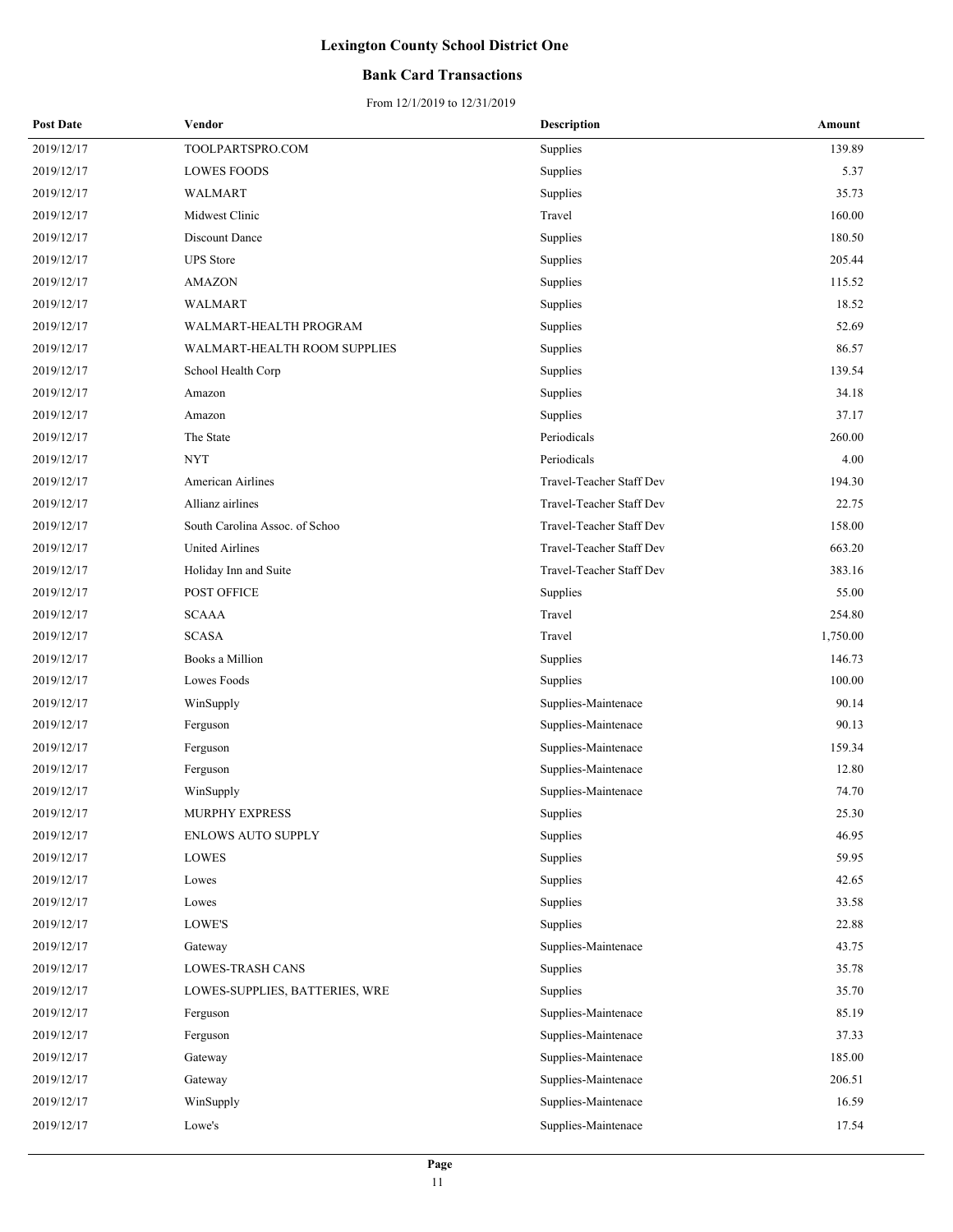### **Bank Card Transactions**

| <b>Post Date</b> | Vendor                               | <b>Description</b>  | Amount  |
|------------------|--------------------------------------|---------------------|---------|
| 2019/12/17       | Triangle Safe & Lock                 | Supplies            | 33.71   |
| 2019/12/17       | Grainger                             | Supplies            | 10.67   |
| 2019/12/17       | AgriFab                              | Supplies            | 256.03  |
| 2019/12/17       | Grainger                             | Supplies            | 58.40   |
| 2019/12/17       | Lowes                                | Supplies            | 23.79   |
| 2019/12/17       | Office Depot                         | Supplies            | 9.62    |
| 2019/12/17       | Walmart                              | Supplies            | 37.50   |
| 2019/12/17       | Lowes                                | Supplies            | $-6.49$ |
| 2019/12/17       | Lowes                                | Supplies            | 23.80   |
| 2019/12/17       | Murphy Express                       | Supplies            | 120.30  |
| 2019/12/17       | Lowes                                | Supplies            | 28.62   |
| 2019/12/17       | Carolina furnishing & design         | Supplies            | 160.50  |
| 2019/12/17       | Ferguson                             | Supplies-Maintenace | 157.30  |
| 2019/12/17       | <b>GATTIS - WIRELESS MIC HEADSET</b> | Rentals             | 428.00  |
| 2019/12/17       | LOWES - MAINT SUPPLIES FOR LOP       | Supplies            | 20.38   |
| 2019/12/17       | BATTERIES + BULBS - BULBS/BATT       | Supplies            | 119.30  |
| 2019/12/17       | LOWES - MAINTENCE SUPPLIES FOR       | Supplies            | 78.51   |
| 2019/12/17       | Dominoes                             | Supplies            | 72.24   |
| 2019/12/17       | <b>ASCD</b>                          | Supplies            | 926.62  |
| 2019/12/17       | OTI PORTAL                           | Supplies            | 280.00  |
| 2019/12/17       | Amazon                               | Supplies            | 20.85   |
| 2019/12/17       | Amazon                               | Supplies            | 255.04  |
| 2019/12/17       | Hobby Lobby                          | Pupil Activity      | 59.32   |
| 2019/12/17       | LITTLE CAESARS-CHORUS-CLASS PI       | Pupil Activity      | 240.75  |
| 2019/12/17       | Amazon                               | Pupil Activity      | 18.85   |
| 2019/12/17       | Target                               | Pupil Activity      | 45.90   |
| 2019/12/17       | Amazon.com                           | Pupil Activity      | 11.93   |
| 2019/12/17       | Amazon.com                           | Pupil Activity      | 21.39   |
| 2019/12/17       | <b>AMAZON</b>                        | Pupil Activity      | 119.77  |
| 2019/12/17       | BiLo                                 | Pupil Activity      | 110.73  |
| 2019/12/17       | Walmart                              | Pupil Activity      | 8.99    |
| 2019/12/17       | Walmart                              | Pupil Activity      | 163.04  |
| 2019/12/17       | Walmart                              | Pupil Activity      | 186.72  |
| 2019/12/17       | Amazon                               | Pupil Activity      | 168.20  |
| 2019/12/17       | <b>LOWES FOODS</b>                   | Pupil Activity      | 20.32   |
| 2019/12/17       | <b>LOWES FOODS</b>                   | Pupil Activity      | 65.50   |
| 2019/12/17       | AMAZON                               | Pupil Activity      | 98.30   |
| 2019/12/17       | <b>EXXONMOBIL</b>                    | Pupil Activity      | 28.21   |
| 2019/12/17       | Amazon                               | Pupil Activity      | 72.72   |
| 2019/12/17       | Amazon                               | Pupil Activity      | 33.36   |
| 2019/12/17       | Amazon                               | Pupil Activity      | 531.96  |
| 2019/12/17       | Amazon                               | Pupil Activity      | 154.13  |
| 2019/12/17       | Wal-Mart                             | Pupil Activity      | 28.50   |
| 2019/12/17       | Lowes                                | Pupil Activity      | 38.13   |
| 2019/12/17       | Amazon                               | Pupil Activity      | 150.24  |
|                  |                                      |                     |         |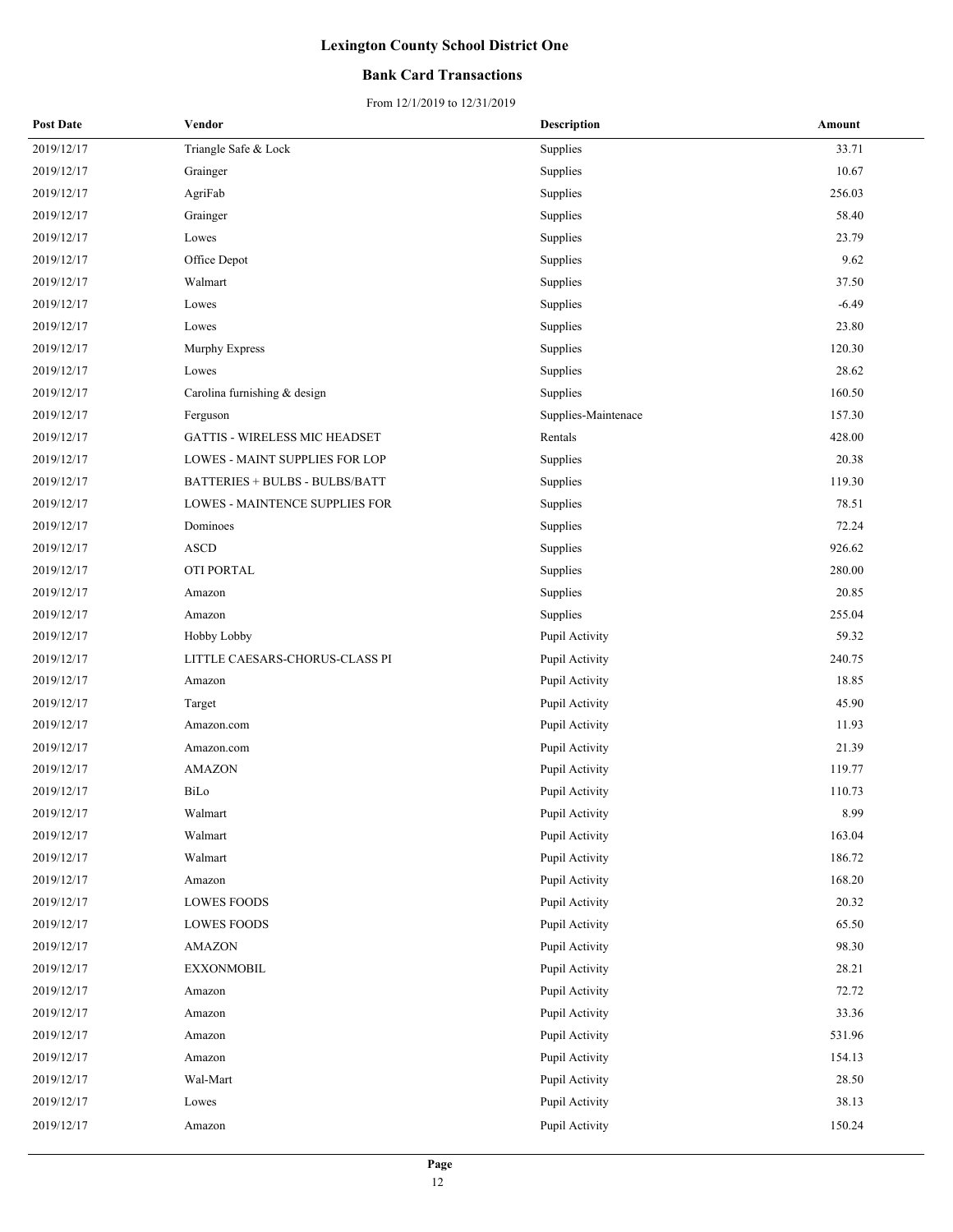### **Bank Card Transactions**

| <b>Post Date</b> | Vendor                         | <b>Description</b>         | Amount   |
|------------------|--------------------------------|----------------------------|----------|
| 2019/12/17       | Amazon                         | Pupil Activity             | 29.96    |
| 2019/12/17       | Aldi                           | Pupil Activity             | 16.10    |
| 2019/12/17       | Amazon                         | Pupil Activity             | 99.93    |
| 2019/12/17       | Walmart                        | Pupil Activity             | 289.96   |
| 2019/12/17       | Publix                         | Pupil Activity             | 48.10    |
| 2019/12/17       | Target                         | Pupil Activity             | 90.62    |
| 2019/12/17       | Walmart                        | Pupil Activity             | 69.25    |
| 2019/12/17       | <b>Educational Wonderland</b>  | Pupil Activity             | 86.36    |
| 2019/12/17       | Walmart                        | Pupil Activity             | 7.67     |
| 2019/12/17       | Amazon                         | Pupil Activity             | 51.98    |
| 2019/12/17       | Little Caesar's                | Pupil Activity             | 40.93    |
| 2019/12/17       | Amazon                         | Pupil Activity             | 70.34    |
| 2019/12/17       | SQ Body Chek Sport             | Pupil Activity             | 111.00   |
| 2019/12/17       | Amazon -                       | Pupil Activity             | 437.62   |
| 2019/12/17       | Michaels                       | Pupil Activity             | 92.05    |
| 2019/12/17       | Goodwill                       | Pupil Activity             | 11.88    |
| 2019/12/17       | TrophyDepot                    | Pupil Activity             | 96.66    |
| 2019/12/17       | Discount Dance Supply          | Pupil Activity             | 52.93    |
| 2019/12/17       | OFFICE DEPOT-DRAFTING CLASS    | Pupil Activity             | 180.25   |
| 2019/12/17       | Paypal-Travel China            | Pupil Activity             | 790.00   |
| 2019/12/17       | Paypal - Travel China          | Pupil Activity             | 1,052.00 |
| 2019/12/17       | AMAZON-SOC. STUDIES CLASS / VI | Pupil Activity             | 27.98    |
| 2019/12/17       | Chick-fil-A                    | Pupil Activity             | 7.44     |
| 2019/12/17       | Substation II                  | Pupil Activity             | 65.40    |
| 2019/12/17       | Chick-fil-A                    | Pupil Activity             | 124.50   |
| 2019/12/17       | SubStation II                  | Pupil Activity             | 78.00    |
| 2019/12/17       | Chick-fil-A                    | Pupil Activity             | 129.19   |
| 2019/12/17       | Amazon                         | Pupil Activity             | 32.08    |
| 2019/12/17       | Publix                         | Pupil Activity             | 43.37    |
| 2019/12/18       | <b>AMZN MKTP</b>               | Supplies                   | 245.39   |
| 2019/12/18       | Walmart                        | Supplies                   | 333.12   |
| 2019/12/18       | Walgreen's                     | Supplies                   | 5.24     |
| 2019/12/18       | USPS.COM                       | Supplies                   | 9.80     |
| 2019/12/18       | IXL                            | <b>Technology Supplies</b> | 206.00   |
| 2019/12/18       | <b>Embassy Suites</b>          | Travel                     | 198.05   |
| 2019/12/18       | HOBBY LOBBY #780               | Supplies                   | 90.73    |
| 2019/12/18       | Lowe's                         | Supplies                   | 29.92    |
| 2019/12/18       | <b>DYMO</b>                    | Supplies                   | 120.32   |
| 2019/12/18       | AMAZON.COM                     | Supplies                   | 48.30    |
| 2019/12/18       | AMAZON.COM                     | Supplies                   | 13.89    |
| 2019/12/18       | <b>AMZN MKTP</b>               | Supplies                   | 55.06    |
| 2019/12/18       | Amazon                         | Supplies                   | 36.02    |
| 2019/12/18       | Lego.com                       | Supplies                   | 11.32    |
| 2019/12/18       | My Vinyl Direct                | Supplies                   | 52.39    |
| 2019/12/18       | Amazon                         | Supplies                   | 31.90    |
|                  |                                |                            |          |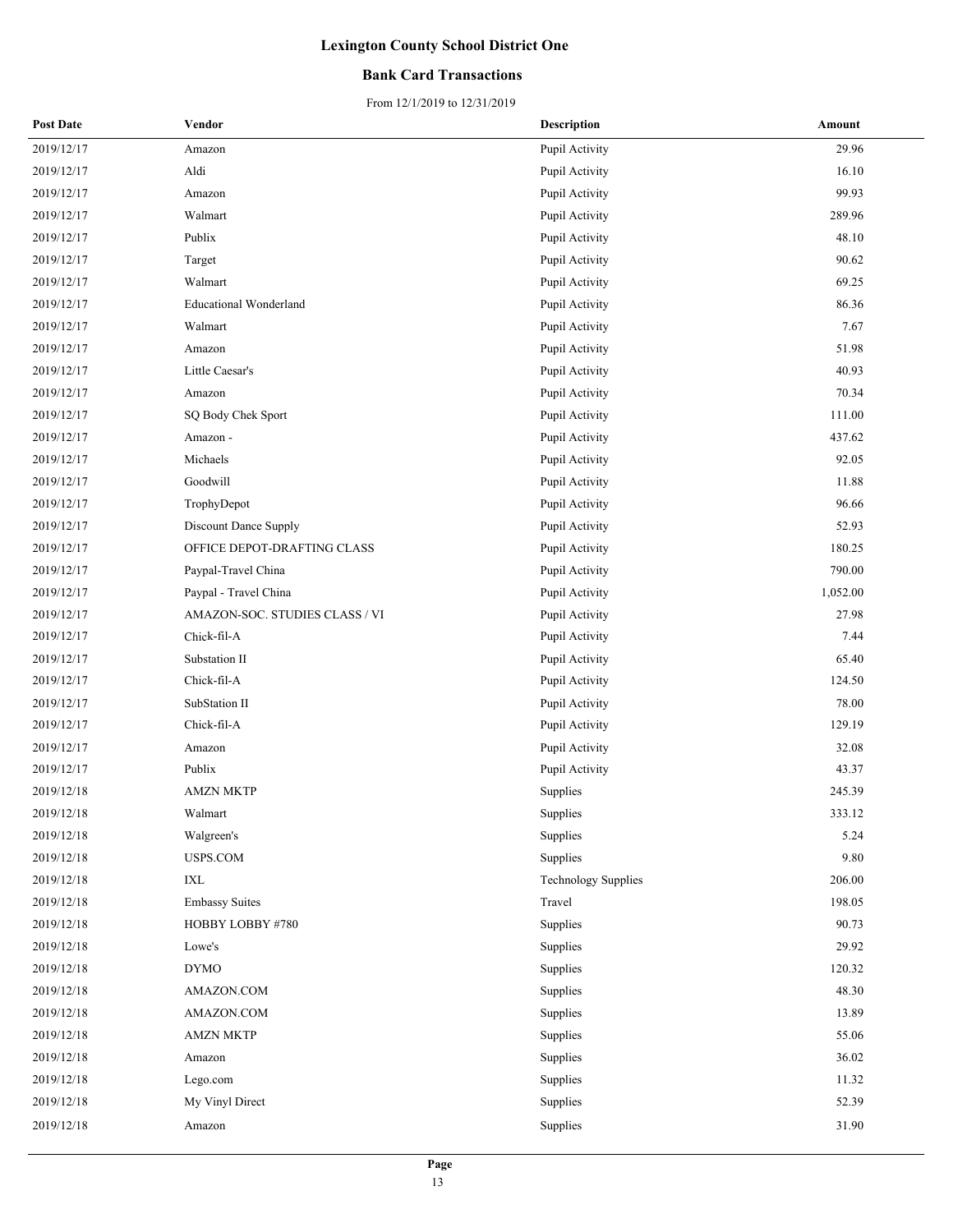### **Bank Card Transactions**

| <b>Post Date</b> | Vendor                         | <b>Description</b>         | Amount |
|------------------|--------------------------------|----------------------------|--------|
| 2019/12/18       | Lowe's                         | Supplies                   | 254.23 |
| 2019/12/18       | Publix                         | Supplies                   | 243.87 |
| 2019/12/18       | amazon                         | Supplies                   | 188.24 |
| 2019/12/18       | educational innovation         | Supplies                   | 542.30 |
| 2019/12/18       | lowe's                         | Supplies                   | 668.71 |
| 2019/12/18       | amazon                         | Supplies                   | 42.84  |
| 2019/12/18       | amazon                         | Supplies                   | 174.46 |
| 2019/12/18       | amazon                         | Supplies                   | 11.76  |
| 2019/12/18       | amazon                         | Supplies                   | 97.18  |
| 2019/12/18       | amazon                         | Supplies                   | 245.10 |
| 2019/12/18       | amazon                         | Supplies                   | 46.47  |
| 2019/12/18       | <b>ACDA</b>                    | Pupil Transportation       | 175.00 |
| 2019/12/18       | <b>AMAZON</b>                  | Supplies                   | 272.10 |
| 2019/12/18       | MITCHELL METAL                 | Supplies                   | 82.01  |
| 2019/12/18       | <b>AMAZON</b>                  | Supplies                   | 214.92 |
| 2019/12/18       | HAPPY DAY                      | Supplies                   | 180.01 |
| 2019/12/18       | <b>BWI</b>                     | Supplies                   | 114.14 |
| 2019/12/18       | WALMART-DRAMA CLASS /ASSORTED  | Supplies                   | 141.34 |
| 2019/12/18       | WALMART-ISS ROOM / STUDENTS SA | Supplies                   | 89.88  |
| 2019/12/18       | AMAZON-DRAMA CLASS COSTUMES    | Supplies                   | 200.60 |
| 2019/12/18       | CHARLOTTE REYNOLDS-ART CLASS / | Supplies                   | 226.61 |
| 2019/12/18       | <b>ED SMITH</b>                | Supplies                   | 157.85 |
| 2019/12/18       | <b>ED SMITH</b>                | Supplies                   | 128.40 |
| 2019/12/18       | IGA                            | Supplies                   | 30.11  |
| 2019/12/18       | Walmart                        | Supplies                   | 53.24  |
| 2019/12/18       | American String Teacher        | Travel                     | 100.00 |
| 2019/12/18       | MUSICAL INNOVATIONS            | Repairs and Maintenance    | 681.55 |
| 2019/12/18       | <b>SCASA</b>                   | Travel                     | 250.00 |
| 2019/12/18       | shell                          | Travel                     | 24.08  |
| 2019/12/18       | Sonesta hotels                 | Travel                     | 420.80 |
| 2019/12/18       | quicktrip                      | Travel                     | 33.54  |
| 2019/12/18       | Sheraton charlotte             | Travel                     | 60.00  |
| 2019/12/18       | OFFICE DEPOT OFFICE MAX        | Supplies                   | 25.64  |
| 2019/12/18       | DROPBOX STORAGE FOR EXPULSION  | <b>Technology Supplies</b> | 119.88 |
| 2019/12/18       | DUNKIN DONUT                   | Other Objects              | 135.89 |
| 2019/12/18       | <b>BILO</b>                    | Other Objects              | 6.00   |
| 2019/12/18       | DUNKIN DONUTS                  | Other Objects              | 52.27  |
| 2019/12/18       | <b>TJMAXX</b>                  | Other Objects              | 22.44  |
| 2019/12/18       | <b>FOOD LION</b>               | Other Objects              | 15.96  |
| 2019/12/18       | <b>NCYO</b>                    | Travel                     | 164.00 |
| 2019/12/18       | NYCI                           | Travel                     | 124.00 |
| 2019/12/18       | <b>NYCI</b>                    | Travel                     | 164.00 |
| 2019/12/18       | Walmart                        | Supplies                   | 6.96   |
| 2019/12/18       | <b>AMAZON MKTP</b>             | Supplies                   | 19.25  |
| 2019/12/18       | <b>AMAZON MKTP</b>             | Supplies                   | 8.55   |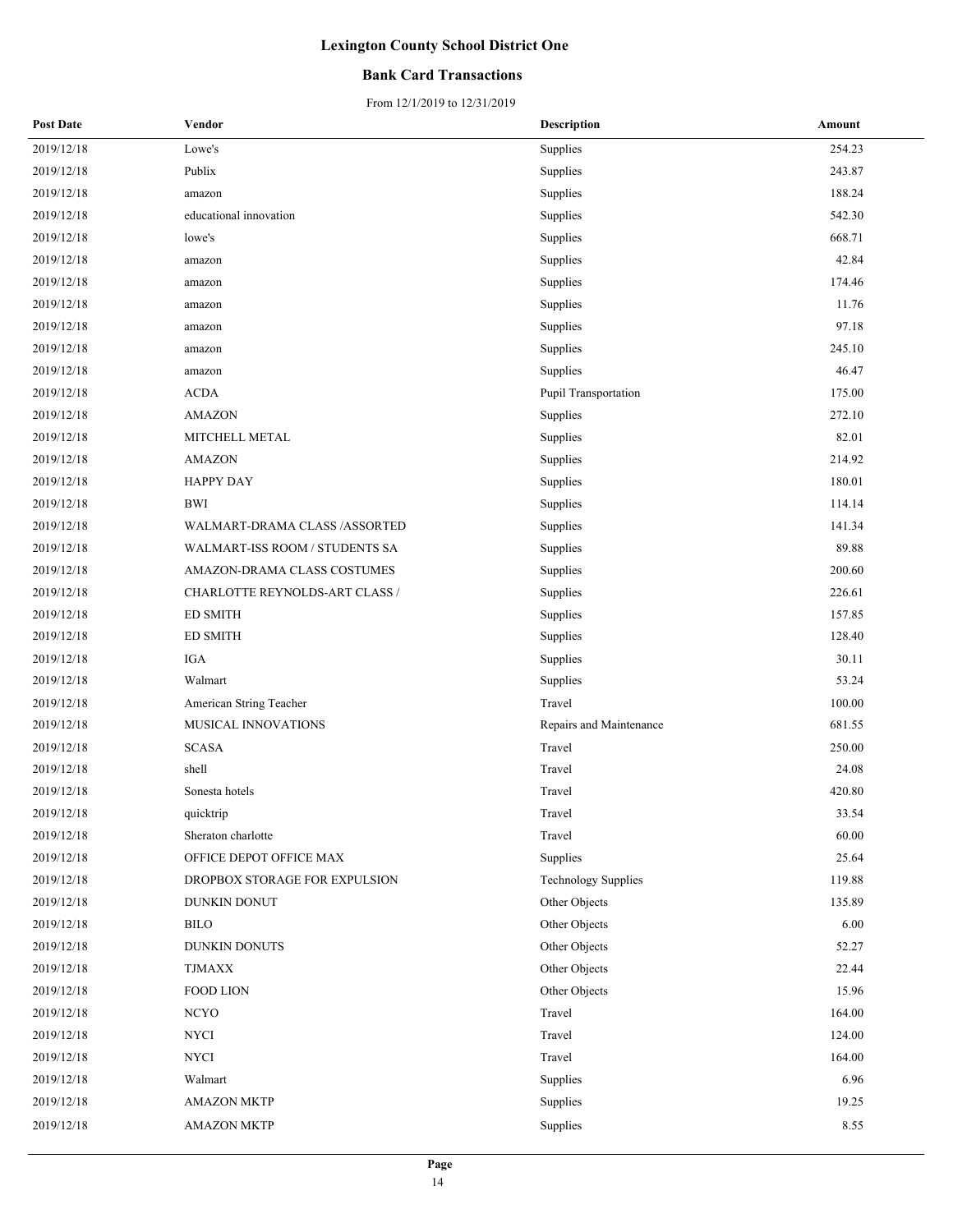### **Bank Card Transactions**

| <b>Post Date</b> | Vendor                               | <b>Description</b>         | Amount |
|------------------|--------------------------------------|----------------------------|--------|
| 2019/12/18       | Amazon Mktp                          | Supplies                   | 34.20  |
| 2019/12/18       | IGA                                  | Supplies                   | 34.60  |
| 2019/12/18       | <b>BiLo Grocery</b>                  | Supplies                   | 29.94  |
| 2019/12/18       | School Health                        | Supplies                   | 37.03  |
| 2019/12/18       | Amazon                               | Supplies                   | 38.40  |
| 2019/12/18       | Amazon.com                           | Supplies                   | 26.69  |
| 2019/12/18       | Amazon.com                           | Supplies                   | 28.88  |
| 2019/12/18       | AMAZON-LEARNING COMMONS              | Supplies                   | 164.18 |
| 2019/12/18       | AMAZON-LEARNING COMMONS              | Library Books              | 19.00  |
| 2019/12/18       | AMAZON-LEARNING COMMONS, BOOK        | Library Books              | 265.75 |
| 2019/12/18       | AMAZON-LEARNING COMMONS CHARG        | <b>Technology Supplies</b> | 471.90 |
| 2019/12/18       | <b>SCASA</b>                         | Travel-Teacher Staff Dev   | 60.00  |
| 2019/12/18       | <b>SCASA</b>                         | Travel-Teacher Staff Dev   | 60.00  |
| 2019/12/18       | <b>SCASA CONFERENCE REGISTRATION</b> | Travel-Teacher Staff Dev   | 60.00  |
| 2019/12/18       | <b>SCASA</b>                         | Travel-Teacher Staff Dev   | 60.00  |
| 2019/12/18       | <b>AMERICAN</b>                      | Travel-Teacher Staff Dev   | 30.00  |
| 2019/12/18       | <b>AMERICAN</b>                      | Travel-Teacher Staff Dev   | 30.00  |
| 2019/12/18       | AMERICAN                             | Travel-Teacher Staff Dev   | 30.00  |
| 2019/12/18       | GAYLORD NATIONAL (11/13-15/19)       | Travel-Teacher Staff Dev   | 664.96 |
| 2019/12/18       | SQ *SQ INGTON TRANSPO WASHINGT       | Travel-Teacher Staff Dev   | 57.60  |
| 2019/12/18       | <b>AMERICAN</b>                      | Travel-Teacher Staff Dev   | 30.00  |
| 2019/12/18       | <b>Embassy Suites</b>                | Travel-Teacher Staff Dev   | 193.75 |
| 2019/12/18       | Paypal Renew Center                  | Travel-Teacher Staff Dev   | 80.00  |
| 2019/12/18       | Hyatt Regency Hotel                  | Travel-Teacher Staff Dev   | 188.76 |
| 2019/12/18       | Paypal Renew Center                  | Travel-Teacher Staff Dev   | 80.00  |
| 2019/12/18       | Hampton INN Douglasville GA          | Travel-Teacher Staff Dev   | 251.50 |
| 2019/12/18       | Walmart                              | Supplies                   | 15.54  |
| 2019/12/18       | Walmart                              | Supplies                   | 26.15  |
| 2019/12/18       | Amazon                               | Supplies                   | 37.40  |
| 2019/12/18       | Amazon                               | Supplies                   | 57.53  |
| 2019/12/18       | WW Williams                          | Repairs and Maintenance    | 252.10 |
| 2019/12/18       | Cox Tire                             | Repairs and Maintenance    | 111.67 |
| 2019/12/18       | Truck Pro                            | Supplies-Maintenace        | 117.42 |
| 2019/12/18       | <b>NAPA</b>                          | Supplies-Maintenace        | 4.80   |
| 2019/12/18       | Lee Transport                        | Supplies-Maintenace        | 104.86 |
| 2019/12/18       | CU PSA Marketplace Clemson           | Supplies-Maintenace        | 71.69  |
| 2019/12/18       | AutoZone                             | Supplies-Maintenace        | 94.32  |
| 2019/12/18       | AutoZone                             | Supplies-Maintenace        | 186.13 |
| 2019/12/18       | <b>Tractor Supply</b>                | Supplies-Maintenace        | 18.92  |
| 2019/12/18       | Enlows                               | Supplies-Maintenace        | 84.59  |
| 2019/12/18       | AuotZone                             | Supplies-Maintenace        | 125.04 |
| 2019/12/18       | AutoZone                             | Supplies-Maintenace        | 190.29 |
| 2019/12/18       | AutoZone                             | Supplies-Maintenace        | 112.32 |
| 2019/12/18       | NAPA                                 | Supplies-Maintenace        | 121.96 |
| 2019/12/18       | Enlows                               | Supplies-Maintenace        | 87.85  |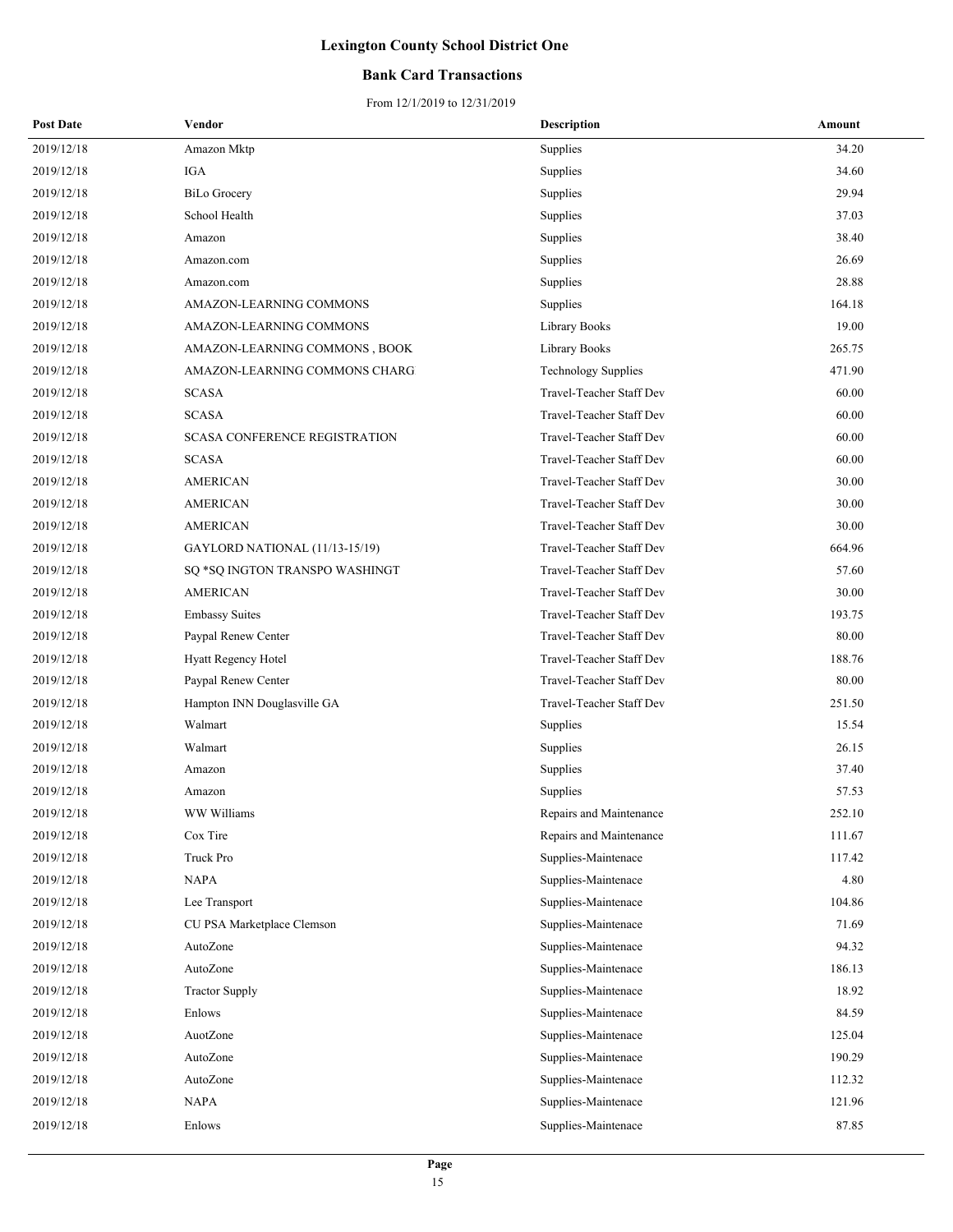### **Bank Card Transactions**

| <b>Post Date</b> | Vendor                         | <b>Description</b>  | Amount   |
|------------------|--------------------------------|---------------------|----------|
| 2019/12/18       | A-Z Lawnmower                  | Supplies-Maintenace | 11.12    |
| 2019/12/18       | A-Z Lawnmower                  | Supplies-Maintenace | 19.13    |
| 2019/12/18       | WP Law                         | Supplies-Maintenace | 115.86   |
| 2019/12/18       | Home Depot                     | Supplies-Maintenace | 33.07    |
| 2019/12/18       | A-Z Lawnmower                  | Supplies-Maintenace | 135.78   |
| 2019/12/18       | WP Law                         | Supplies-Maintenace | 268.93   |
| 2019/12/18       | AutoZone                       | Supplies-Maintenace | 51.12    |
| 2019/12/18       | SHELL CREDIT                   | Supplies            | $-0.94$  |
| 2019/12/18       | <b>CORNER PANTRY</b>           | Supplies            | 94.00    |
| 2019/12/18       | LOWES                          | Supplies            | 103.12   |
| 2019/12/18       | A-Z Lawnmower                  | Supplies-Maintenace | 8.55     |
| 2019/12/18       | Lowes                          | Supplies            | 44.61    |
| 2019/12/18       | Lowes                          | Supplies            | 59.78    |
| 2019/12/18       | Lowes                          | Supplies            | 119.09   |
| 2019/12/18       | Lowes                          | Supplies            | 55.94    |
| 2019/12/18       | Walmart                        | Supplies            | 15.79    |
| 2019/12/18       | <b>REFUND</b>                  | Supplies            | $-12.75$ |
| 2019/12/18       | Lowes                          | Supplies            | 8.19     |
| 2019/12/18       | Sherwin Williams               | Supplies-Maintenace | 140.68   |
| 2019/12/18       | A-Z Lawnmower                  | Supplies-Maintenace | 176.17   |
| 2019/12/18       | AutoZone                       | Supplies-Maintenace | 14.81    |
| 2019/12/18       | Mann Tool                      | Supplies-Maintenace | 35.08    |
| 2019/12/18       | AutoZone                       | Supplies-Maintenace | 63.12    |
| 2019/12/18       | Enlows                         | Supplies-Maintenace | 145.59   |
| 2019/12/18       | AutoZone                       | Supplies-Maintenace | 103.20   |
| 2019/12/18       | Lowe's                         | Supplies-Maintenace | 109.36   |
| 2019/12/18       | Mann Tool                      | Supplies-Maintenace | 14.96    |
| 2019/12/18       | A-Z Lawnmower                  | Supplies-Maintenace | 16.32    |
| 2019/12/18       | Walmart                        | Supplies-Maintenace | 6.70     |
| 2019/12/18       | AutoZone                       | Supplies-Maintenace | 125.04   |
| 2019/12/18       | Gateway                        | Supplies-Maintenace | 222.05   |
| 2019/12/18       | LOWES-MAINTENANCE/CAULKING     | Supplies            | 8.44     |
| 2019/12/18       | TRIANGLE LOCK AND KEY - MAINTE | Supplies            | 34.29    |
| 2019/12/18       | Carts Plus                     | Supplies-Maintenace | 211.75   |
| 2019/12/18       | Lowe's                         | Supplies-Maintenace | 7.94     |
| 2019/12/18       | Ed Smith Lumber                | Supplies            | 41.99    |
| 2019/12/18       | <b>Ed Smith Lumber</b>         | Supplies            | 3.20     |
| 2019/12/18       | Walmart SUPERCENTER #5705      | Supplies            | 27.60    |
| 2019/12/18       | <b>SHUMPERT'S IGA</b>          | Supplies            | 23.07    |
| 2019/12/18       | Sherwin Williams               | Supplies-Maintenace | 119.78   |
| 2019/12/18       | Sherwin Williams               | Supplies-Maintenace | 105.51   |
| 2019/12/18       | Shiffler                       | Supplies-Maintenace | 87.85    |
| 2019/12/18       | AutoZone                       | Supplies-Maintenace | 125.04   |
| 2019/12/18       | <b>Tractor Supply</b>          | Supplies-Maintenace | 80.24    |
| 2019/12/18       | AutoZone                       | Supplies-Maintenace | 151.79   |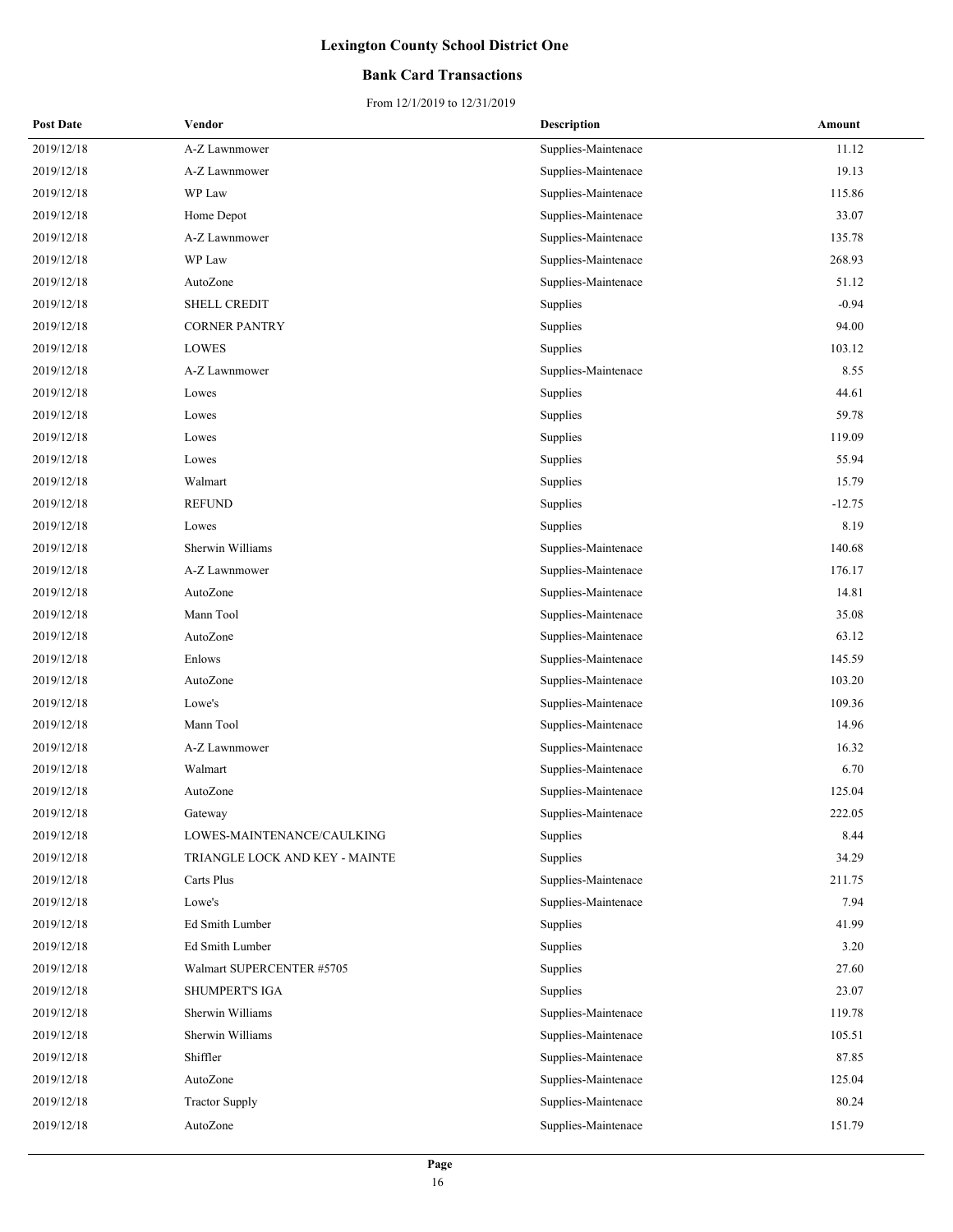### **Bank Card Transactions**

| <b>Post Date</b> | Vendor                        | <b>Description</b>        | Amount |
|------------------|-------------------------------|---------------------------|--------|
| 2019/12/18       | Lowe's                        | Supplies                  | 82.06  |
| 2019/12/18       | Carts Plus                    | Supplies-Maintenace       | 211.75 |
| 2019/12/18       | Carts Plus                    | Repairs and Maintenance   | 91.26  |
| 2019/12/18       | SE Equipment                  | Supplies-Maintenace       | 54.16  |
| 2019/12/18       | Newberry College              | Travel                    | 50.00  |
| 2019/12/18       | <b>SCSHA</b>                  | Travel                    | 500.00 |
| 2019/12/18       | <b>USC</b> Emall              | Travel                    | 325.00 |
| 2019/12/18       | EB Anderson University        | Travel                    | 107.72 |
| 2019/12/18       | <b>SCASA Career Center</b>    | Advertising               | 440.00 |
| 2019/12/18       | Proforma                      | Printing and Binding      | 391.48 |
| 2019/12/18       | The Hoove, LLC                | Printing and Binding      | 249.48 |
| 2019/12/18       | Lexington Printing            | Printing and Binding      | 95.23  |
| 2019/12/18       | Pine Press of Lexington       | Printing and Binding      | 68.94  |
| 2019/12/18       | 4 Imprint                     | Printing and Binding      | 248.28 |
| 2019/12/18       | Azura                         | Other Prof & Tech Service | 171.75 |
| 2019/12/18       | Praxis                        | Other Prof & Tech Service | 120.00 |
| 2019/12/18       | Raptor                        | Other Prof & Tech Service | 15.00  |
| 2019/12/18       | <b>SLED</b>                   | Other Prof & Tech Service | 754.00 |
| 2019/12/18       | EB December Mentor Training   | Other Prof & Tech Service | 80.00  |
| 2019/12/18       | Amazon                        | Supplies                  | 56.97  |
| 2019/12/18       | Amazon                        | Supplies                  | 39.01  |
| 2019/12/18       | Amazon                        | Supplies                  | 34.02  |
| 2019/12/18       | Amazon                        | Supplies                  | 40.64  |
| 2019/12/18       | Walmart                       | Supplies                  | 10.66  |
| 2019/12/18       | Amazon                        | Supplies                  | 9.62   |
| 2019/12/18       | Amazon                        | Supplies                  | 60.16  |
| 2019/12/18       | Dollar Tree                   | Supplies                  | 5.35   |
| 2019/12/18       | <b>ASCD</b>                   | Dues and Fees             | 17.15  |
| 2019/12/18       | <b>SHRM</b>                   | Dues and Fees             | 189.00 |
| 2019/12/18       | <b>SHRM</b>                   | Dues and Fees             | 189.00 |
| 2019/12/18       | <b>SHRM</b>                   | Dues and Fees             | 189.00 |
| 2019/12/18       | Kroger                        | Other Objects             | 10.00  |
| 2019/12/18       | Walmart                       | Other Objects             | 20.53  |
| 2019/12/18       | Publix                        | Other Objects             | 69.95  |
| 2019/12/18       | Walmart                       | Other Objects             | 20.06  |
| 2019/12/18       | P&K Barbeque                  | Other Objects             | 299.75 |
| 2019/12/18       | chick-fil-a                   | Other Objects             | 7.40   |
| 2019/12/18       | Dollar General                | Other Objects             | 12.60  |
| 2019/12/18       | East Bay Deli                 | Other Objects             | 109.64 |
| 2019/12/18       | Salsaritas                    | Other Objects             | 837.19 |
| 2019/12/18       | Dollar General                | Other Objects             | 3.75   |
| 2019/12/18       | Publix                        | Other Objects             | 23.83  |
| 2019/12/18       | Publix                        | Other Objects             | 11.96  |
| 2019/12/18       | Antai Asian Restaurant        | Other Objects             | 99.00  |
| 2019/12/18       | HOLIDAY INN EXPRESS - ED TECH | Travel                    | 425.58 |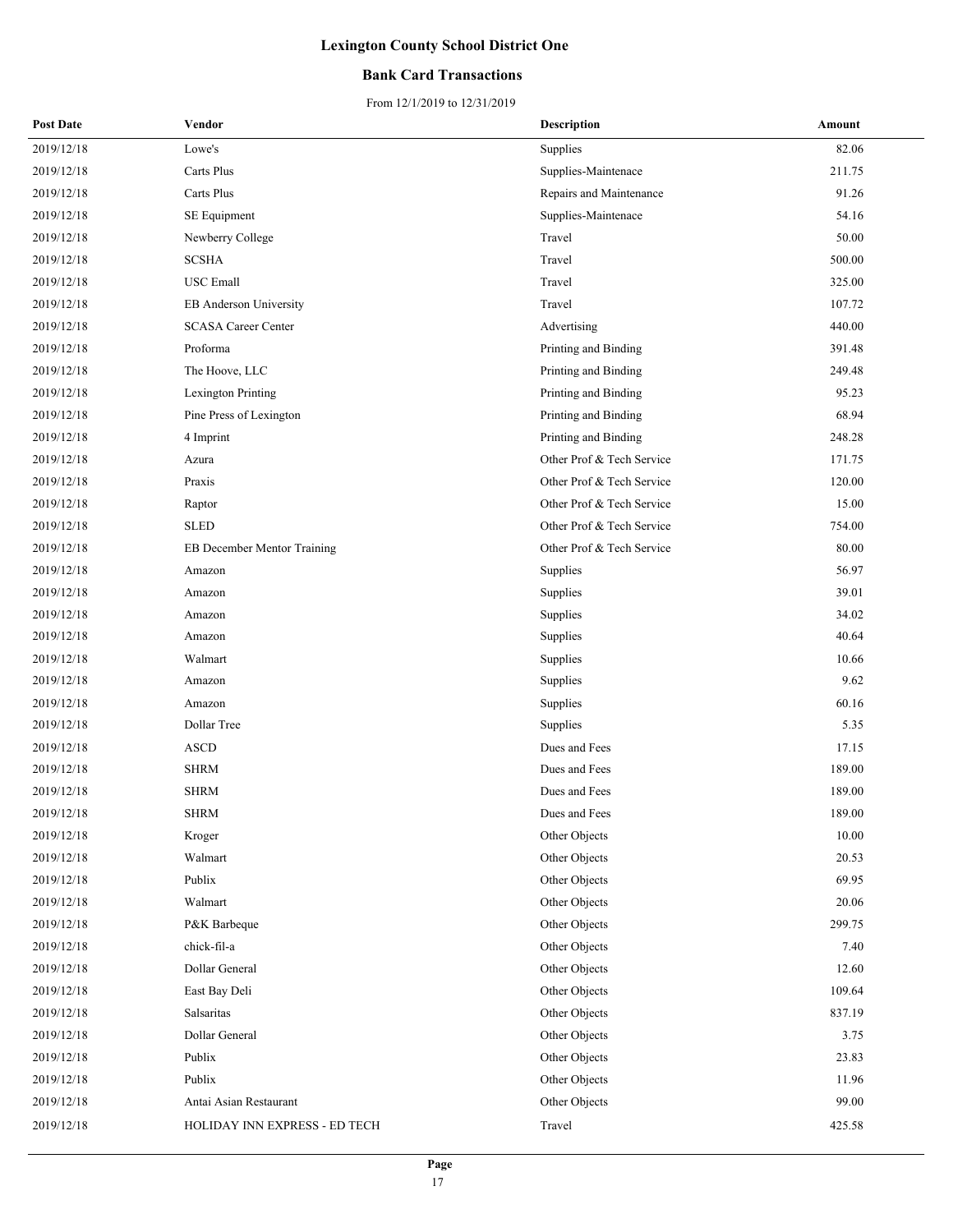### **Bank Card Transactions**

| <b>Post Date</b> | Vendor                           | <b>Description</b>         | Amount   |
|------------------|----------------------------------|----------------------------|----------|
| 2019/12/18       | INTERNATIONAL LEARNING INSTITU   | Travel                     | 47.00    |
| 2019/12/18       | HOLIDAY INN EXPRESS - ED TECH    | Travel                     | 425.58   |
| 2019/12/18       | GODADDY.COM - LCSD1 DOMAIN FEE   | Software Renewal/Agreemen  | 169.36   |
| 2019/12/18       | LOWES - CABLING                  | Supplies                   | 41.79    |
| 2019/12/18       | <b>LOWES - TARP</b>              | Supplies                   | 70.60    |
| 2019/12/18       | AMAZON - PLYERS FOR LOCKBAG      | Supplies                   | 29.79    |
| 2019/12/18       | AMAZON - REPLACEMENT KEYBOARD    | Supplies                   | 50.28    |
| 2019/12/18       | LEARNING LABS - BMS STEM CODIN   | <b>Technology Supplies</b> | 1,785.83 |
| 2019/12/18       | GATTIS - REPLACEMENT EAR WORN    | <b>Technology Supplies</b> | 190.46   |
| 2019/12/18       | LA CROSSE TECHNOLOGY - ATOMIC    | <b>Technology Supplies</b> | 38.76    |
| 2019/12/18       | <b>INTERST CHARGE</b>            | Dues and Fees              | 61.31    |
| 2019/12/18       | <b>AMAZON MKTP</b>               | Supplies                   | 196.29   |
| 2019/12/18       | <b>DOLLAR TREE</b>               | Other Objects              | 12.78    |
| 2019/12/18       | WALMART SUPERCENTER #881         | Other Objects              | 124.17   |
| 2019/12/18       | <b>WALMART SUPERCENTER #5291</b> | Other Objects              | 15.44    |
| 2019/12/18       | WALMART SUPERCENTER #5291        | Other Objects              | 17.25    |
| 2019/12/18       | <b>WALMART SUPERCENTER #5291</b> | Other Objects              | 7.32     |
| 2019/12/18       | HYATT PLACE GREENVILLE           | Travel                     | 217.33   |
| 2019/12/18       | PEARSON VUE-HEALTH SCIENCE CLA   | Other Prof & Tech Service  | 1,616.00 |
| 2019/12/18       | LOWES                            | Supplies                   | 944.88   |
| 2019/12/18       | LOWE'S #02520                    | Supplies                   | 339.04   |
| 2019/12/18       | Walmart SUPERCENTER #1382        | Supplies                   | 143.96   |
| 2019/12/18       | HARBOR FREIGHT TOOLS             | Supplies                   | 377.22   |
| 2019/12/18       | Heinemann                        | Supplies                   | 48.15    |
| 2019/12/18       | Scholastic                       | Supplies                   | 1,000.00 |
| 2019/12/18       | <b>SHUMPERT'S IGA</b>            | Pupil Activity             | 26.14    |
| 2019/12/18       | Walmart supercenter #1382        | Pupil Activity             | 42.13    |
| 2019/12/18       | Amazon.com                       | Pupil Activity             | 24.32    |
| 2019/12/18       | amazon                           | Pupil Activity             | 23.02    |
| 2019/12/18       | LONE STAR PERCUSSION- BAND       | Pupil Activity             | 184.13   |
| 2019/12/18       | <b>JW PEPPER</b>                 | Pupil Activity             | 55.00    |
| 2019/12/18       | <b>AMAZON MK</b>                 | Pupil Activity             | 90.38    |
| 2019/12/18       | <b>SCBDA-JAZZ BAND</b>           | Pupil Activity             | 154.79   |
| 2019/12/18       | <b>SCBDA BAND</b>                | Pupil Activity             | 257.78   |
| 2019/12/18       | <b>J W PEPPER</b>                | Pupil Activity             | 342.99   |
| 2019/12/18       | <b>JW PEPPER</b>                 | Pupil Activity             | 18.00    |
| 2019/12/18       | EB MIDDLE SCHOOL                 | Pupil Activity             | 203.20   |
| 2019/12/18       | Amazon.com                       | Pupil Activity             | 10.69    |
| 2019/12/18       | PlayBill                         | Pupil Activity             | 326.77   |
| 2019/12/18       | Vista Print                      | Pupil Activity             | 39.30    |
| 2019/12/18       | Home Depot                       | Pupil Activity             | 120.17   |
| 2019/12/18       | Amazon.com                       | Pupil Activity             | 9.62     |
| 2019/12/18       | Amazon.com                       | Pupil Activity             | 6.41     |
| 2019/12/18       | Amazon                           | Pupil Activity             | 188.34   |
| 2019/12/18       | LOWES-DRAMA CLASS/ STAGE PRODU   | Pupil Activity             | 85.12    |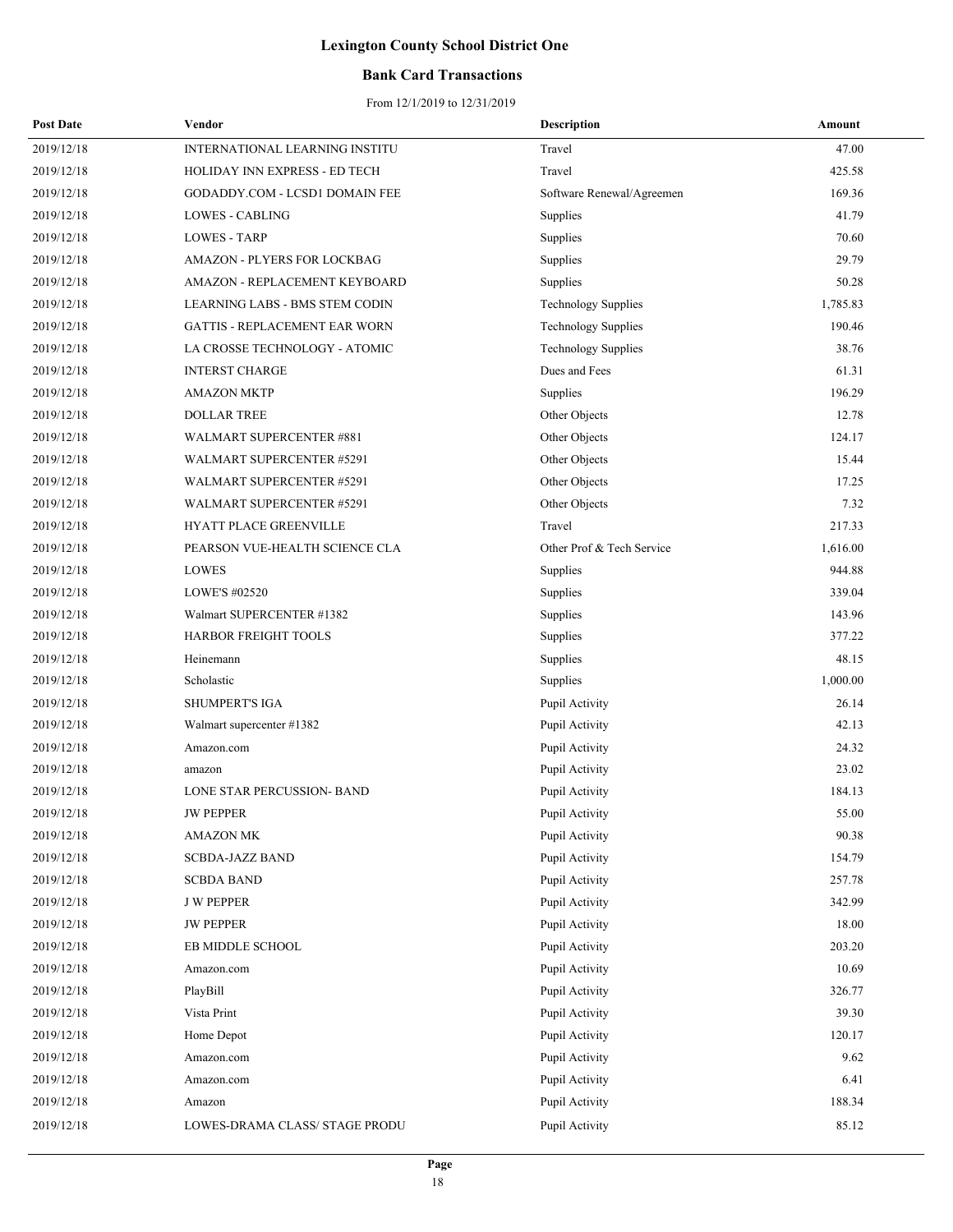### **Bank Card Transactions**

| <b>Post Date</b> | Vendor                       | <b>Description</b> | Amount |
|------------------|------------------------------|--------------------|--------|
| 2019/12/18       | <b>AMZN MKTP</b>             | Pupil Activity     | 264.01 |
| 2019/12/18       | Amazon                       | Pupil Activity     | 10.69  |
| 2019/12/18       | Publix                       | Pupil Activity     | 38.92  |
| 2019/12/18       | TEACHERS PAY TEACHERS        | Pupil Activity     | 124.98 |
| 2019/12/18       | The UPS Store                | Pupil Activity     | 10.96  |
| 2019/12/18       | Amazon                       | Pupil Activity     | 121.14 |
| 2019/12/18       | Amazon                       | Pupil Activity     | 70.57  |
| 2019/12/18       | Amazon                       | Pupil Activity     | 479.36 |
| 2019/12/18       | Amazon                       | Pupil Activity     | 35.16  |
| 2019/12/18       | Amazon                       | Pupil Activity     | 14.92  |
| 2019/12/18       | Amazon                       | Pupil Activity     | 22.80  |
| 2019/12/18       | Amazon                       | Pupil Activity     | 27.18  |
| 2019/12/18       | BreakoutEDU                  | Pupil Activity     | 50.00  |
| 2019/12/18       | Amazon                       | Pupil Activity     | 77.36  |
| 2019/12/18       | Amazon                       | Pupil Activity     | 176.66 |
| 2019/12/18       | Lego.com                     | Pupil Activity     | 121.81 |
| 2019/12/18       | Scholastic                   | Pupil Activity     | 65.72  |
| 2019/12/18       | SMORE.COM                    | Pupil Activity     | 79.00  |
| 2019/12/18       | Walmart                      | Pupil Activity     | 26.62  |
| 2019/12/18       | amazon                       | Pupil Activity     | 25.48  |
| 2019/12/18       | publix                       | Pupil Activity     | 19.16  |
| 2019/12/18       | Walmart                      | Pupil Activity     | 233.02 |
| 2019/12/18       | dollar tree                  | Pupil Activity     | 58.85  |
| 2019/12/18       | publix                       | Pupil Activity     | 13.90  |
| 2019/12/18       | office depot                 | Pupil Activity     | 21.39  |
| 2019/12/18       | amazon                       | Pupil Activity     | 46.38  |
| 2019/12/18       | adafruit                     | Pupil Activity     | 59.41  |
| 2019/12/18       | Walmart                      | Pupil Activity     | 108.40 |
| 2019/12/18       | Walmart                      | Pupil Activity     | 48.86  |
| 2019/12/18       | Walmart                      | Pupil Activity     | 50.12  |
| 2019/12/18       | Publix                       | Pupil Activity     | 13.52  |
| 2019/12/18       | Walmart                      | Pupil Activity     | 46.93  |
| 2019/12/18       | <b>SCHOLASTIC BOOK FAIRS</b> | Pupil Activity     | 156.53 |
| 2019/12/18       | Amazon                       | Pupil Activity     | 232.89 |
| 2019/12/18       | JW Pepper orchestra music    | Pupil Activity     | 191.99 |
| 2019/12/18       | JW Pepper                    | Pupil Activity     | 90.00  |
| 2019/12/18       | <b>JW</b> Pepper             | Pupil Activity     | 46.99  |
| 2019/12/18       | amazon                       | Pupil Activity     | 374.00 |
| 2019/12/18       | sharp productions            | Pupil Activity     | 110.70 |
| 2019/12/18       | amazon                       | Pupil Activity     | 28.56  |
| 2019/12/18       | amazon                       | Pupil Activity     | 75.74  |
| 2019/12/18       | Walmart                      | Pupil Activity     | 26.11  |
| 2019/12/18       | Amazon                       | Pupil Activity     | 15.88  |
| 2019/12/18       | Amazon                       | Pupil Activity     | 205.04 |
| 2019/12/18       | Amazon                       | Pupil Activity     | 130.00 |
|                  |                              |                    |        |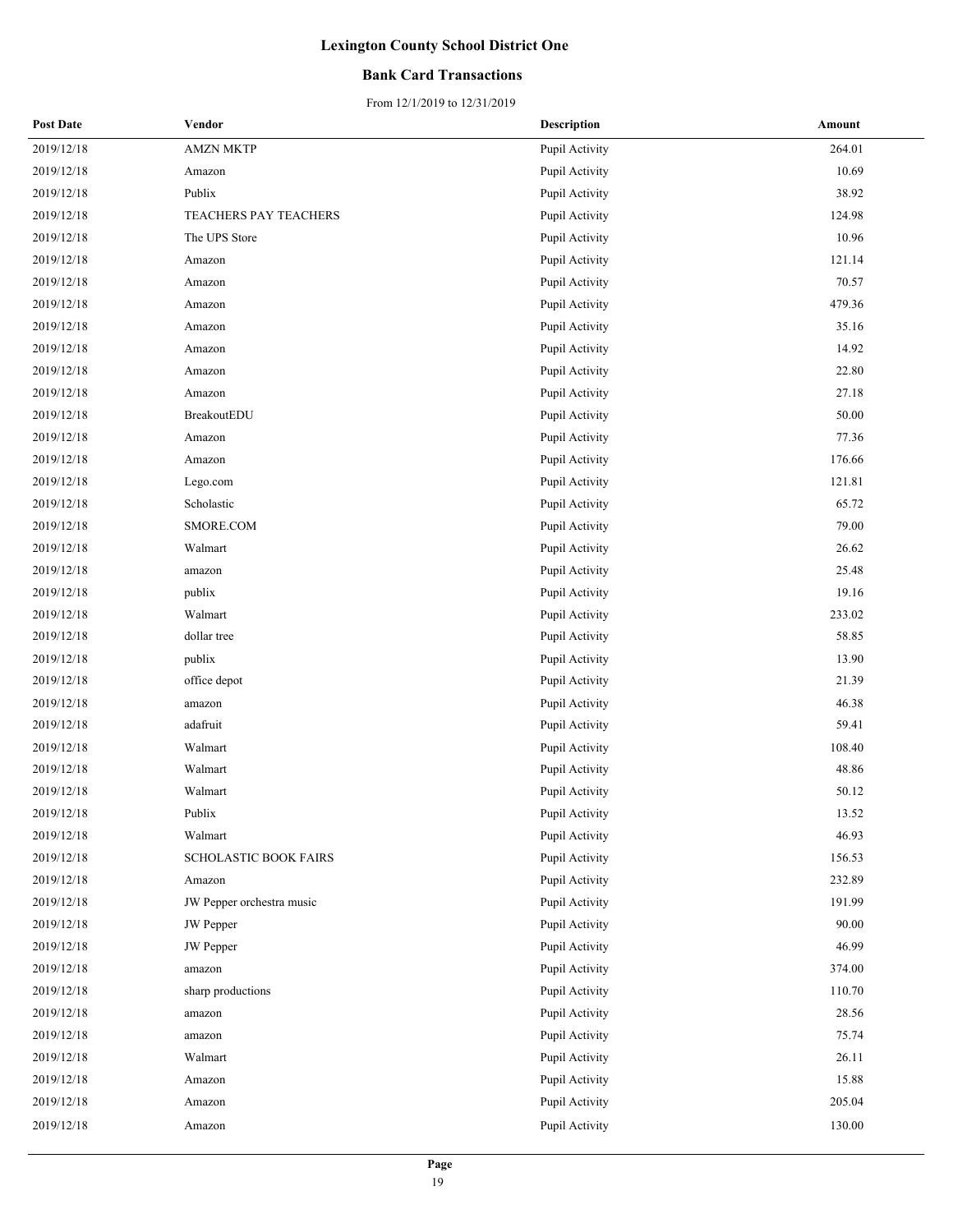### **Bank Card Transactions**

| <b>Post Date</b> | Vendor                           | <b>Description</b> | Amount   |
|------------------|----------------------------------|--------------------|----------|
| 2019/12/18       | Amazon                           | Pupil Activity     | 81.25    |
| 2019/12/18       | Amazon                           | Pupil Activity     | 36.36    |
| 2019/12/18       | Amazon                           | Pupil Activity     | 227.50   |
| 2019/12/18       | Amazon                           | Pupil Activity     | 36.36    |
| 2019/12/18       | Amazon                           | Pupil Activity     | 1,167.85 |
| 2019/12/18       | Amazon                           | Pupil Activity     | 145.44   |
| 2019/12/18       | PRECISION EXAMS                  | Pupil Activity     | 72.00    |
| 2019/12/18       | WALMART-CNA TESTING SUPPLIES     | Pupil Activity     | 57.01    |
| 2019/12/18       | Amazon.com                       | Pupil Activity     | 27.98    |
| 2019/12/18       | Walmart                          | Pupil Activity     | 14.90    |
| 2019/12/18       | <b>WALMART SUPERCENTER #4521</b> | Pupil Activity     | 60.00    |
| 2019/12/18       | AERIAL ADVENTURE TECH-PROJ ADV   | Pupil Activity     | 195.91   |
| 2019/12/18       | Marco's Pizza                    | Pupil Activity     | 112.10   |
| 2019/12/18       | <b>Body Chek</b>                 | Pupil Activity     | 53.50    |
| 2019/12/18       | Domino's Pizza                   | Pupil Activity     | 70.61    |
| 2019/12/18       | <b>LOGO SPORTSWEAR</b>           | Pupil Activity     | 745.43   |
| 2019/12/18       | <b>BSN SPORTS</b>                | Pupil Activity     | 699.10   |
| 2019/12/18       | <b>BSN SPORTS</b>                | Pupil Activity     | 42.45    |
| 2019/12/18       | <b>BEST BUY</b>                  | Pupil Activity     | 213.46   |
| 2019/12/18       | <b>COLONIAL LIFE</b>             | Pupil Activity     | 240.00   |
| 2019/12/18       | ACO MEDICAL                      | Pupil Activity     | 93.57    |
| 2019/12/18       | ACO MEDICAL                      | Pupil Activity     | 427.26   |
| 2019/12/18       | <b>NATA</b>                      | Pupil Activity     | 247.00   |
| 2019/12/18       | TROPHY AND AWARDS                | Pupil Activity     | 679.72   |
| 2019/12/18       | <b>SAMS CLUB</b>                 | Pupil Activity     | 32.04    |
| 2019/12/18       | trophy and awards center         | Pupil Activity     | 88.28    |
| 2019/12/18       | Sams Club                        | Pupil Activity     | 21.99    |
| 2019/12/18       | Sams CLub                        | Pupil Activity     | 92.92    |
| 2019/12/18       | Sub Station II                   | Pupil Activity     | 202.74   |
| 2019/12/18       | <b>BASEBALL SAVINGS</b>          | Pupil Activity     | 278.37   |
| 2019/12/18       | <b>LOWES</b>                     | Pupil Activity     | 65.66    |
| 2019/12/18       | LOWES                            | Pupil Activity     | 56.61    |
| 2019/12/18       | <b>CHAMPIONSHIP PRODUCTS</b>     | Pupil Activity     | 499.98   |
| 2019/12/19       | Amazon.com                       | Supplies           | 40.60    |
| 2019/12/19       | Amazon.com                       | Supplies           | 179.48   |
| 2019/12/19       | Amazon.com                       | Supplies           | 37.44    |
| 2019/12/19       | <b>USC</b>                       | Travel             | 250.00   |
| 2019/12/19       | Amazon.com                       | Supplies           | 91.62    |
| 2019/12/19       | Posititve Promotions             | Supplies           | 214.45   |
| 2019/12/19       | Amazon                           | Supplies           | 14.96    |
| 2019/12/19       | Amazon                           | Supplies           | 17.18    |
| 2019/12/19       | Amazon                           | Supplies           | 156.36   |
| 2019/12/19       | Amazon.com                       | Supplies           | 333.80   |
| 2019/12/19       | Amazon.com                       | Supplies           | 44.88    |
| 2019/12/19       | Amazon.com                       | Supplies           | 32.08    |
|                  |                                  |                    |          |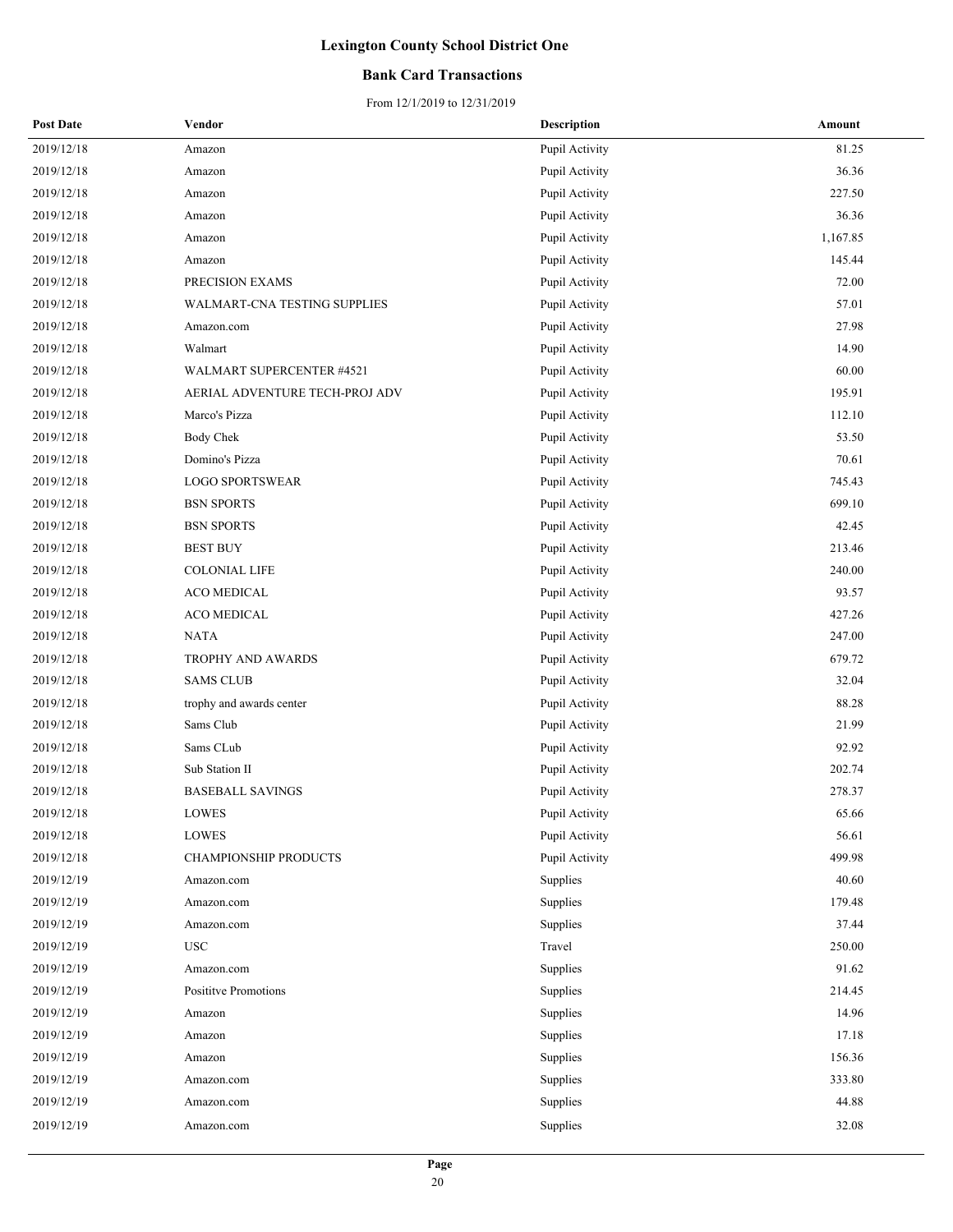### **Bank Card Transactions**

| <b>Post Date</b> | Vendor                        | <b>Description</b>       | Amount   |
|------------------|-------------------------------|--------------------------|----------|
| 2019/12/19       | Sheraton Grand Chicago        | Travel                   | 887.32   |
| 2019/12/19       | Amazon                        | Supplies                 | 55.60    |
| 2019/12/19       | Amazon                        | Supplies                 | 90.94    |
| 2019/12/19       | Amazon                        | Supplies                 | 76.57    |
| 2019/12/19       | Office Depot                  | Supplies                 | 325.62   |
| 2019/12/19       | Amazon                        | Supplies                 | 310.90   |
| 2019/12/19       | Online Labels                 | Supplies                 | 69.44    |
| 2019/12/19       | Holiday Inn Express           | Travel                   | 578.90   |
| 2019/12/19       | Tribble's                     | Supplies                 | 10.51    |
| 2019/12/19       | Walmart                       | Supplies                 | 124.98   |
| 2019/12/19       | Amazon                        | Supplies                 | 15.54    |
| 2019/12/19       | Amazon                        | Supplies                 | 9.81     |
| 2019/12/19       | <b>ACDA</b> Southern          | Pupil Transportation     | 175.00   |
| 2019/12/19       | Walmart                       | Supplies                 | 40.36    |
| 2019/12/19       | School Health                 | Supplies                 | 193.99   |
| 2019/12/19       | Sam's Club                    | Supplies                 | 28.42    |
| 2019/12/19       | Amazon                        | Supplies                 | 19.25    |
| 2019/12/19       | Amazon                        | Supplies                 | 58.84    |
| 2019/12/19       | Amazon                        | Library Books            | 23.53    |
| 2019/12/19       | Amazon                        | Library Books            | $-23.53$ |
| 2019/12/19       | Amazon                        | Library Books            | 87.46    |
| 2019/12/19       | Scholastic                    | Library Books            | 556.77   |
| 2019/12/19       | Heinemann                     | Library Books            | 25.00    |
| 2019/12/19       | Alden Beach Resort Refund for | Travel-Teacher Staff Dev | $-72.63$ |
| 2019/12/19       | <b>USC</b>                    | Travel-Teacher Staff Dev | 250.00   |
| 2019/12/19       | FedEx Office                  | Supplies                 | 37.44    |
| 2019/12/19       | Walmart                       | Supplies                 | 82.39    |
| 2019/12/19       | TJ Maxx                       | Supplies                 | 17.99    |
| 2019/12/19       | <b>Hilton Hotels</b>          | Travel                   | 153.44   |
| 2019/12/19       | <b>Hilton Hotels</b>          | Travel                   | 316.96   |
| 2019/12/19       | <b>Hilton Hotels</b>          | Travel                   | 133.28   |
| 2019/12/19       | PowerSchool                   | Travel                   | 250.00   |
| 2019/12/19       | American Payroll Assoc.       | Dues and Fees            | 289.00   |
| 2019/12/19       | <b>SNUG</b>                   | Dues and Fees            | 200.00   |
| 2019/12/19       | Chic-fil-a                    | Other Objects            | 229.99   |
| 2019/12/19       | <b>ACME United Corp</b>       | Supplies                 | 106.40   |
| 2019/12/19       | Lowes                         | Supplies                 | 532.86   |
| 2019/12/19       | LOSTAKEYNET                   | Supplies-Maintenace      | 12.39    |
| 2019/12/19       | Smith & Jones Janitorial      | Supplies                 | 48.15    |
| 2019/12/19       | Office Depot                  | Supplies-Maintenace      | 193.66   |
| 2019/12/19       | Office Depot                  | Supplies                 | 133.22   |
| 2019/12/19       | Home Depot                    | Supplies                 | 27.13    |
| 2019/12/19       | Derricks                      | Supplies                 | 49.00    |
| 2019/12/19       | Amazon.com                    | Supplies                 | 87.69    |
| 2019/12/19       | <b>SCSBA</b>                  | Travel                   | 175.00   |
|                  |                               |                          |          |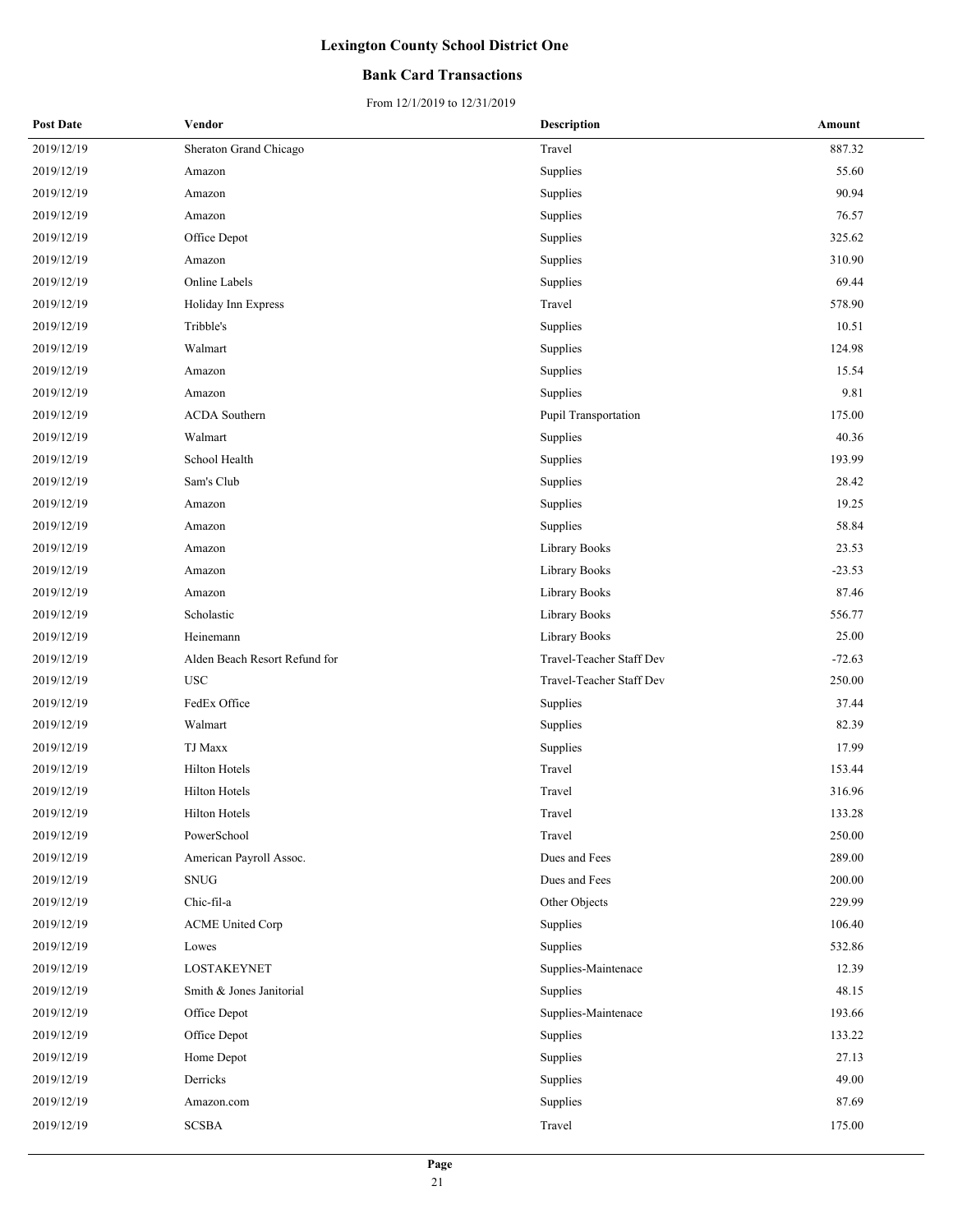### **Bank Card Transactions**

| <b>Post Date</b> | Vendor                        | <b>Description</b> | Amount |
|------------------|-------------------------------|--------------------|--------|
| 2019/12/19       | Office Depot                  | Supplies           | 74.87  |
| 2019/12/19       | Amazon                        | Supplies           | 35.09  |
| 2019/12/19       | Scholastic                    | Supplies           | 41.73  |
| 2019/12/19       | Amazon.com                    | Supplies           | 169.59 |
| 2019/12/19       | Pearson                       | Supplies           | 609.78 |
| 2019/12/19       | Amazon                        | Supplies           | 191.68 |
| 2019/12/19       | Ship N Print                  | Pupil Activity     | 376.41 |
| 2019/12/19       | Pioneer Drama                 | Pupil Activity     | 357.25 |
| 2019/12/19       | Walmart                       | Pupil Activity     | 90.49  |
| 2019/12/19       | Amazon.com                    | Pupil Activity     | 44.90  |
| 2019/12/19       | Amazon.com                    | Pupil Activity     | 93.06  |
| 2019/12/19       | Amazon.com                    | Pupil Activity     | 108.17 |
| 2019/12/19       | Amazon.com                    | Pupil Activity     | 26.08  |
| 2019/12/19       | BiLo                          | Pupil Activity     | 64.68  |
| 2019/12/19       | Walmart                       | Pupil Activity     | 70.79  |
| 2019/12/19       | Walmart                       | Pupil Activity     | 53.35  |
| 2019/12/19       | Chefs Store                   | Pupil Activity     | 110.83 |
| 2019/12/19       | Amazon                        | Pupil Activity     | 28.89  |
| 2019/12/19       | Walmart                       | Pupil Activity     | 99.69  |
| 2019/12/19       | Amazon                        | Pupil Activity     | 268.75 |
| 2019/12/19       | Wal-Mart                      | Pupil Activity     | 66.64  |
| 2019/12/19       | Hugh O'Brian Youth Leadership | Pupil Activity     | 395.00 |
| 2019/12/19       | Amazon                        | Pupil Activity     | 5.83   |
| 2019/12/19       | Amazon                        | Pupil Activity     | 32.07  |
| 2019/12/19       | Hobby Lobby                   | Pupil Activity     | 32.69  |
| 2019/12/19       | Sam's Club                    | Pupil Activity     | 37.10  |
| 2019/12/19       | Michael's                     | Pupil Activity     | 64.60  |
| 2019/12/19       | Dollar General                | Pupil Activity     | 14.45  |
| 2019/12/19       | Publix                        | Pupil Activity     | 35.48  |
| 2019/12/19       | Amazon                        | Pupil Activity     | 160.49 |
| 2019/12/19       | Amazon                        | Pupil Activity     | 6.39   |
| 2019/12/19       | Amazon                        | Pupil Activity     | 13.89  |
| 2019/12/19       | Amazon                        | Pupil Activity     | 16.25  |
| 2019/12/19       | Amazon                        | Pupil Activity     | 11.71  |
| 2019/12/19       | IGA                           | Pupil Activity     | 50.91  |
| 2019/12/19       | Ed Smith Lumber               | Pupil Activity     | 49.44  |
| 2019/12/19       | <b>LIDL</b>                   | Pupil Activity     | 42.81  |
| 2019/12/19       | Amazon.com                    | Supplies           | 125.46 |
| 2019/12/19       | Wal Mart                      | Supplies           | 23.39  |
| 2019/12/19       | Amazon.com                    | Supplies           | 14.97  |
| 2019/12/19       | Amazon.com                    | Supplies           | 12.83  |
| 2019/12/19       | Amazomn.com                   | Supplies           | 136.92 |
| 2019/12/19       | Wal Mart                      | Supplies           | 38.67  |
| 2019/12/19       | Amazon.com                    | Supplies           | 10.64  |
| 2019/12/19       | Amazon.com                    | Supplies           | 29.94  |
|                  |                               |                    |        |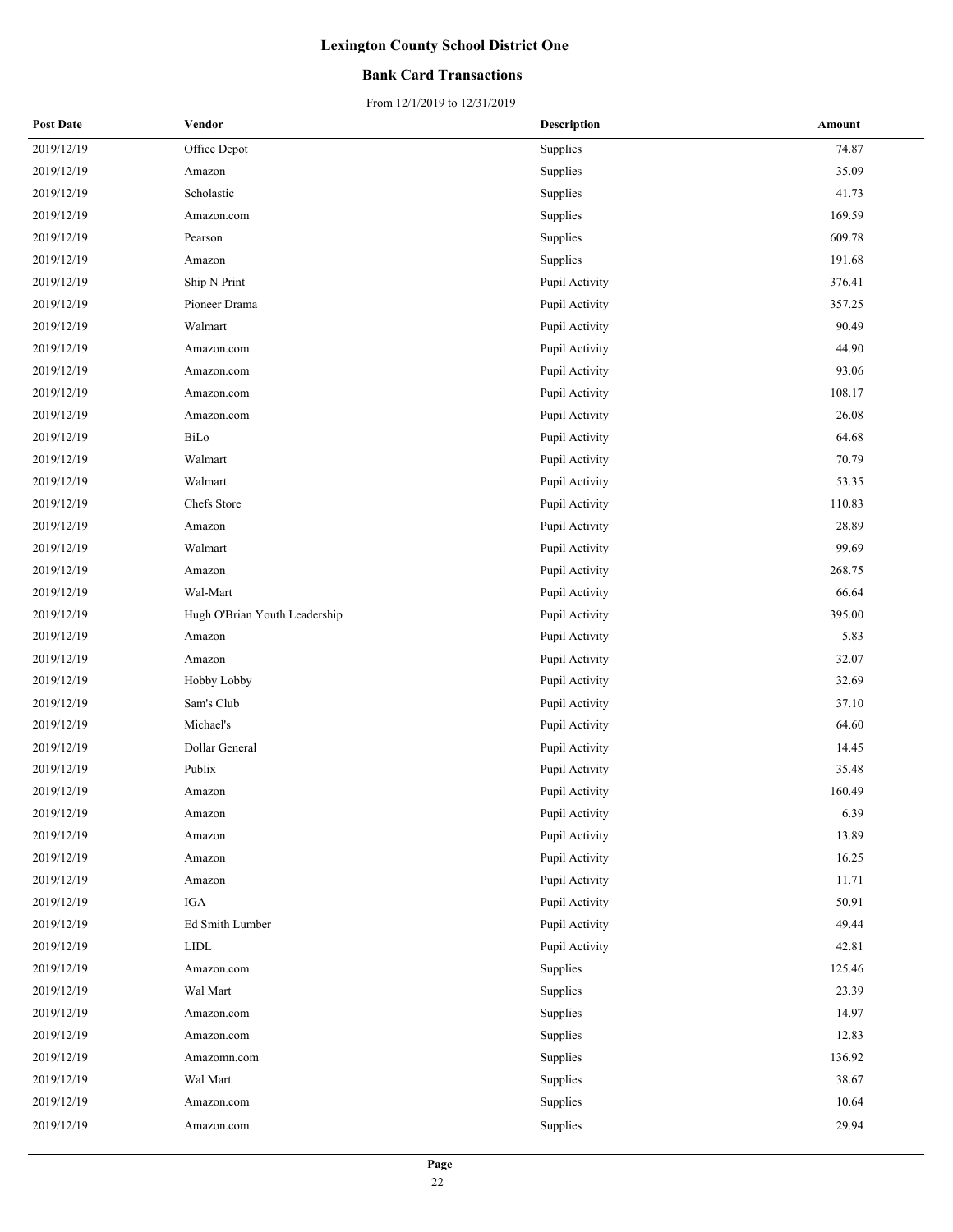### **Bank Card Transactions**

| <b>Post Date</b> | Vendor                         | Description                   | Amount   |
|------------------|--------------------------------|-------------------------------|----------|
| 2019/12/19       | Amazon.com                     | Supplies                      | 10.48    |
| 2019/12/19       | Wal Mart                       | Supplies                      | 11.88    |
| 2019/12/19       | Amazon.com                     | Other Objects                 | 65.73    |
| 2019/12/20       | AMAZON - HAMBY - DRY ERASE BOA | Supplies                      | 42.79    |
| 2019/12/20       | <b>EAI</b> Education           | Supplies                      | 38.70    |
| 2019/12/20       | Amazon - masks for Super Reade | Supplies                      | 54.54    |
| 2019/12/20       | Oriental trading               | Supplies                      | 56.69    |
| 2019/12/20       | RIVERBANKS ZOO - JANIS/COGDILL | Supplies                      | 145.00   |
| 2019/12/20       | AMAZON - HAMBY - TETHERBALL/RO | Supplies                      | 42.76    |
| 2019/12/20       | AMAZON - JANIS/MARTIN/NEWELL - | Supplies                      | 17.11    |
| 2019/12/20       | AMAZON - JANIS - SPEAKER AND M | Supplies                      | 40.08    |
| 2019/12/20       | Walmart                        | Supplies                      | 42.63    |
| 2019/12/20       | LEPE Inc.                      | Supplies                      | 127.75   |
| 2019/12/20       | US Post Office                 | Supplies                      | 8.10     |
| 2019/12/20       | Raptor                         | Supplies                      | 100.00   |
| 2019/12/20       | Teachers Pay Teachers          | Supplies-Immersion            | 23.48    |
| 2019/12/20       | Teachers Pay Teachers          | Supplies-Immersion            | 36.00    |
| 2019/12/20       | Teacher Pay Teacher            | Supplies-Immersion            | 17.56    |
| 2019/12/20       | Foreign Transaction Fee for or | Supplies-Immersion            | 9.57     |
| 2019/12/20       | Super Teacher Worksheets       | Technology Supplies-Immersior | 24.95    |
| 2019/12/20       | Lapetitefab                    | Technology Supplies-Immersion | 19.75    |
| 2019/12/20       | Just For Kix                   | Supplies                      | 312.10   |
| 2019/12/20       | Amazon                         | Supplies                      | 69.10    |
| 2019/12/20       | Amazon                         | Supplies                      | 23.52    |
| 2019/12/20       | 4Imprint                       | Supplies                      | 332.90   |
| 2019/12/20       | Crown Awards                   | Supplies                      | 1,252.44 |
| 2019/12/20       | Discount Dance                 | Supplies                      | 98.57    |
| 2019/12/20       | Amazon                         | Supplies                      | 12.84    |
| 2019/12/20       | Amazon                         | <b>Technology Supplies</b>    | 43.50    |
| 2019/12/20       | Pearson                        | Supplies                      | 83.46    |
| 2019/12/20       | Amazon                         | Supplies                      | 108.40   |
| 2019/12/20       | Amazon.com                     | Supplies                      | 25.69    |
| 2019/12/20       | Super Duper Inc                | Supplies                      | 94.16    |
| 2019/12/20       | Amazon                         | Supplies                      | 30.66    |
| 2019/12/20       | Amazon                         | Supplies                      | 49.10    |
| 2019/12/20       | WPS Publish                    | Supplies                      | 55.00    |
| 2019/12/20       | Amazon - seven copies of books | Supplies                      | 92.61    |
| 2019/12/20       | <b>Embassy Suites</b>          | Travel                        | 280.00   |
| 2019/12/20       | HOTEL BEACON - YOUNG - NY IB T | Travel                        | 1,503.04 |
| 2019/12/20       | HOTEL BEACON - DEMPSEY - NY IB | Travel                        | 1,503.04 |
| 2019/12/20       | Amazon.com                     | Supplies                      | 49.76    |
| 2019/12/20       | Amazon.com                     | Supplies                      | 83.66    |
| 2019/12/20       | Renew Center                   | Travel                        | 90.00    |
| 2019/12/20       | Renew Center                   | Travel                        | $-10.00$ |
| 2019/12/20       | Renew Center                   | Travel                        | $-10.00$ |
|                  |                                |                               |          |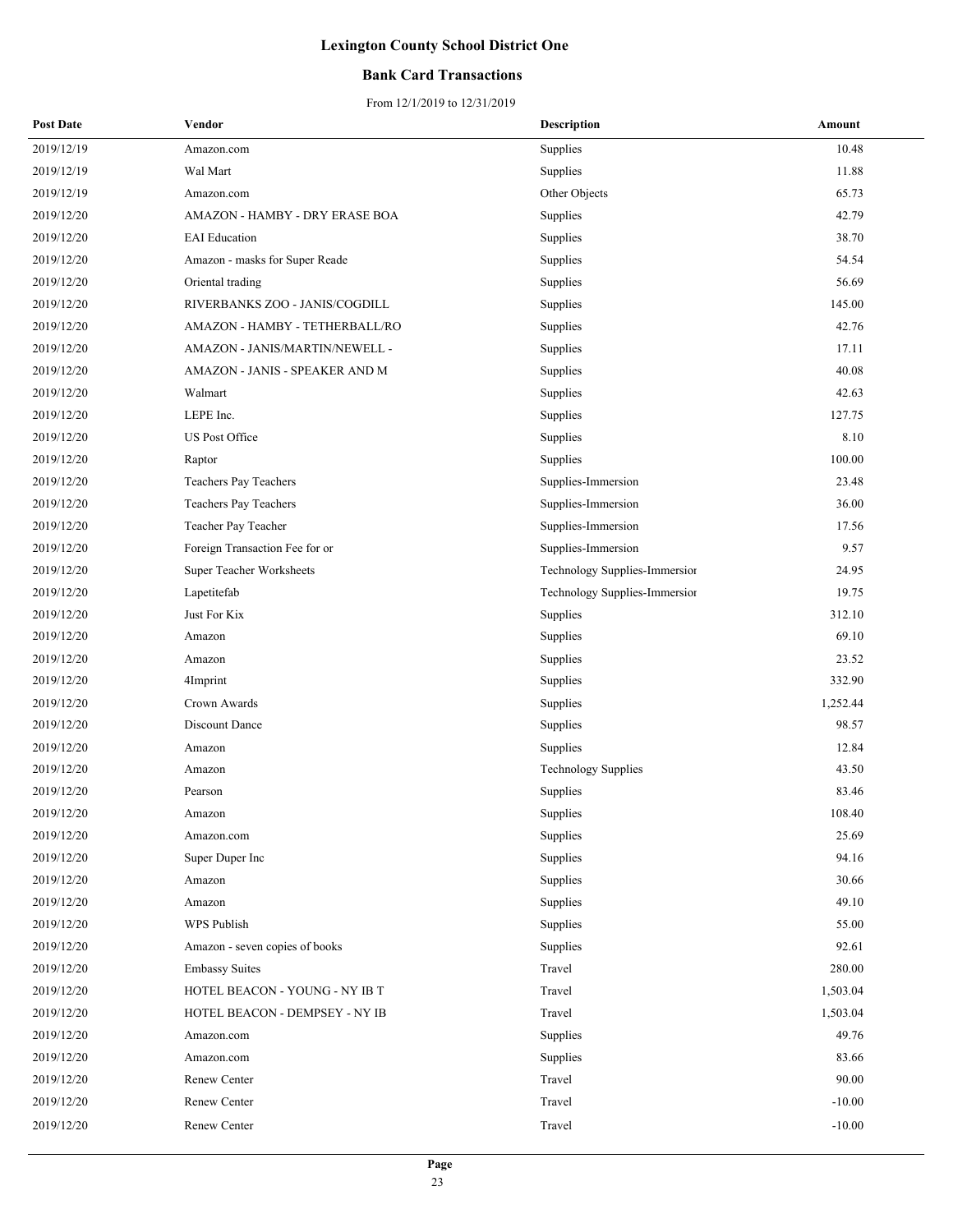### **Bank Card Transactions**

| <b>Post Date</b> | Vendor                         | <b>Description</b>       | Amount  |
|------------------|--------------------------------|--------------------------|---------|
| 2019/12/20       | $\rm NCYI$                     | Travel                   | 119.00  |
| 2019/12/20       | <b>NCYI</b>                    | Travel                   | 119.00  |
| 2019/12/20       | <b>Renew Center</b>            | Travel                   | 90.00   |
| 2019/12/20       | Amazon                         | Supplies                 | 37.58   |
| 2019/12/20       | SCHOOL HEALTH - FINK/JANIS - C | Supplies                 | 306.80  |
| 2019/12/20       | Walmart                        | Supplies                 | 34.12   |
| 2019/12/20       | Gilbert IGA                    | Supplies                 | 24.00   |
| 2019/12/20       | Cardo Partners                 | Supplies                 | 180.83  |
| 2019/12/20       | Medicine Hands School Health   | Supplies                 | 50.00   |
| 2019/12/20       | William MacGill                | Supplies                 | 179.85  |
| 2019/12/20       | Publix                         | Supplies                 | $-4.27$ |
| 2019/12/20       | Publix                         | Supplies                 | 27.76   |
| 2019/12/20       | Amazon                         | Library Books            | 46.09   |
| 2019/12/20       | Amazon                         | Library Books            | 16.02   |
| 2019/12/20       | Amazon                         | Library Books            | 36.86   |
| 2019/12/20       | Amazon                         | Library Books            | 28.09   |
| 2019/12/20       | Amazon                         | Library Books            | 32.73   |
| 2019/12/20       | Amazon                         | Supplies                 | 74.80   |
| 2019/12/20       | <b>American Airlines</b>       | Travel                   | 30.00   |
| 2019/12/20       | Pay Pal Water Center           | Supplies                 | 50.00   |
| 2019/12/20       | Amazon                         | Supplies                 | 32.09   |
| 2019/12/20       | Amazon                         | Supplies                 | 55.84   |
| 2019/12/20       | Groucho's                      | Dues and Fees            | 135.13  |
| 2019/12/20       | DISCOUNT MUGS - HUDSON/ROSS -  | Supplies                 | 119.51  |
| 2019/12/20       | AMAZON - ROSS/JANIS - MATH SUP | Supplies                 | 250.20  |
| 2019/12/20       | SCHOOL HEALTH - FINK/JANIS - C | Supplies                 | 42.45   |
| 2019/12/20       | Adstreet of SC                 | Travel-Teacher Staff Dev | 348.51  |
| 2019/12/20       | <b>SCSA</b>                    | Travel-Teacher Staff Dev | 250.00  |
| 2019/12/20       | Amazon                         | Supplies                 | 641.95  |
| 2019/12/20       | Harvard Business Review        | Dues and Fees            | 105.93  |
| 2019/12/20       | Office Depot - double stick ta | Supplies                 | 65.01   |
| 2019/12/20       | Amazon                         | Supplies                 | 48.83   |
| 2019/12/20       | WALMART - GILBERT - CARPET FEB | Supplies                 | 7.36    |
| 2019/12/20       | AMAZON - GILBERT/JANIS - OIL F | Supplies                 | 56.18   |
| 2019/12/20       | LOWES - GILBERT - COMMAND STRI | Supplies                 | 8.92    |
| 2019/12/20       | LOWES - GILBERT - WATERING CAN | Supplies                 | 29.79   |
| 2019/12/20       | LOWES - GILBERT - WHEAT STRAW  | Supplies                 | 18.25   |
| 2019/12/20       | Sams Club/cleaning supplies    | Supplies                 | 64.18   |
| 2019/12/20       | Walmart                        | Supplies                 | 40.28   |
| 2019/12/20       | Pitt Stop                      | Supplies                 | 40.57   |
| 2019/12/20       | IGA                            | Supplies                 | 33.93   |
| 2019/12/20       | Harbor Freight Tools           | Supplies                 | 64.17   |
| 2019/12/20       | Ace Hardware                   | Supplies                 | 21.38   |
| 2019/12/20       | Lowes                          | Supplies                 | 11.42   |
| 2019/12/20       | Ed Smith Lumber                | Supplies                 | 19.73   |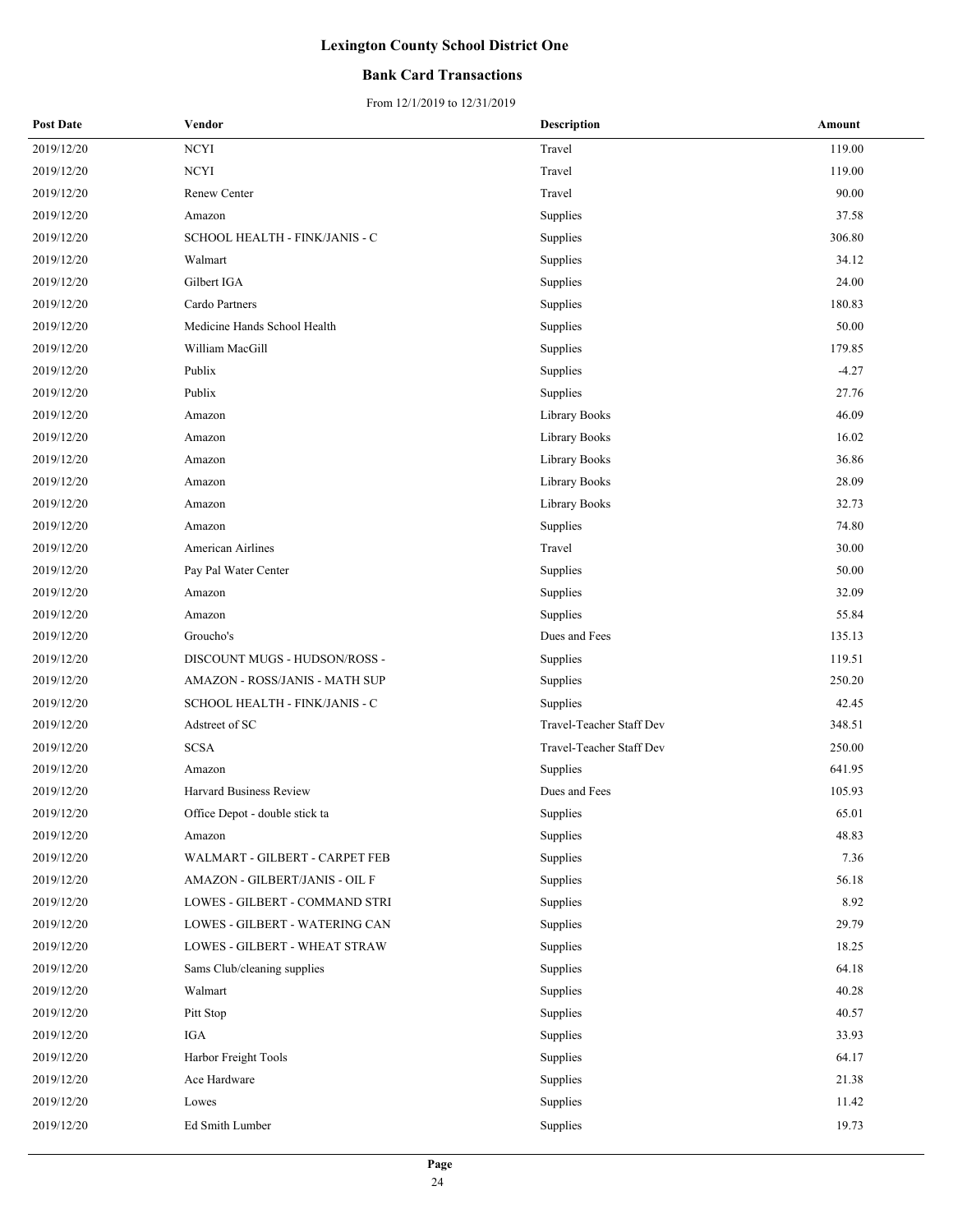### **Bank Card Transactions**

| <b>Post Date</b> | Vendor                    | <b>Description</b>        | Amount   |
|------------------|---------------------------|---------------------------|----------|
| 2019/12/20       | Amazon                    | Supplies                  | 134.72   |
| 2019/12/20       | Lowes                     | Supplies                  | 28.87    |
| 2019/12/20       | Lowe's                    | Supplies                  | 54.02    |
| 2019/12/20       | <b>SLED</b>               | Other Prof & Tech Service | 32.00    |
| 2019/12/20       | Interstate                | Supplies                  | 378.65   |
| 2019/12/20       | <b>Advance Auto Parts</b> | Supplies                  | 66.31    |
| 2019/12/20       | Interstate                | Supplies                  | 17.30    |
| 2019/12/20       | Home Depot                | Supplies                  | 105.91   |
| 2019/12/20       | Enlows                    | Supplies                  | 170.67   |
| 2019/12/20       | Enlows                    | Supplies                  | 209.89   |
| 2019/12/20       | Enlows                    | Supplies                  | 106.02   |
| 2019/12/20       | True Value                | Supplies                  | 7.97     |
| 2019/12/20       | Lowes Foods               | Supplies                  | 11.97    |
| 2019/12/20       | Adobe                     | Software Renewal/Agreemen | 79.99    |
| 2019/12/20       | Walmart                   | Supplies                  | 129.03   |
| 2019/12/20       | Walmart                   | Supplies                  | 94.46    |
| 2019/12/20       | The State Paper           | Periodicals               | 8.95     |
| 2019/12/20       | Lexington Florist         | Other Objects             | 53.50    |
| 2019/12/20       | Groucho's Deli            | Other Objects             | 52.26    |
| 2019/12/20       | Groucho's Deli            | Other Objects             | 101.19   |
| 2019/12/20       | SchoolMate                | Supplies                  | 601.25   |
| 2019/12/20       | <b>Teachers College</b>   | Travel                    | 800.00   |
| 2019/12/20       | <b>USC</b>                | Travel                    | 250.00   |
| 2019/12/20       | <b>ESEA</b> Network       | Travel                    | 1,798.00 |
| 2019/12/20       | Amazon.Com                | Supplies                  | 115.20   |
| 2019/12/20       | Amazon.com                | Supplies                  | 104.52   |
| 2019/12/20       | Food Lion                 | Supplies                  | 55.01    |
| 2019/12/20       | Walmart                   | Supplies                  | 177.95   |
| 2019/12/20       | Scholastic Book Clubs     | Supplies                  | 321.00   |
| 2019/12/20       | Walmart                   | Supplies                  | 111.16   |
| 2019/12/20       | Gilbert Post Office       | Supplies                  | 66.00    |
| 2019/12/20       | Gilbert Post Office       | Supplies                  | 42.00    |
| 2019/12/20       | Aldi                      | Supplies                  | 16.87    |
| 2019/12/20       | Shumperts IGA             | Supplies                  | 27.17    |
| 2019/12/20       | Amazon.com                | Supplies                  | 28.31    |
| 2019/12/20       | Publix                    | Supplies                  | 50.56    |
| 2019/12/20       | <b>USC</b> Emall          | Travel                    | 250.00   |
| 2019/12/20       | Amazon                    | Supplies                  | 198.02   |
| 2019/12/20       | ASHA membership fee       | Dues and Fees             | 225.00   |
| 2019/12/20       | ASHA membership fee       | Dues and Fees             | 225.00   |
| 2019/12/20       | ASHA membership fee       | Dues and Fees             | 225.00   |
| 2019/12/20       | Amazon                    | Supplies                  | 48.82    |
| 2019/12/20       | Amazon                    | Supplies                  | 49.21    |
| 2019/12/20       | Amazon                    | Supplies                  | 42.00    |
| 2019/12/20       | <b>NASP</b>               | Supplies                  | 144.00   |
|                  |                           |                           |          |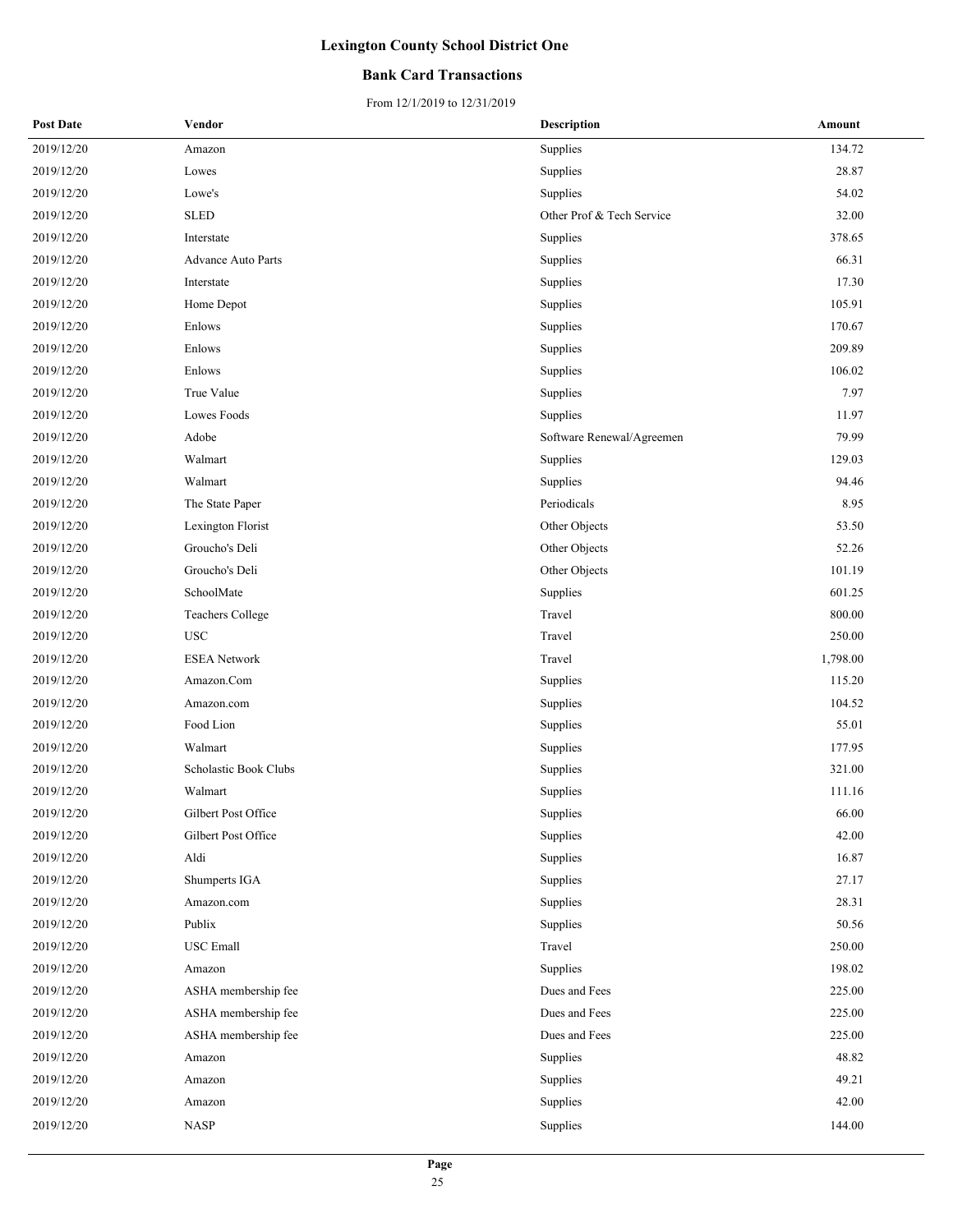### **Bank Card Transactions**

| <b>Post Date</b> | Vendor                         | <b>Description</b> | Amount   |
|------------------|--------------------------------|--------------------|----------|
| 2019/12/20       | Amazon                         | Supplies           | 31.53    |
| 2019/12/20       | Amazon                         | Supplies           | 13.18    |
| 2019/12/20       | Amazon                         | Supplies           | 135.21   |
| 2019/12/20       | Amazon                         | Supplies           | 73.79    |
| 2019/12/20       | Amazon                         | Supplies           | 36.37    |
| 2019/12/20       | Amazon                         | Supplies           | 29.61    |
| 2019/12/20       | Amazon                         | Supplies           | 13.90    |
| 2019/12/20       | <b>AOTA</b>                    | Dues and Fees      | 387.00   |
| 2019/12/20       | Solution Tree                  | Supplies           | 38.47    |
| 2019/12/20       | Walmart                        | Supplies           | 55.42    |
| 2019/12/20       | Oriental Trading               | Supplies           | 39.30    |
| 2019/12/20       | Amazon.com                     | Supplies           | 40.61    |
| 2019/12/20       | Amazon.com                     | Supplies           | 330.74   |
| 2019/12/20       | Amazon.com                     | Supplies           | 54.22    |
| 2019/12/20       | Geddes                         | Supplies           | 126.56   |
| 2019/12/20       | Delta                          | Travel             | 30.00    |
| 2019/12/20       | Uber                           | Travel             | 101.75   |
| 2019/12/20       | MTA-NYC Transit                | Travel             | 34.00    |
| 2019/12/20       | MTA-NYC Transit                | Travel             | 34.00    |
| 2019/12/20       | Hotel Beacon                   | Travel             | 1,128.78 |
| 2019/12/20       | Curb                           | Travel             | 49.56    |
| 2019/12/20       | Delta                          | Travel             | 30.00    |
| 2019/12/20       | Delta                          | Travel             | 30.00    |
| 2019/12/20       | Delta                          | Travel             | 30.00    |
| 2019/12/20       | Curb                           | Travel             | 16.11    |
| 2019/12/20       | <b>MTA</b>                     | Travel             | 34.00    |
| 2019/12/20       | Curb                           | Travel             | 20.61    |
| 2019/12/20       | Curb                           | Travel             | 73.70    |
| 2019/12/20       | Delta                          | Travel             | 1,143.20 |
| 2019/12/20       | <b>MTA</b>                     | Travel             | 34.00    |
| 2019/12/20       | Delta                          | Travel             | 19.98    |
| 2019/12/20       | Delta                          | Travel             | 19.98    |
| 2019/12/20       | Delta                          | Travel             | 30.00    |
| 2019/12/20       | <b>RPS</b>                     | Travel             | 48.00    |
| 2019/12/20       | Delta                          | Travel             | 30.00    |
| 2019/12/20       | Delta                          | Travel             | 30.00    |
| 2019/12/20       | AMAZON - JANIS/HUDSON LITERACY | Supplies           | 17.10    |
| 2019/12/20       | AMAZON - HUDSON/JANIS - LITERA | Supplies           | 18.28    |
| 2019/12/20       | AMAZON - HUDSON/JANIS - LITERA | Supplies           | 340.97   |
| 2019/12/20       | AMAZON - HUDSON/JANIS - LITERA | Supplies           | 6.39     |
| 2019/12/20       | HEINEMANN - HUDSON/JANIS "WE G | Supplies           | 115.19   |
| 2019/12/20       | Heinemann                      | Supplies           | 563.78   |
| 2019/12/20       | Tensator                       | Supplies           | 73.18    |
| 2019/12/20       | Amazon                         | Supplies           | 54.66    |
| 2019/12/20       | Publix                         | Supplies           | 12.44    |
|                  |                                |                    |          |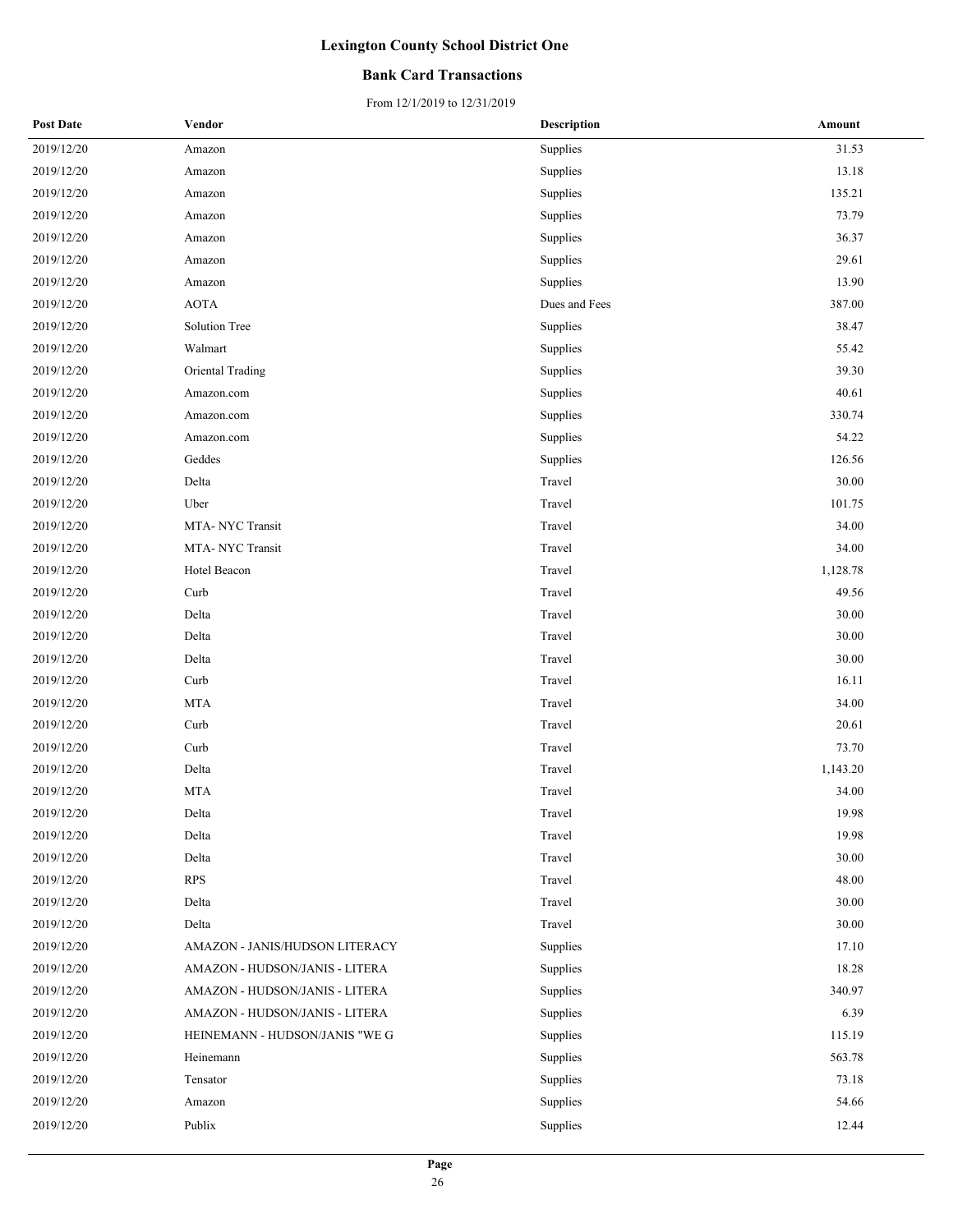### **Bank Card Transactions**

| 2019/12/20<br>Lavi Industries<br>Supplies<br>2019/12/20<br>Office Depot<br>Supplies<br>2019/12/20<br>Supplies<br>Amazon<br>2019/12/20<br>Johnstone Supply<br>Supplies | 73.23<br>17.10<br>117.15<br>118.80<br>58.32<br>118.80<br>74.47 |
|-----------------------------------------------------------------------------------------------------------------------------------------------------------------------|----------------------------------------------------------------|
|                                                                                                                                                                       |                                                                |
|                                                                                                                                                                       |                                                                |
|                                                                                                                                                                       |                                                                |
|                                                                                                                                                                       |                                                                |
| 2019/12/20<br>United Refrigeration<br>Supplies                                                                                                                        |                                                                |
| 2019/12/20<br>Johnstone Supply<br>Supplies                                                                                                                            |                                                                |
| 2019/12/20<br>Webstaurant<br>Supplies                                                                                                                                 |                                                                |
| 2019/12/20<br>Webstaurant<br>Supplies                                                                                                                                 | 74.46                                                          |
| 2019/12/20<br>Walmart<br>Food                                                                                                                                         | 94.98                                                          |
| 2019/12/20<br>Webstaurant<br>Food                                                                                                                                     | 89.87                                                          |
| 2019/12/20<br>Carolina Retail Packaging<br>Supplies                                                                                                                   | 57.60                                                          |
| 2019/12/20<br>Supplies<br>Amazon                                                                                                                                      | 339.26                                                         |
| Chef Store<br>2019/12/20<br>Food                                                                                                                                      | 23.96                                                          |
| Walmart<br>Food<br>2019/12/20                                                                                                                                         | 79.36                                                          |
| 2019/12/20<br>Food<br>Walgreens                                                                                                                                       | 56.97                                                          |
| 2019/12/20<br>United Refrigeration<br>Supplies                                                                                                                        | 142.13                                                         |
| 2019/12/20<br>United Refrigeration<br>Supplies                                                                                                                        | 43.10                                                          |
| 2019/12/20<br>United Refrigeration<br>Supplies                                                                                                                        | 213.22                                                         |
| 2019/12/20<br>United Refrigeration<br>Supplies                                                                                                                        | 58.32                                                          |
| 2019/12/20<br>The Home Depot<br>Supplies                                                                                                                              | 8.53                                                           |
| 2019/12/20<br>The Home Depot<br>Supplies                                                                                                                              | 21.34                                                          |
| 2019/12/20<br>The Home Depot<br>Supplies                                                                                                                              | 21.34                                                          |
| 2019/12/20<br>City Electric<br>Supplies                                                                                                                               | 57.75                                                          |
| CK Parts<br>2019/12/20<br>Supplies                                                                                                                                    | 253.29                                                         |
| 2019/12/20<br>Food<br>Walgreens                                                                                                                                       | 126.72                                                         |
| 2019/12/20<br>Amazon<br>Supplies                                                                                                                                      | 339.26                                                         |
| 2019/12/20<br>Johnstone Supply<br>Supplies                                                                                                                            | 22.55                                                          |
| 2019/12/20<br>United Refrigeration<br>Supplies                                                                                                                        | 37.96                                                          |
| 2019/12/20<br>Johnstone Supply<br>Supplies                                                                                                                            | 91.79                                                          |
| United Refrigeration<br>Supplies<br>2019/12/20                                                                                                                        | 35.89                                                          |
| 2019/12/20<br>Chef Store<br>Food                                                                                                                                      | 23.96                                                          |
| 2019/12/20<br>United Refrigeration<br>Supplies                                                                                                                        | 144.88                                                         |
| 2019/12/20<br>Supplies<br>Amazon                                                                                                                                      | 318.56                                                         |
| 2019/12/20<br>Pupil Activity<br>J W Pepper                                                                                                                            | 10.75                                                          |
| 2019/12/20<br>DICK ART SUPPLIES - DEMPSEY -<br>Pupil Activity                                                                                                         | 113.39                                                         |
| 2019/12/20<br>IKEA - DEMPSEY - EAGLES M&S<br>Pupil Activity                                                                                                           | 101.12                                                         |
| 2019/12/20<br>BLICK ART SUPPLIES - DEMPSEY -<br>Pupil Activity                                                                                                        | 19.66                                                          |
| Pupil Activity<br>2019/12/20<br>Amazon                                                                                                                                | 43.35                                                          |
| 2019/12/20<br>Pupil Activity<br>Amazon                                                                                                                                | 149.78                                                         |
| 2019/12/20<br>Pupil Activity<br>Amazon                                                                                                                                | 133.86                                                         |
| 2019/12/20<br>Pupil Activity<br>Amazon                                                                                                                                | 32.14                                                          |
| Pupil Activity<br>2019/12/20<br>Amazon                                                                                                                                | 29.94                                                          |
| 2019/12/20<br>Pupil Activity<br>Amazon                                                                                                                                | 53.40                                                          |
| 2019/12/20<br>Pupil Activity<br>Amazon                                                                                                                                | 51.30                                                          |
| 2019/12/20<br>Amazon.com/Math Manipulatives-<br>Pupil Activity                                                                                                        | 251.40                                                         |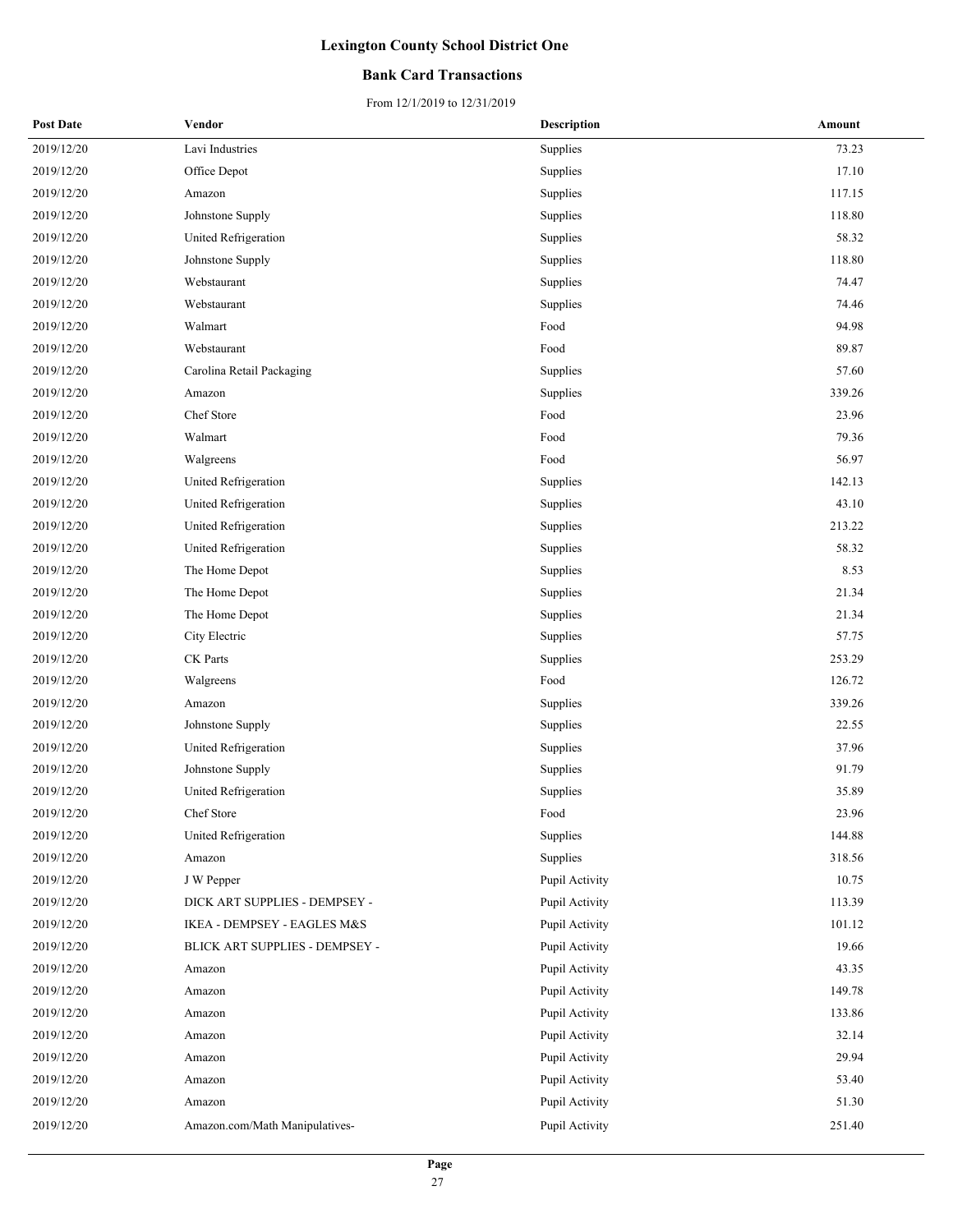### **Bank Card Transactions**

| <b>Post Date</b> | Vendor                         | <b>Description</b> | Amount   |
|------------------|--------------------------------|--------------------|----------|
| 2019/12/20       | Booksource/instructional mater | Pupil Activity     | 128.51   |
| 2019/12/20       | Amazon.com/instructional mater | Pupil Activity     | 26.55    |
| 2019/12/20       | Teachers Pay Teachers/small gr | Pupil Activity     | 37.49    |
| 2019/12/20       | Time for Kids/instructional ma | Pupil Activity     | 118.80   |
| 2019/12/20       | Walmart/3rd grade instructiona | Pupil Activity     | 32.78    |
| 2019/12/20       | Amazon.com/Instructional mater | Pupil Activity     | 309.28   |
| 2019/12/20       | Dunkin Doughnuts/Mentorship ac | Pupil Activity     | 9.36     |
| 2019/12/20       | Dollar General/Mentorship acti | Pupil Activity     | 5.80     |
| 2019/12/20       | Sams Club/International Club s | Pupil Activity     | 5.04     |
| 2019/12/20       | Bilo/International Club suppli | Pupil Activity     | 16.28    |
| 2019/12/20       | Publix/International club supp | Pupil Activity     | 17.67    |
| 2019/12/20       | Walmart/International Club sup | Pupil Activity     | 14.50    |
| 2019/12/20       | Lowes Foods/Hard Rock Caf?? Cl | Pupil Activity     | 28.42    |
| 2019/12/20       | Amazon                         | Pupil Activity     | 19.08    |
| 2019/12/20       | Amazon                         | Pupil Activity     | 20.58    |
| 2019/12/20       | DollarTree/Paypal              | Pupil Activity     | 31.43    |
| 2019/12/20       | DollarTree/Paypal              | Pupil Activity     | 62.85    |
| 2019/12/20       | Amazon                         | Pupil Activity     | 37.92    |
| 2019/12/20       | Amazon                         | Pupil Activity     | 47.06    |
| 2019/12/20       | Amazon                         | Pupil Activity     | 23.53    |
| 2019/12/20       | Amazon                         | Pupil Activity     | 16.05    |
| 2019/12/20       | Amazon                         | Pupil Activity     | 18.61    |
| 2019/12/20       | Amazon                         | Pupil Activity     | 63.11    |
| 2019/12/20       | Heinemann                      | Pupil Activity     | 84.63    |
| 2019/12/20       | Amazon                         | Pupil Activity     | 12.12    |
| 2019/12/20       | Amazon                         | Pupil Activity     | 102.60   |
| 2019/12/20       | Amazon                         | Pupil Activity     | 24.15    |
| 2019/12/20       | Amazon                         | Pupil Activity     | 53.84    |
| 2019/12/20       | Amazon                         | Pupil Activity     | 21.35    |
| 2019/12/20       | Amazon                         | Pupil Activity     | 25.63    |
| 2019/12/20       | Lowes                          | Pupil Activity     | 337.75   |
| 2019/12/20       | Chick-fil-a                    | Pupil Activity     | 436.00   |
| 2019/12/20       | Little Caesars                 | Pupil Activity     | 128.40   |
| 2019/12/20       | Restaurant Network Credit      | Pupil Activity     | $-3.52$  |
| 2019/12/20       | Fatz Caf??                     | Pupil Activity     | 1,094.59 |
| 2019/12/20       | Driven Sign Solutions          | Pupil Activity     | 283.55   |
| 2019/12/20       | Amazon                         | Pupil Activity     | 13.89    |
| 2019/12/20       | Amazon                         | Pupil Activity     | 13.89    |
| 2019/12/20       | Walmart                        | Pupil Activity     | 325.83   |
| 2019/12/20       | Walmart                        | Pupil Activity     | 64.54    |
| 2019/12/20       | Trophy and Awards              | Pupil Activity     | 465.45   |
| 2019/12/20       | <b>BSN</b>                     | Pupil Activity     | 1,932.98 |
| 2019/12/20       | Southern Reel Solutions        | Pupil Activity     | 825.00   |
| 2019/12/20       | Midlands Action Photography    | Pupil Activity     | 338.12   |
| 2019/12/20       | SubStation                     | Pupil Activity     | 113.22   |
|                  |                                |                    |          |